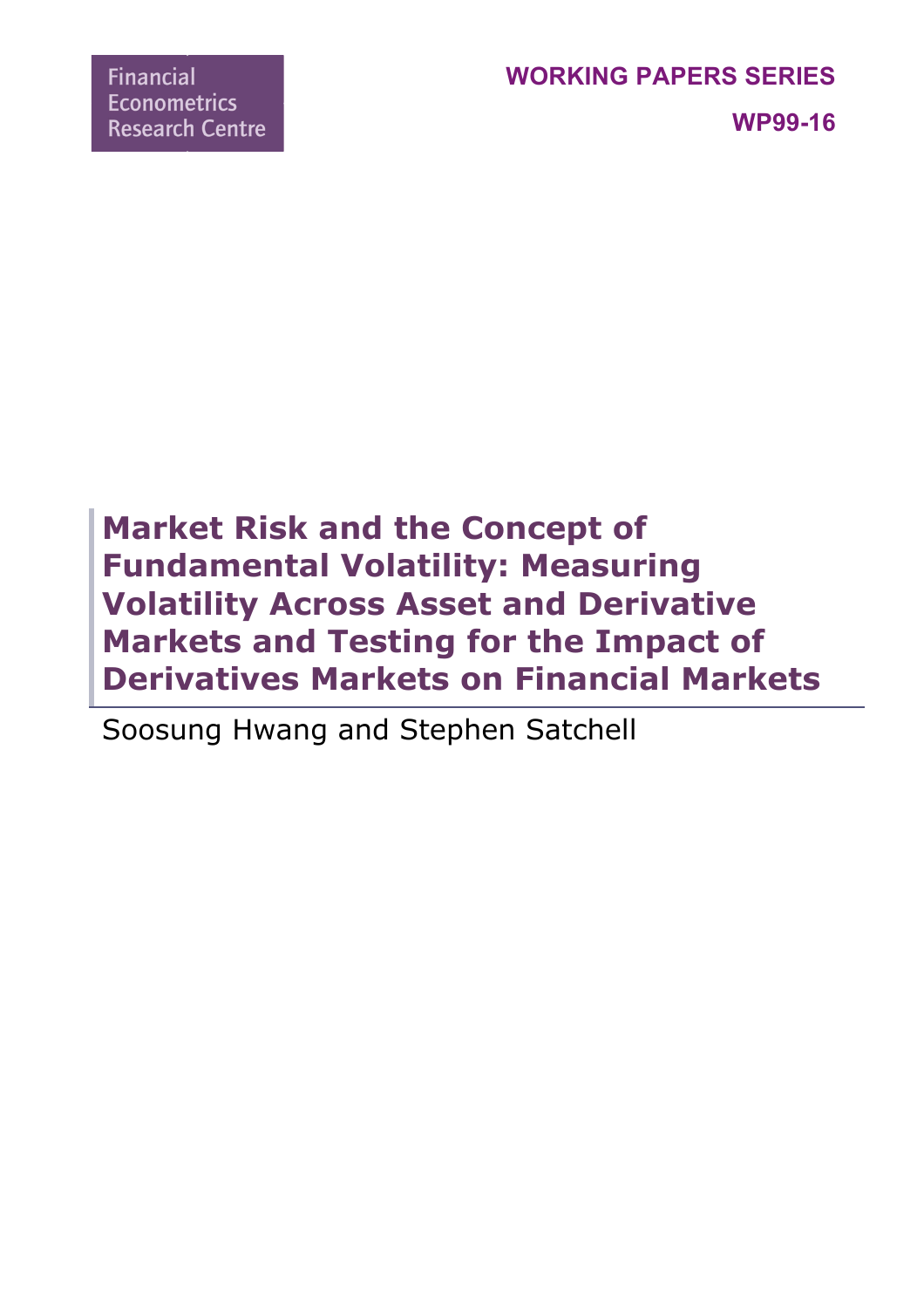# **Market Risk and the Concept of Fundamental Volatility: Measuring Volatility across Asset and Derivative Markets and Testing for the Impact of Derivatives Markets on Financial Markets**

Soosung Hwang, Department of Applied Economics, University of Cambridge

and

Stephen E. Satchell**\*** Faculty of Economics and Politics and Trinity College University of Cambridge

### **Abstract**

This paper proposes an unobserved fundamental component of volatility as a measure of risk. This concept of fundamental volatility may be more meaningful than the usual measures of volatility for market regulators. Fundamental volatility can be obtained using a stochastic volatility model, which allows us to 'filter' out the signal in the volatility information. We decompose four FTSE100 stock index related volatilities into transitory noise and unobserved fundamental volatility. Our analysis is applied to the question as to whether derivative markets destabilise asset markets. We find that introducing European options reduces fundamental volatility, while transitory noise in the underlying and futures markets does not show significant changes. We conclude that, for the FTSE100 index, introducing a new options market has stabilised both the underlying market and existing derivative markets.

*Keywords*: Fundamental Volatility, Kalman Filter, Stochastic Volatility Model, Implied Volatility *JEL Classification*: C32, G18

 <sup>\*</sup> We would like to thank unknown referees, Professor M. J. Chambers, Professor A. C. Harvey, and Professor Peter Spencer for valuable comments and Inquire and the Newton Trust for financial support.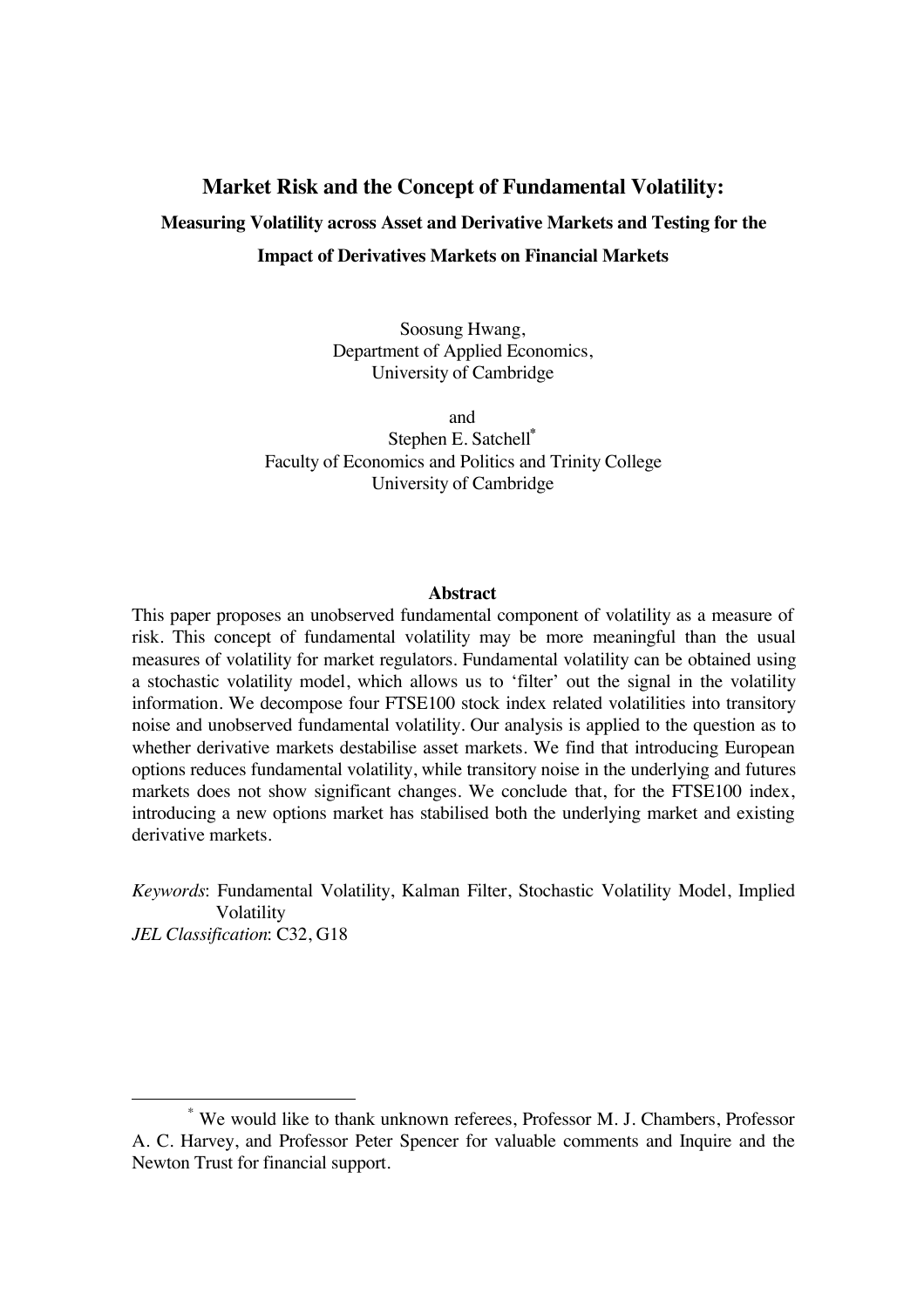# **1. Introduction**

Traditionally, the efficient market hypothesis views price volatility as a result of the random arrival of new information which changes returns. However, empirical studies such as Shiller (1981), Schwert (1989), and French and Roll (1986) suggest that volatility cannot be explained only by changes in fundamentals. Significant amounts of volatility in asset prices come from 'noise trading' of irrational traders. From this point of view, volatility may be defined as the sum of transitory volatility caused by noise trading and unobserved fundamental volatility caused by stochastic information arrival. Our modelling of fundamental volatility in this paper assumes that the fundamental volatility is an unobserved random variable; it changes through time.

There are many volatilities related to only one underlying asset which are measurable at a given time point: the return volatility of the underlying asset, futures return volatility on the asset, and call and put option implied volatilities over various maturities and exercise prices, etc. However, it is natural to assume that there is only one fundamental volatility defined over the underlying asset and all its derivatives. This is because information which affects the fundamentals of the underlying asset is the same across all derivatives of the asset and, thus, results in the same fundamental volatility. Other factors will also influence this single fundamental volatility as well as information arrival: the structure of related markets, the distribution of assets held by investors, transaction costs and numerous other factors in the global economy, including all the macroeconomic information available at the time. This study does not address these other factors which may be important. Our decision to not include them was driven by unavailability of data and the difficulties of specifying a plausible model that covers all these points.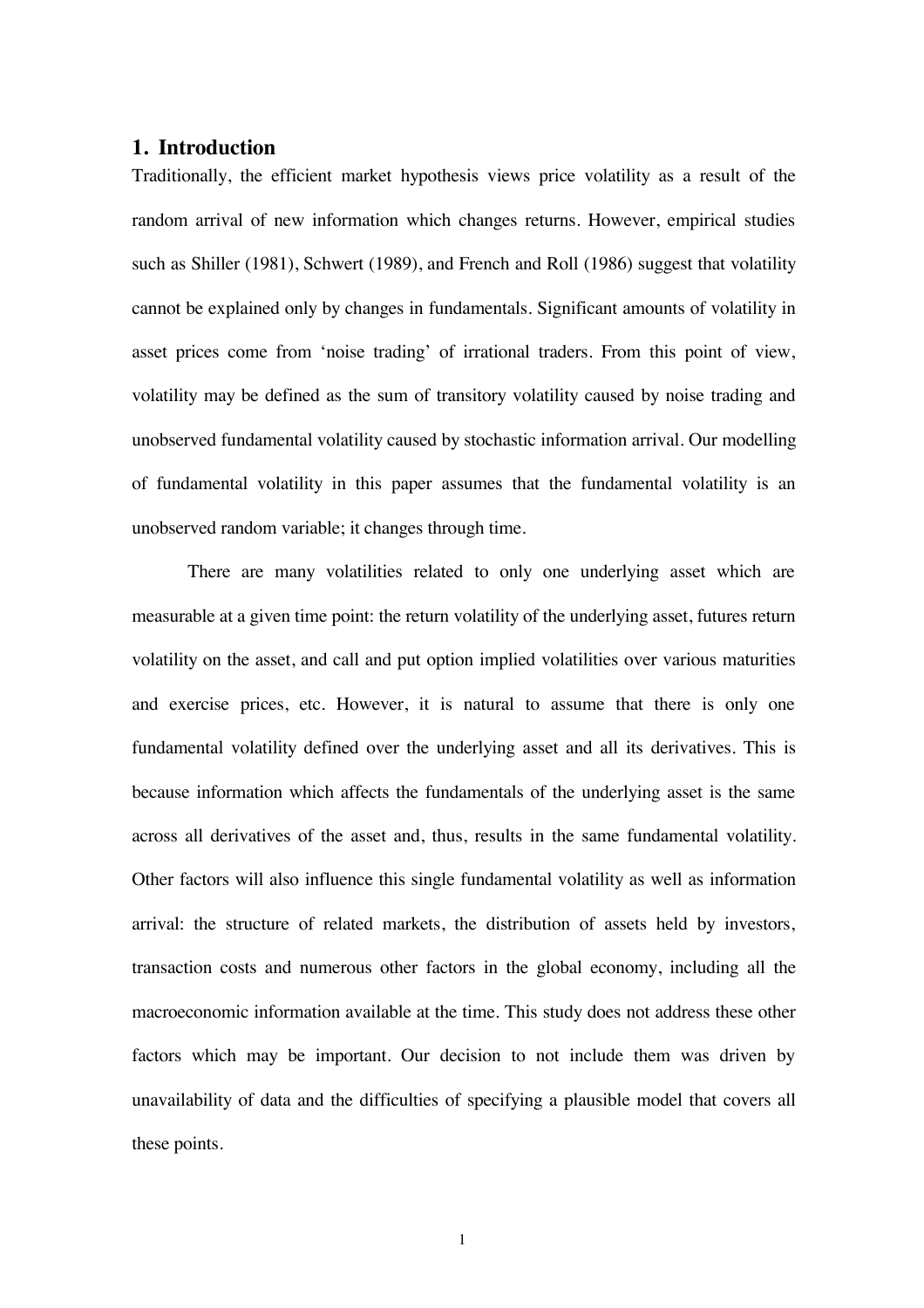Our study proceeds by decomposing the FTSE100 stock index related volatilities into transitory noise and fundamental volatility and utilises the decomposition to investigate the effect of the introduction of derivatives on the volatility. Using the stochastic volatility model (SVM) developed by Harvey and Shephard (1993, 1996) and Harvey, Ruiz, and Shephard (1994), we calculate the portion of transitory noise in the observed volatility (i.e., signal-to-noise ratio), and are able to infer the fundamental volatility process and also the relationship between transitory noises of different volatilities. Our analysis reveals the following results. Noise in the options market is not correlated with noise in the underlying and/or futures markets. However, the different noises associated with different options contracts are correlated with each other, and noise in the underlying market is correlated with that of the futures market. In addition, fundamental volatility has a high degree of persistence, a feature often observed in high frequency financial data; see Engle and Bollerslev (1986).

An interesting area of study for volatility is to investigate the effect of the introduction of derivatives on the underlying asset volatility. In a frictionless no-arbitrage world, derivatives are redundant assets and will not effect the underlying market. However, in the real world where markets are incomplete, effects of the introduction of derivatives markets on the underlying market exist. Derivative markets may stabilise underlying markets by more efficient risk allocation or destabilise underlying markets by increasing speculation.

Our study investigates the effects of the introduction of derivatives on the unobserved fundamental volatility and the transitory noise of the FTSE100 index related volatilities. Futures and American options on the FTSE100 index were introduced on 3 May 1984 and European options were listed on 1 February 1990. We are not able to show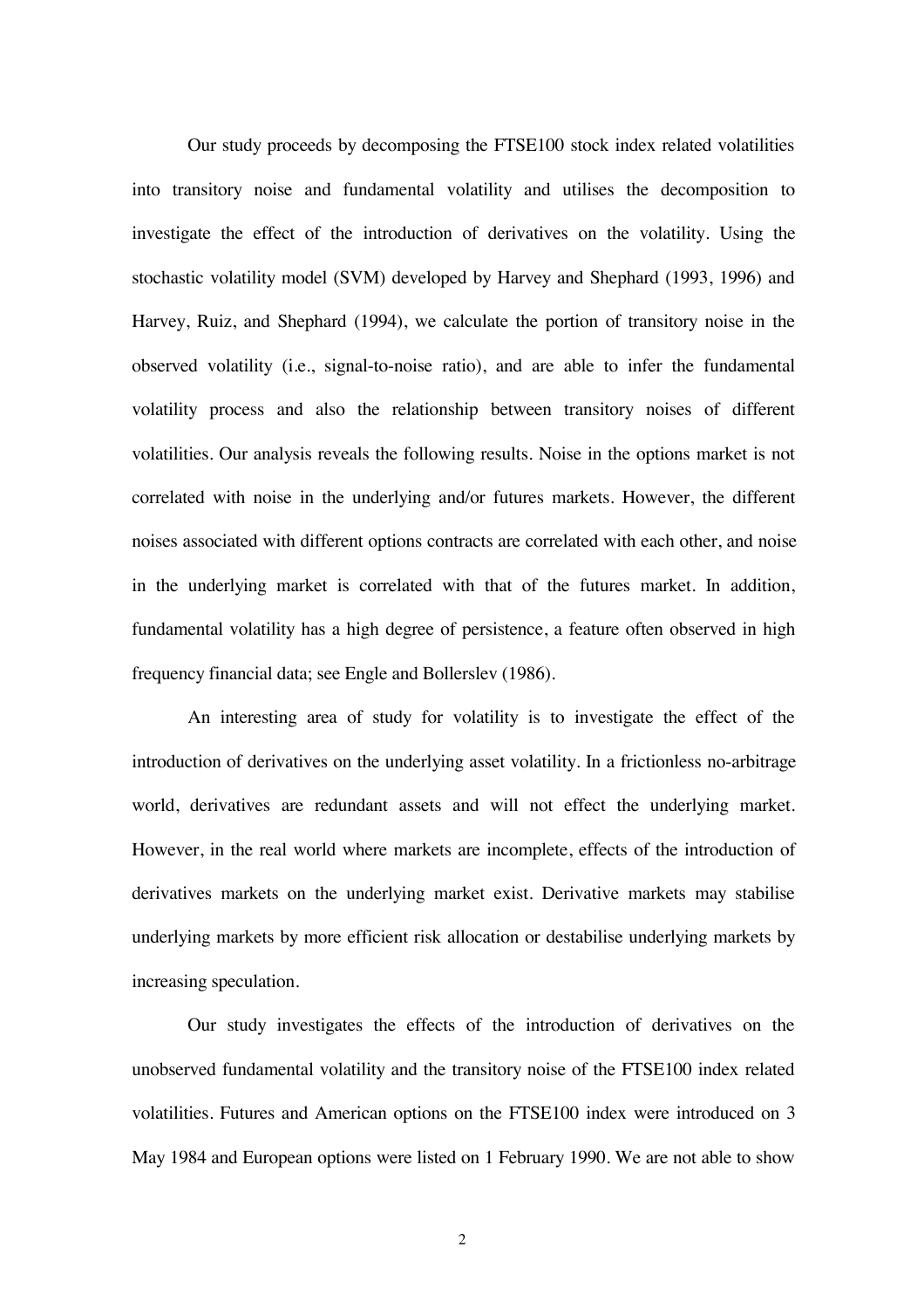the effects of the introduction of futures and American options on the FTSE100 index volatility, since the impact of introducing two derivatives at the same time can not be separated and the number of daily observations before the introduction of the derivatives is relatively small (i.e., 85 observations). However, we find that introducing European options reduced fundamental volatility, while the transitory noise in the underlying and futures markets did not show significant changes. On the basis of the evidence, we conclude that, for the FTSE100 index, introducing an options market stabilised the other financial markets (that is, underlying and derivative markets).

# **2. Fundamental and Noise Components of Volatility**

An observed volatility series may be regarded as a combination of transitory "noise" and permanent fundamental volatility. Empirical studies such as Shiller (1981), French and Roll (1986), and Schwert (1989) show that changes in the fundamental value cannot explain all of the price movements in financial markets. That is, the observed volatility series has noise. We define the volatility caused by information as fundamental volatility and the volatility caused by noise trading as temporary noise. Observed volatility series may be regarded as a combination of transitory noise and permanent fundamental volatility.

On a given day many different volatilities which are related to one underlying asset can be calculated, e.g., underlying asset return volatility (RV), futures price RVs, option implied volatilities (IVs). When information arrives, permanent components of all volatilities will move in the same way. On the other hand, transitory components of volatilities caused by noise trading, for example, may not behave in the same way. We shall assume that there is only one true permanent component for the many volatilities which are related to one underlying asset, while there are multiple transitory noises. Our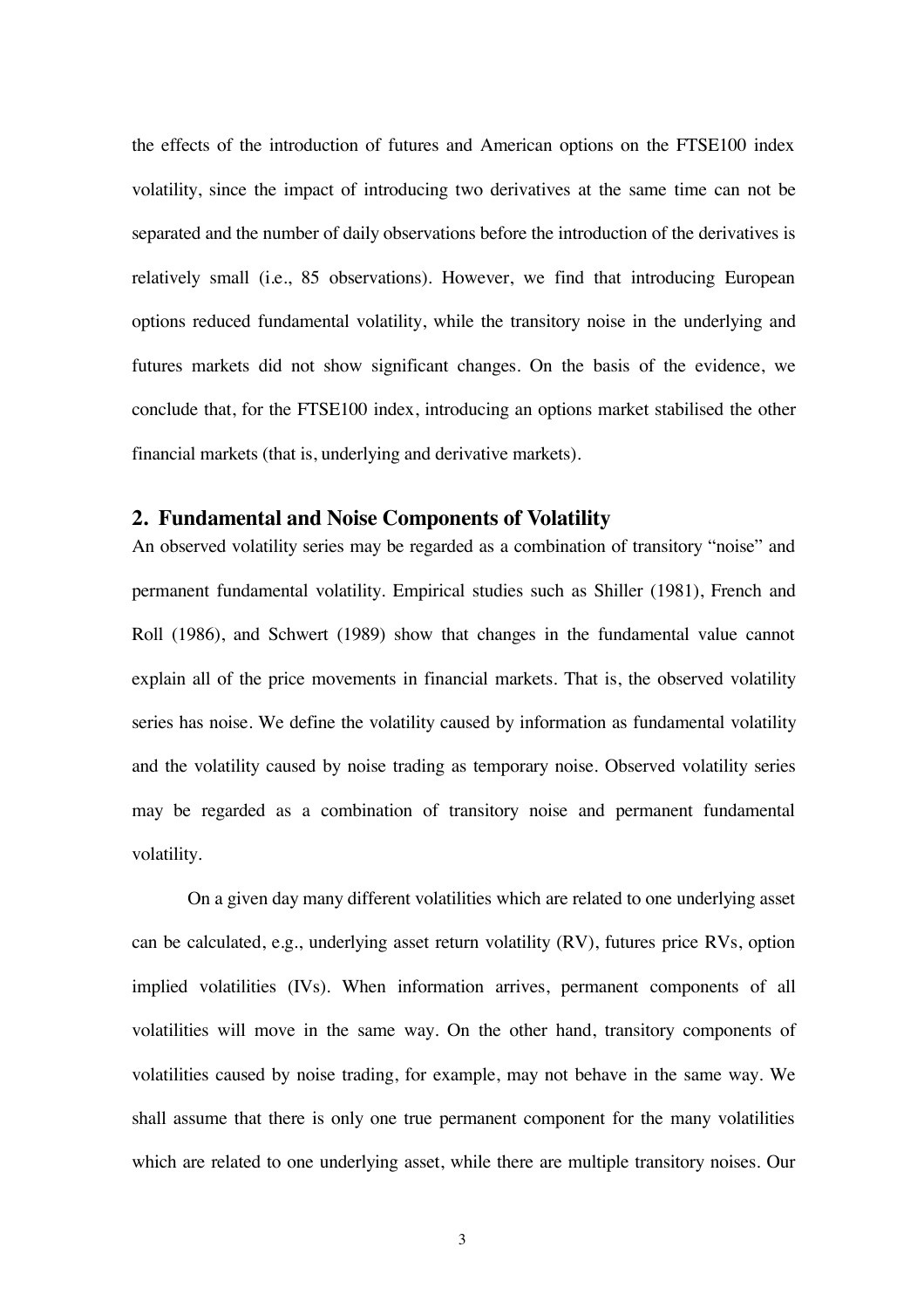intention is to study how these measures behave.

Let us consider option IV. We expect the IVs of any set of options on the same underlying asset to be identical. However, when the Black and Scholes (1973) (BS) option pricing formula is used, many different IVs can be observed on the underlying asset for different time-to-maturities and exercise prices.<sup>1</sup> The inconsistency between theory and empirical findings may be explained by the invalidity of BS option pricing model. It might be argued that IVs from stochastic volatility models appear less biased than the IVs from BS models and thus, more appropriate than the IVs from BS models.<sup>2</sup> However, stochastic volatility option pricing models also need an assumption about an explicit volatility process such as a mean-reverting AR(1) specification which may not be the true process. Therefore, the volatilities inferred from a stochastic volatility model also may be biased due to misspecification in the underlying stochastic processes. Other option pricing models have a similar model specification problem in calculating  $\text{IVs}^3$ .

In this sense, any option pricing model other than the true model can not give us

<sup>2</sup> See pp. 377-382, Campbell, Lo, and MacKinlay (1997) and Bates (1995) for further discussions on the BS option pricing model and the stochastic volatility model.

<sup>&</sup>lt;u>1</u>  $<sup>1</sup>$  Hull and White (1987) show that in the Black and Scholes (1973) (BS) option pricing formula, the</sup> longer the time to maturity, the lower the IV. This is a misspecification bias that comes from the assumption of constant volatility in the BS model. The maturity-specific variation also reveals the term structure of IV; see Canina and Figlewski (1993), Resnick, Sheikh, and Song (1993), and Xu and Taylor (1994). For the different IVs across exercise prices, several alternative weighted average methods that are designed to aggregate the different IVs into a single IV have been used; see Latane and Rendleman (1976), Chiras and Manaster (1978), Schmalensee and Trippi (1978), Beckers (1981) and Whaley (1982). Recently, at-themoney IV tends to be used more frequently; see Bates (1995) for a summary.

 $3$  We appreciate a referee for the comments discussed here.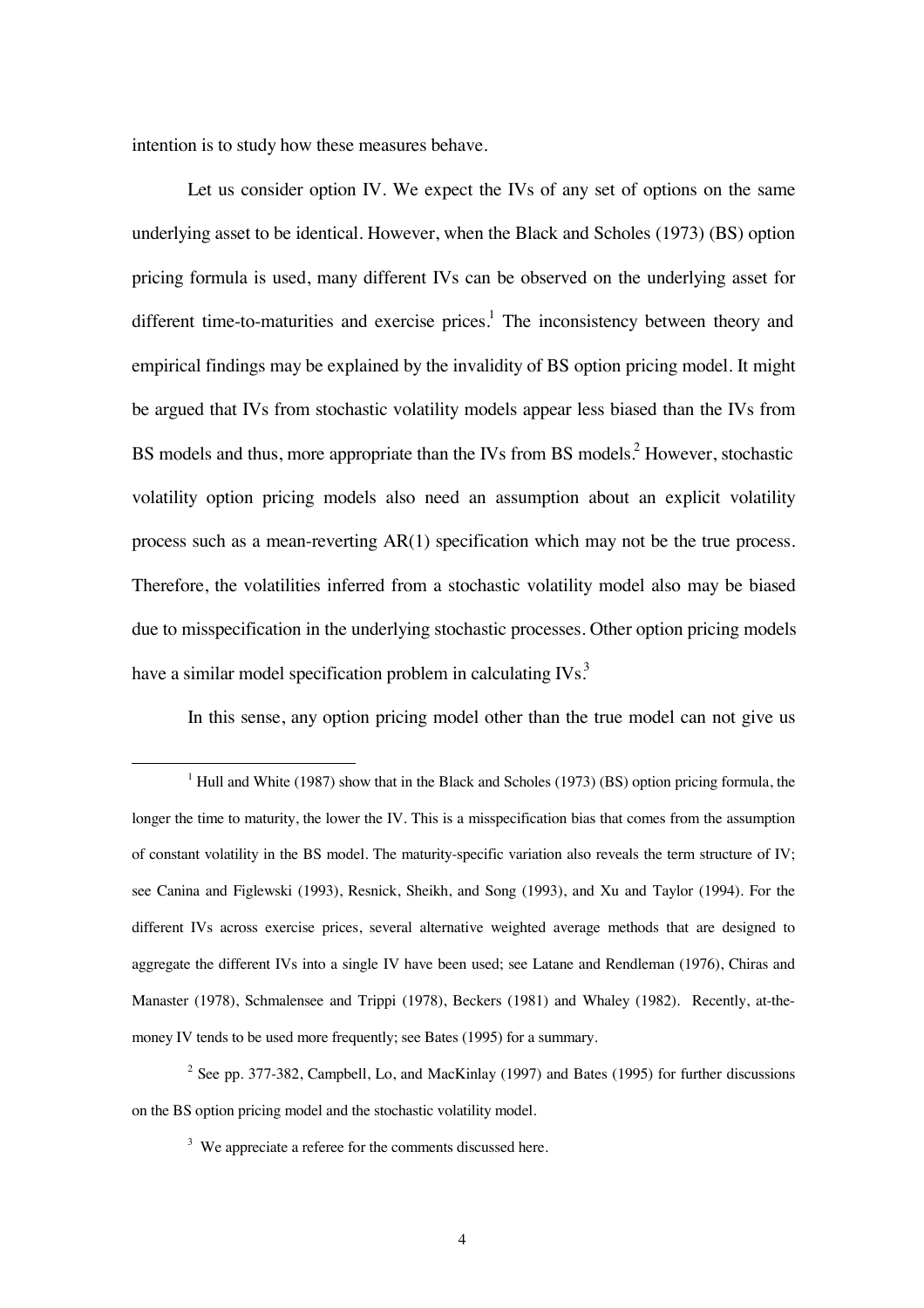the true volatility process implicit in option prices. In this study we use IVs inferred from the BS option pricing model. We acknowledge that the BS option formula is at best a convenient heuristic, but all we need in this study is a measure of IV which is a proxy of volatility dynamics and the IVs from BS option pricing formula are one of the proxies, see Bates (1995). In any case, the IV reported by option exchanges such as LIFFE is based on BS and is the statistic understood and acted upon by traders.

Besides the problems in the identification of the true option pricing model, we also have measurement errors in IV: inappropriate use of risk-free interest rates, dividends and early exercise in American options, non-simultaneous option and stock price, bid/ask price effect, infrequent trading of the index, etc. For discussion on data limitations, see Harvey and Whaley (1991, 1992). Finally, we note the suggestion of Brenner and Galai (1984) that the IV based on the last daily observations may be unreliable.

Noting the above caveats, we assume that at time *t* an IV of an underlying asset has the following relationship with unobserved fundamental volatility (FV)

$$
IV_t = FV_t + Noise_{IV,t}
$$
 (1)

The underlying asset return volatility has different properties from the implied volatility. Observed implied volatility is larger than underlying asset return volatility and implied volatility is smoother than underlying asset return volatility; see section 3. Latane and Rendleman (1976) show that the correlation between implied volatility and underlying asset return volatility is not close to 1. In addition, French and Roll (1986), using the difference in equity volatility between trading and non-trading hours, show that a significant portion of daily variance is caused by mispricing. Therefore, we represent the return volatility of an underlying asset at time  $t$ ,  $RV<sub>t</sub>$ , as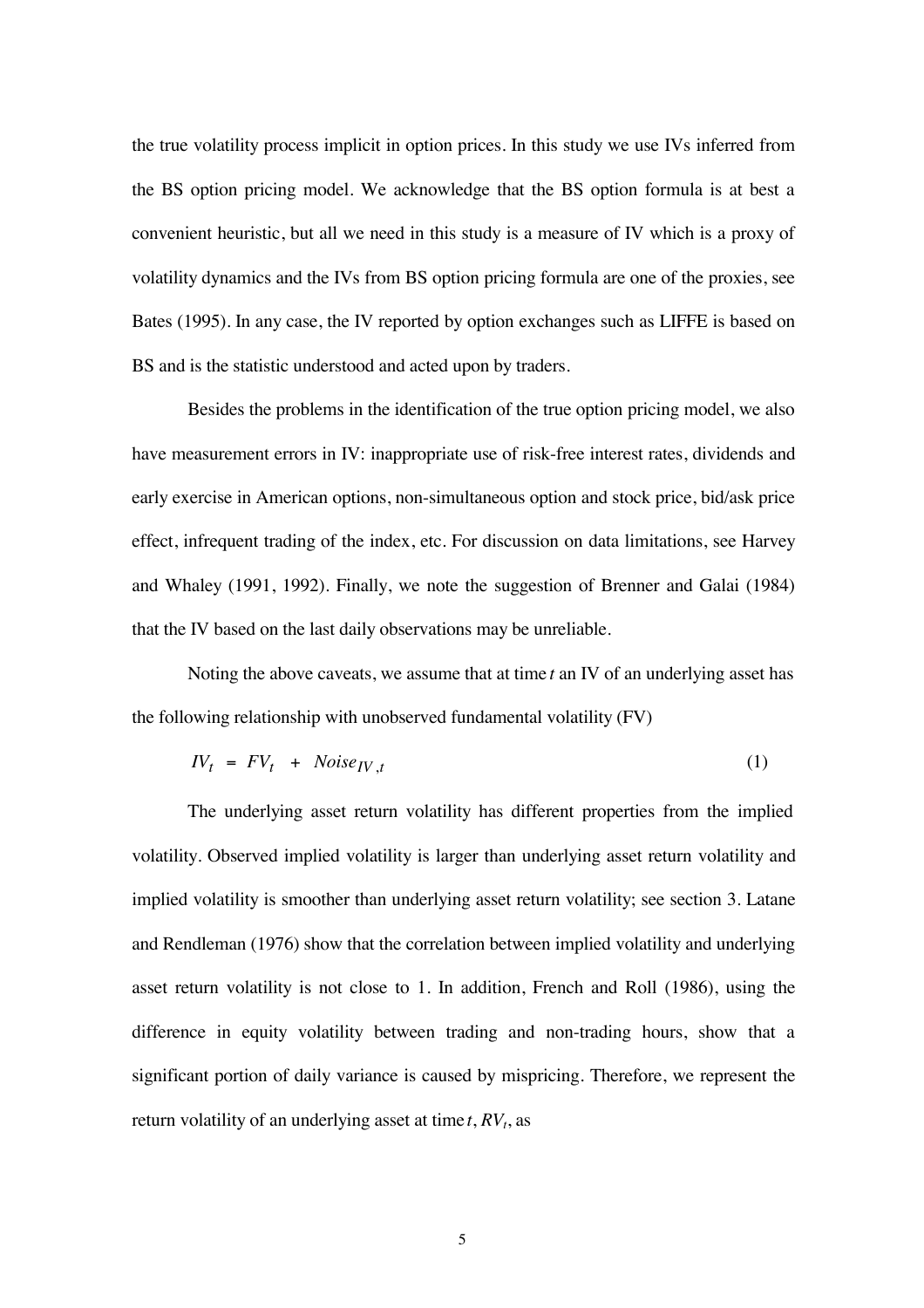$$
RV_t = FV_t + Noise_{RV,t}
$$
 (2)

Notice that implied volatility has the interpretation of an *ex ante* market expected return volatility to option maturity, if the option pricing assumptions are correct. However, since the unobserved fundamental volatility in the implied volatility reflects information which affects the fundamentals of the underlying asset, we suggest that the unobserved fundamental volatility in the return volatility is the same as the unobserved fundamental volatility in the implied volatility. That is, unobserved fundamental volatilities are assumed to be the same across the underlying asset and its options.

Now, let us consider the relationship between the return volatility of an underlying asset and that of futures. The no-arbitrage futures price can be denoted as  $F_t = S_t e^{(r_{f,t} - d_t)\tau}$ , where  $F_t$  is the futures price at time *t*,  $S_t$  is the underlying asset price at time *t*,  $d_t$  is the dividend yield,  $r_{f,t}$  is the risk-free rate at time *t*, and  $\tau$  is the time-tomaturity. Then, upon taking logarithms of the no-arbitrage futures price equation and differencing, futures return volatility (squared return) at time  $t$ ,  $RV_{futures,t}$ , and the underlying asset return volatility (squared return) at time  $t$ ,  $RV<sub>t</sub>$ , have the following relationship:

$$
RV_{futures, t} = RV_t + \sigma_{r_f, t}^2 + \sigma_{d, t}^2 + Cov_t
$$
  
=  $FV_t + Noise_{futures, t}$  (3)

where  $\sigma_{d,t}^2$  is the volatility of changes in dividend yield,  $\sigma_{r_f,t}^2$  is the volatility of changes in the risk-free interest rate,  $Cov_t$  is the sum of the covariance items between underlying asset returns, changes in dividend yield, and changes in the "risk-free" interest rate, and *Noise*  $_{futures, t} = \sigma_{d, t}^2 + \sigma_{r_f, t}^2 + Cov_t + Noise_{RV, t}$ . Therefore, in this case,  $RV_{futures, t}$  has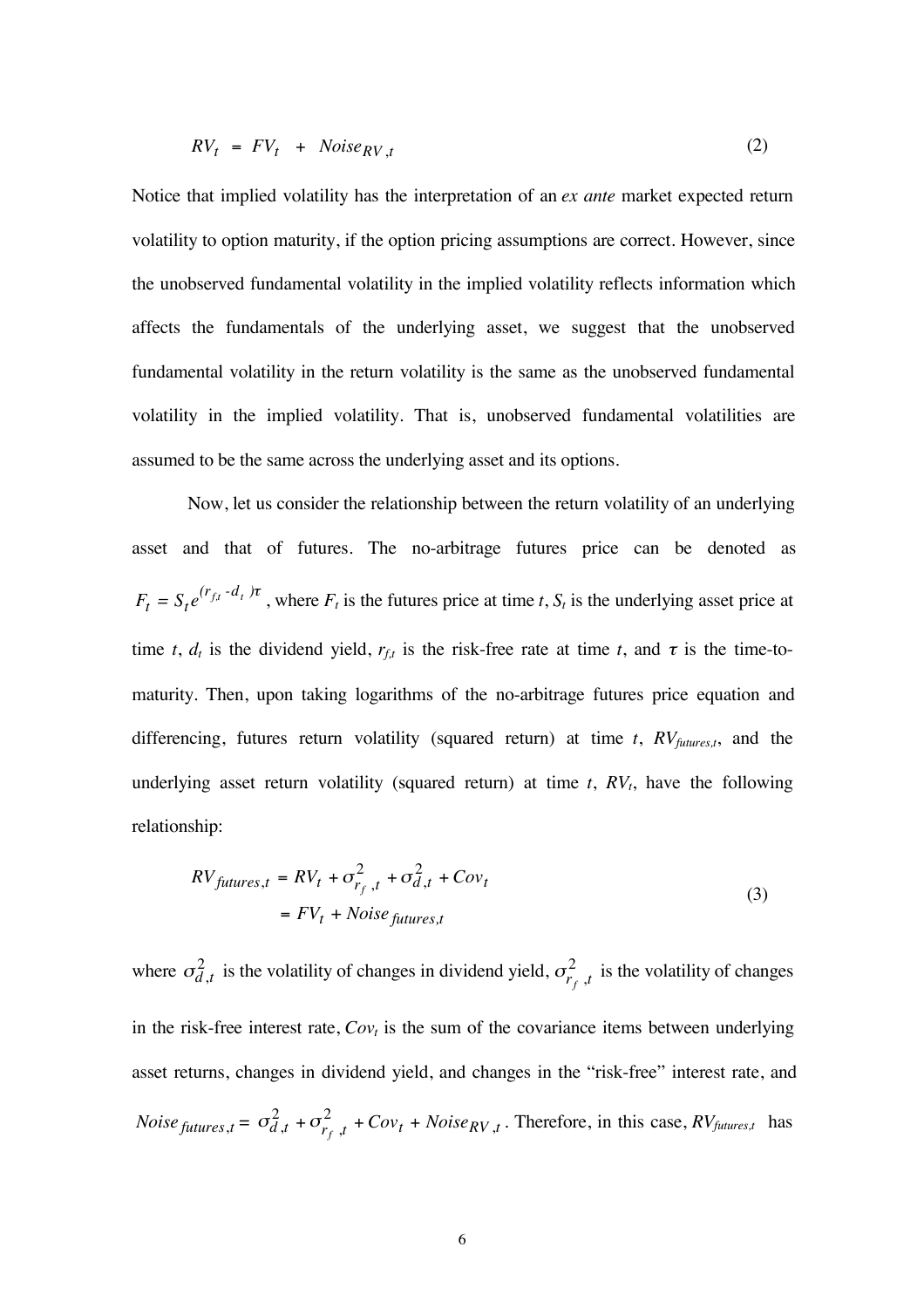the same common unobserved fundamental volatility as in (1) and (2). Furthermore, we would expect the two noise terms to be correlated as the futures noise would contain elements of underlying asset noise.

The explanation above assumes that for an underlying asset, we can identify only one unobserved fundamental component but multiple transitory noises from many observable volatilities of the underlying asset across different markets. The setting requires us to use multivariate models rather than univariate models. More formally, *k* observed volatilities related to one underlying asset can be assumed to have one FV as follows:

$$
V_t = F V_t e + \varepsilon_t \tag{4}
$$

where  $V_t = \left[ V_{1,t} V_{2,t} \cdots V_{k,t} \right]$  is a vector of observed volatilities which are related to one underlying asset,  $e_{\kappa} = \begin{bmatrix} 1 & 1 & \cdots & 1 \end{bmatrix}$ , and  $\mathbf{\varepsilon}_{\kappa} = \begin{bmatrix} \varepsilon_{1,t} \varepsilon_{2,t} & \cdots & \varepsilon_{k,t} \end{bmatrix}$  is a vector of transitory noises of observed volatilities. Equation (4) is a multivariate model but with only one unobserved process. The model is essential to our perspective, since it isolates our scalar risk measure, i.e.,  $FV_t$ .

Factor models could be used to control other significant changes in economy; any effect we find on volatility may be due to macroeconomic factors.<sup>4</sup> In the GARCH class of models, factors can be included as in Engle (1987). However, the factor GARCH models have a large number of parameters, resulting in computational problems. Engle, Ng, and Rothschild (1990) and Bollerslev and Engle (1993) suggest simpler methods to avoid the problem. In SVMs, factors can be included as in Harvey, Ruiz, and Shephard (1994), see

 $\overline{4}$ <sup>4</sup> We would like to thank the referee for suggesting that we discuss this approach as a possible extension to our procedure.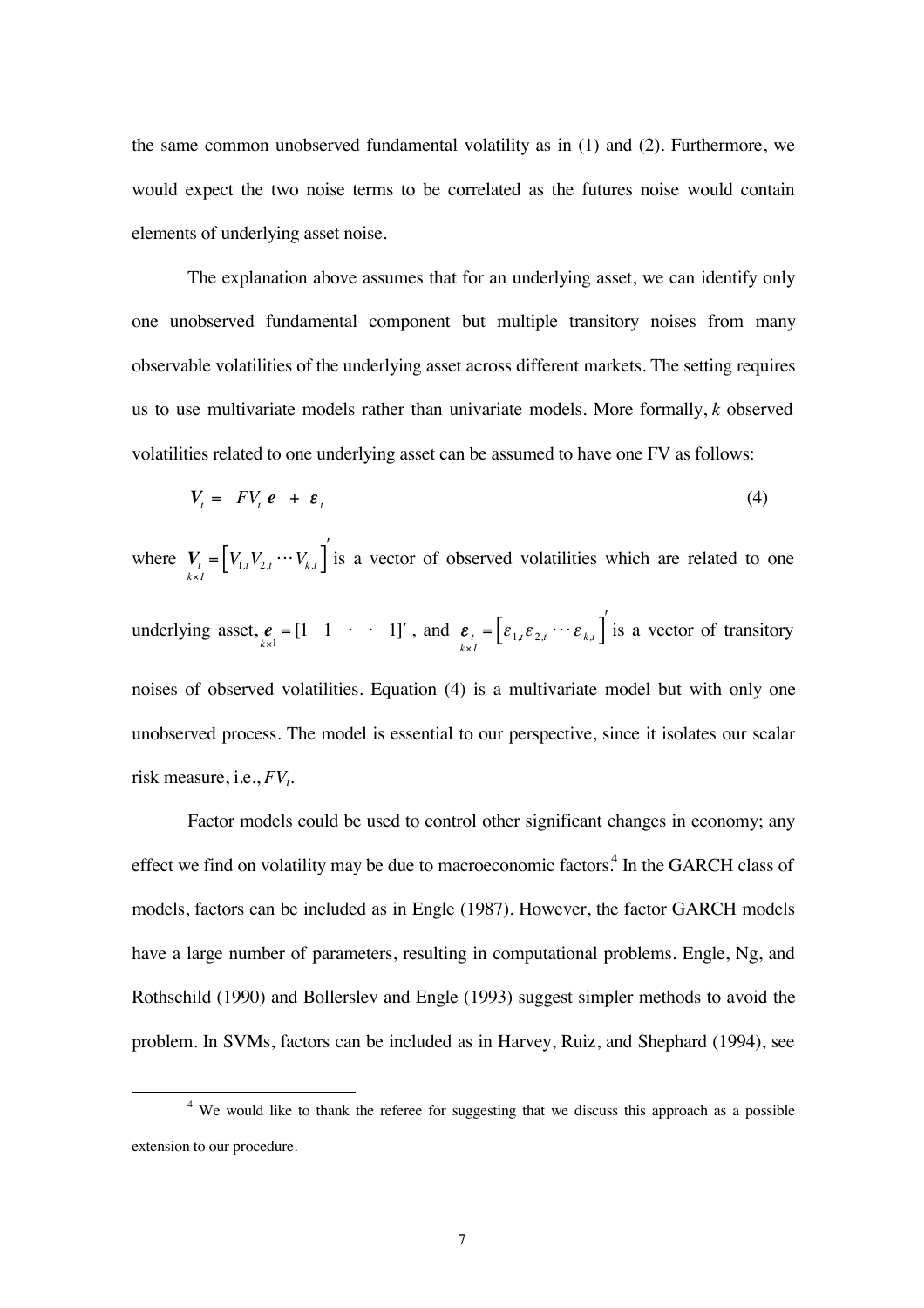Section 8.5, Harvey (1989) and Ruiz (1992) for detailed discussion. Leaving aside the computational issues, we turn next to a discussion of macroeconomic data. Although the above suggestion would in principle allow us to relate volatility directly to informational announcements, we would need to compile a database of macroeconomic announcement over the relevant period. Using macroeconomic information without considering the announcement effects introduces new problems of frequency; daily returns and quarterly macroeconomic measures.

# **3. Data**

 $\overline{a}$ 

Four daily volatility series which are related to the FTSE100 stock index are used in this study<sup>5</sup>: FTSE100 stock index return volatility, futures return volatility, American call option implied volatility, and European call option implied volatility. To investigate the possible changes in the unobserved fundamental volatility and transitory noise resulting from the introduction of derivatives, we divide the entire sample period into three subperiods: before the introduction of derivatives (the first sub-period, from 1 January 1984 to 2 May 1984), after the introduction of American options and futures but before the introduction of European options (the second sub-period, from 3 May 1984 to 31 January 1990), and after the introduction of all three derivatives (the third sub-period, from 1 February 1990 to 29 March 1996 ).

FTSE100 stock index option data (both American and European) from March 1992 are provided by the London Financial Options and Futures Exchange (LIFFE).

 $<sup>5</sup>$  The FTSE100 FLEX(r) (European style option), which was introduced on 30 June 1995, is not</sup> used in this study. The implied volatility of the option is difficult to obtain because of the flexibility of the option.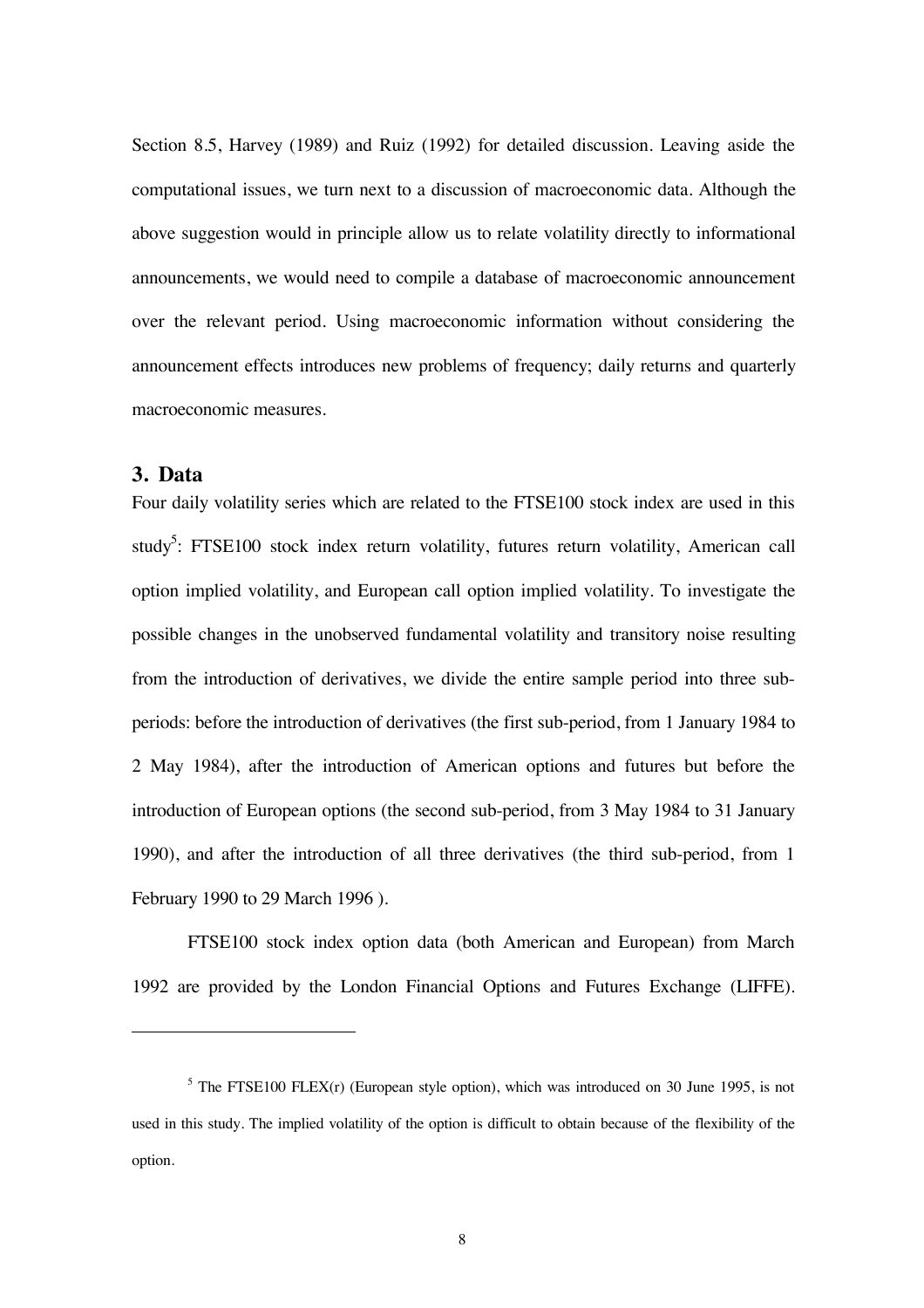American option price data from May 1984 to March 1992 and European option price data from February 1990 to March 1992 are obtained from the Stock Exchange Daily Official List.

The implied volatilities of both American and European options are calculated from the Black (1976) pricing formula for options on futures. Two distinct benefits come from using Black's option pricing formula on futures. Firstly, futures and options on the FTSE100 stock index have the same closing time and thus the nonsimultaneous price problem (see Harvey and Whaley, 1991), arising from the difference in closing times between the stock market and the derivative market, becomes trivial. Secondly, the expected market dividend rate embedded in futures prices is used instead of the widely used ex-dividend rate. Harvey and Whaley (1992) report large pricing errors in American options when continuous dividends are assumed in the S&P 100 index, suggesting that discrete and seasonal dividend payments should be considered. However, using the futures price on the FTSE100 rather than the FTSE100 index itself removes these pricing errors. Therefore, implied volatility using futures prices is likely to be closer to the expected market implied volatility, if such a concept is well defined.

Bates (1995) suggests at-the-money implied volatilities as relatively robust estimates of expected average variances under a stochastic variance process. However, even though at-the-money implied volatility is used, the term structure of implied volatility is difficult to remove, unless there are many available at-the-money options of different maturities. Usually in this case, the volume is so low that the prices are no longer trustworthy. To minimize the term structure effect of implied volatility, the options with the shortest maturity but with at least 15 working days to maturity are used, as in Harvey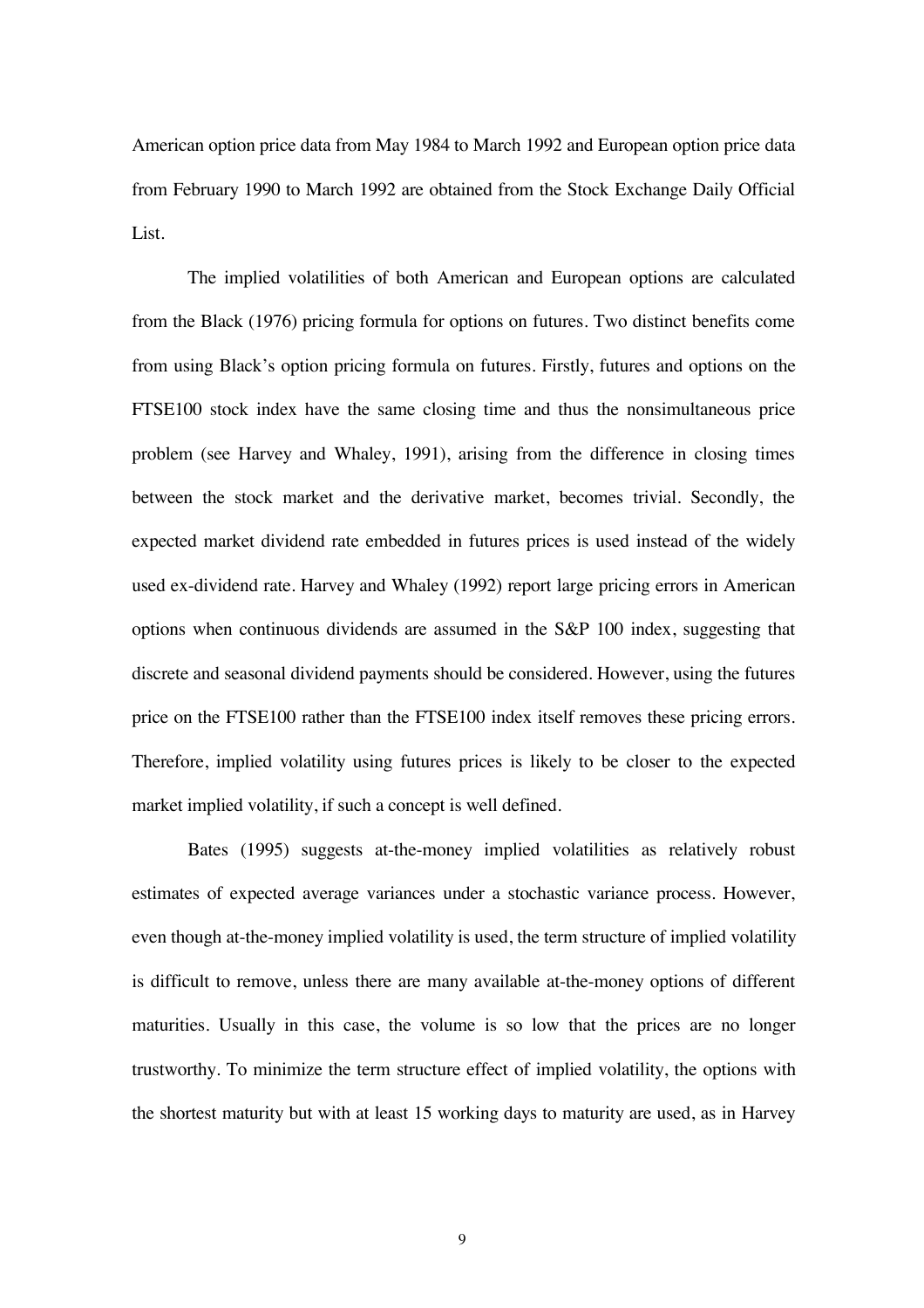and Whaley  $(1991, 1992)^6$ . Options which have the March cycle - March, June, September, and December - are used. The Newton-Raphson algorithm on Black's model is used to calculate implied volatility. We use the three month UK Treasury Bill for the risk-free interest rate.

The FTSE100 index futures series was provided by LIFFE and the daily FTSE100 index series was obtained from Datastream. As with implied volatility, the March cycle of futures prices is used and, to remove possible term structure effects in futures, futures prices with the shortest maturity, but with at least 15 working days to maturity are used. Therefore, all derivatives used in this study have the same maturity. The actual return volatilities of the FTSE100 index and futures are calculated by squaring the log-returns of the index and futures prices multiplied by 250 to convert to an annualized amount. We emphasize that we use variances, and hence squared returns rather than standard deviations<sup>8</sup>.

Table 1 reports the statistical properties of each logarithmic volatility series. Note that zero volatilities should be converted to positive numbers when applying logarithms. The zero volatilities were converted to -15 for index return logarithmic volatility (log-RV)

 <sup>6</sup>  $6$  However, the effects of the term structure of implied volatility cannot be removed completely. This is a weakness in this study, although we attempt to minimize its impact. By working with contracts of approximately the same maturity we can argue that our analysis treats maturity as fixed (cross-sectionally) at a point in time but is changing throughout the cycle.

 $<sup>7</sup>$  Square of log-returns will result in larger volatilities than the square of residuals from any log-</sup> return process.

<sup>&</sup>lt;sup>8</sup> This is for consistency with the stochastic volatility model. However, standard deviations may also be used in the stochastic volatility model, as suggested in Fornari and Mele (1994).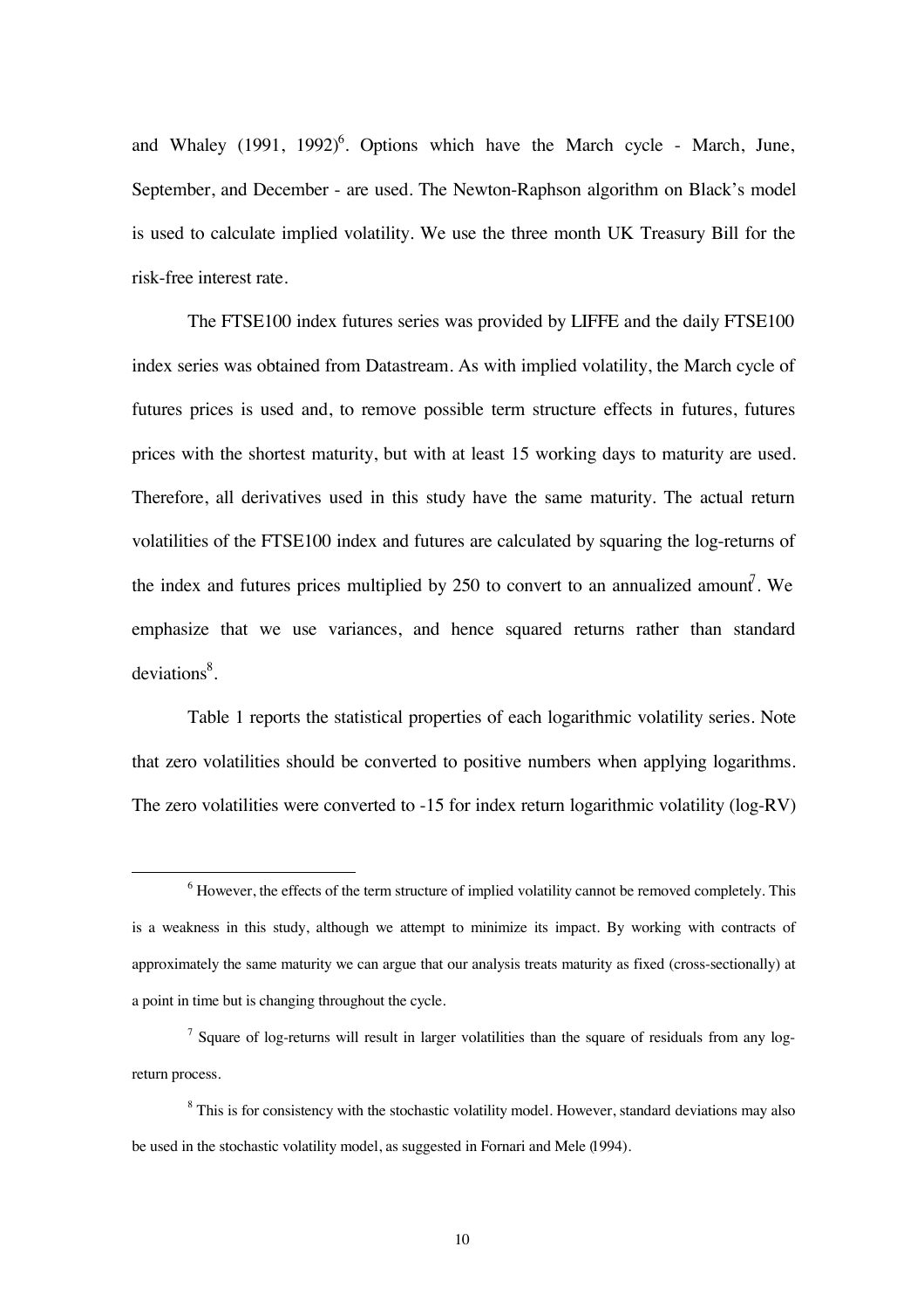and -12 for futures log-RV, which are the minimum log-RVs when zero volatilities are excluded from each log-RV series. As expected, logarithmic volatilities decrease kurtosis and skewness.<sup>9</sup> However, futures and index log-RVs show negative skewness because of close-to-zero return volatilities. Although logarithmic implied volatilities (log-IVs) of the third sub-period are far from normal (for the normality test, a critical value of 5.99 at 5% significance can be used for the Jarque and Bera (1980) (J&B) statistics in the table), application of logarithms make the raw volatility series closer to normality. Therefore, the statistical properties in Table 1 suggest that log-volatilities might be better used in a linear modelling framework than volatilities themselves.

Some interesting differences between log-volatilities are found in Table 1. First of all, the mean of the log-RVs is smaller than that of the log-IVs. This means that the actual options prices are higher than the option prices obtained by using index return volatility as a volatility measure. The overpricing phenomenon is found over all sub-periods. Another interesting point is that the mean value of the futures log-RV is larger than that of the index log-RV. The covariance in equation (3) is not large enough to offset the volatility of changes in the risk-free rate and the dividend yield. On the other hand, the two log-IVs have almost the same statistical properties. As expected, the log-IVs are strongly autocorrelated and their standard deviations are relatively small. The statistical properties are quite different to those of log-RVs. This can be explained by Hull and White (1987) who argue that Black-Scholes implied volatility can be regarded as an ex ante averaged volatility to maturity. The averaging procedure removes a large portion of noise, increases

 <sup>9</sup> <sup>9</sup> Although it is not reported, all return volatilities are positively skewed, leptokurtic, and fail to show signs of normality.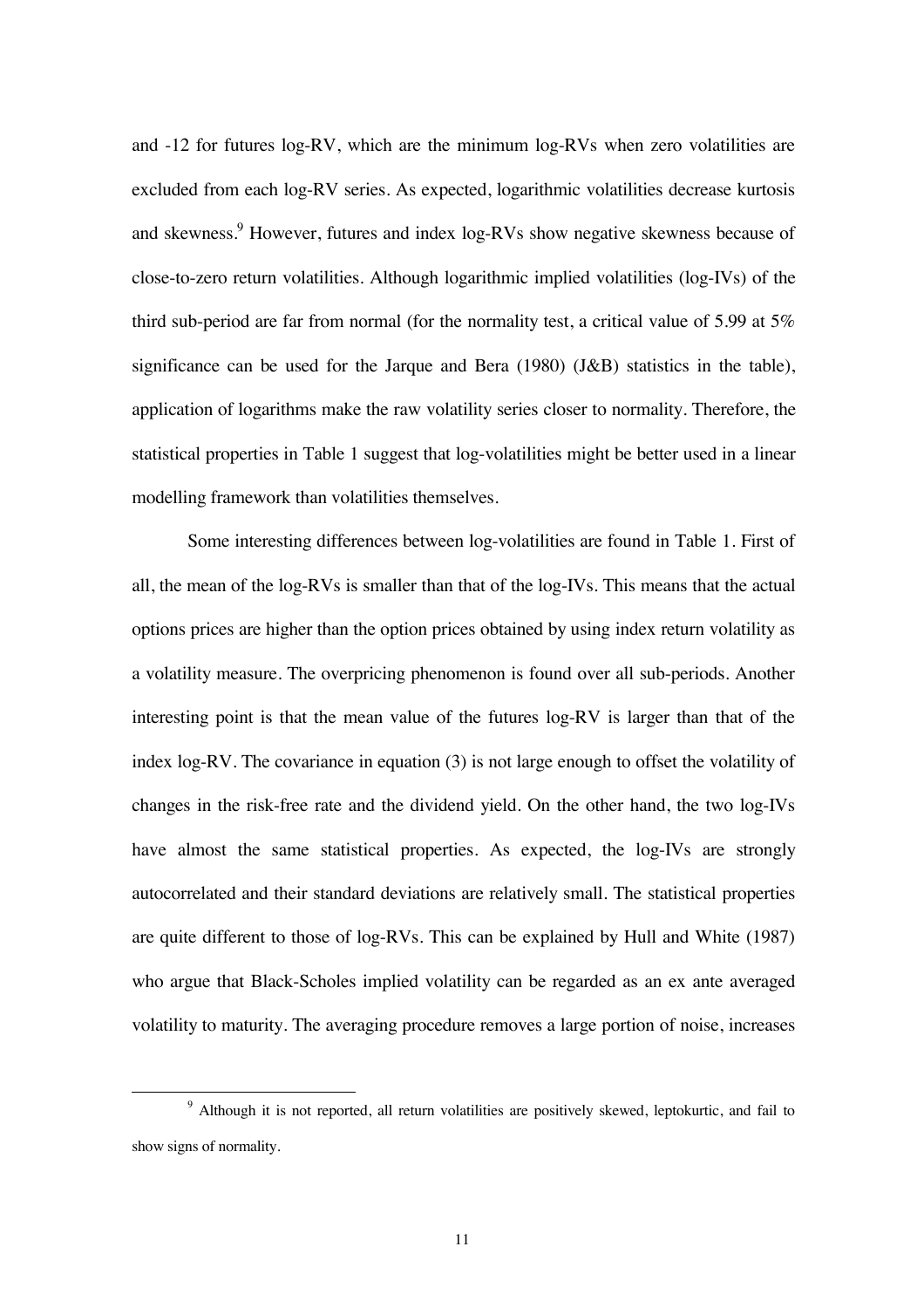the autocorrelation, and makes the averaged process smoother than the unaveraged one.

### **4. Stochastic Volatility Model**

Decomposition of volatilities into one fundamental volatility and noises can be carried out with GARCH models or stochastic volatility models  $(SVMs)$ .<sup>10</sup> We expect that there is no significant difference in our analysis between the two models since consistent estimates of a stochastic volatility model can be obtained with GARCH models under certain conditions, see Nelson and Foster (1994), Nelson (1996). However, the two models are different in the sense that the SVM has been developed in terms of information arrival and is known to be consistent with diffusion models for volatility, while the GARCH model has been predominantly used to describe some stylised facts of volatility, see Taylor (1994) and Ghysels, Harvey, and Renault (1996). Note that SVM is a discrete-time structural model of the geometric diffusion process used by Hull and White (1987), where they generalise the Black-Scholes option pricing model to allow for stochastic volatility.

In this study, the SVM developed by Harvey and Shephard (1993, 1996) and Harvey, Ruiz, and Shephard (1994) is used to decompose observed volatility into unobserved fundamental volatility and transitory noise as represented in section 2. As explained above, we explain volatility in terms of information arrivals in this study. In addition, changes in the level of the fundamental volatility which are used for the investigation of the effects of introduction of derivative markets, are hard to identify in GARCH models, because a non-negative time trend included in the conditional volatility equation of GARCH models is usually not significantly different from zero.

The SVM suggested by Harvey and Shephard (1993) may be represented by

 $10$  See Taylor (1994) for a comparative study on these two models.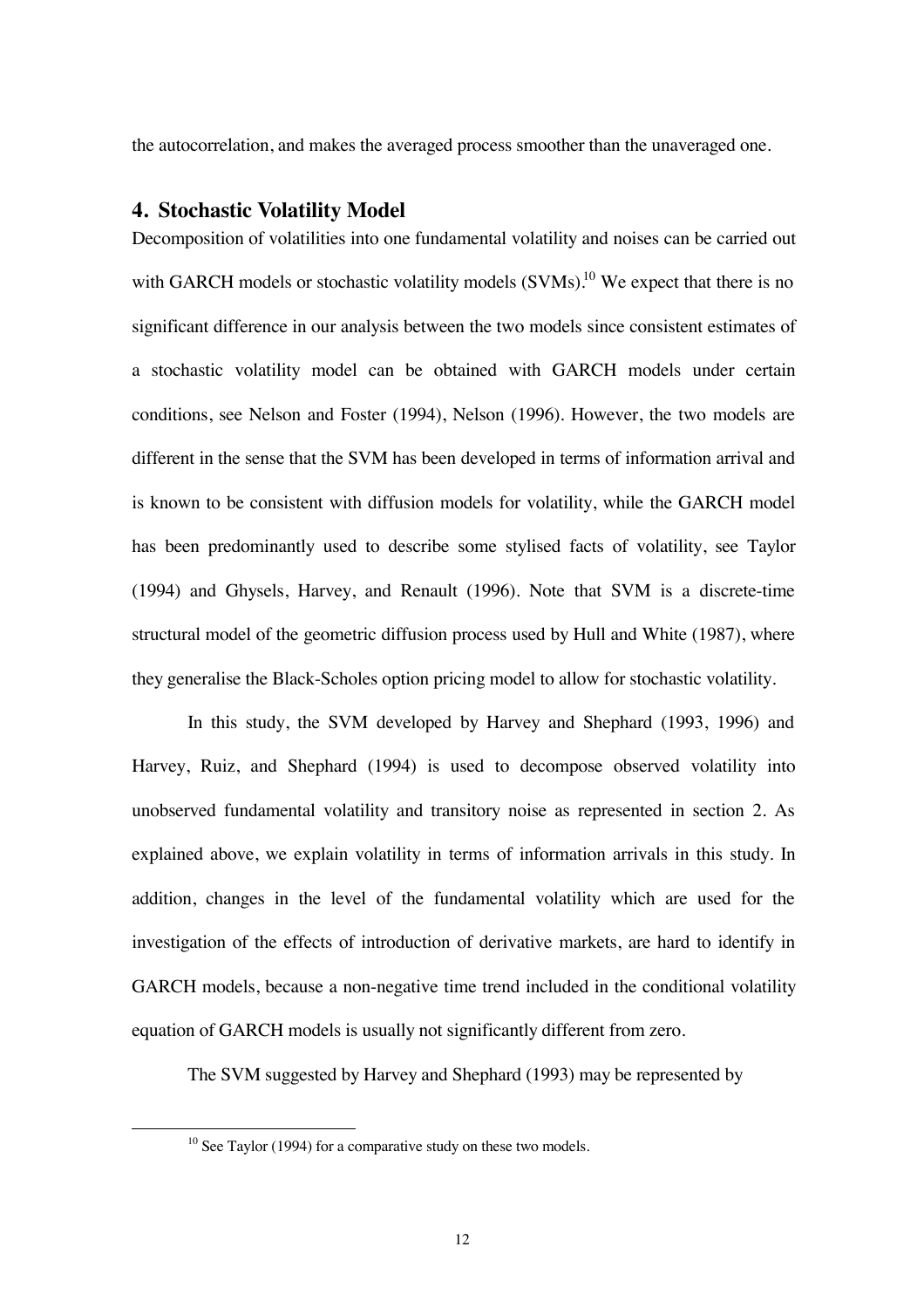$$
u_t = \sigma \xi_t e^{0.5 FVP_t}
$$
  
 
$$
FVP_t = \phi FVP_{t-1} + \eta_t
$$

where  $u_t$  represents observed random residuals of a series (e.g., log-return series),  $\sigma$  is a positive scale factor,  $\xi$  is an independent, identically distributed random disturbance series,  $FVP_t$  is unobserved fundamental volatility process, and  $\eta_t$  is a series of independent disturbances with mean zero and variance  $\sigma_n^2$ . When we take logarithms of the squared residuals, the SVM can be represented  $\text{as}^{11}$ 

$$
log(ut2) = Vt = log(\sigma2) + FVPt + log(\xit2)
$$
  
=  $\mu + FVPt + \varepsilont$  (5)  

$$
FVPt = \phi FVPt-1 + \etat
$$

where  $V_t$  is a logarithmic value of the squared residual at time *t*,  $\mu = \log \sigma^2 + E(\log \xi_t^2)$ , and  $\varepsilon_t = \log \xi_t^2 - E(\log \xi_t^2)$  is a zero mean white noise. The disturbance term,  $\varepsilon_t$ , in (5) is not normal unless  $\xi_t$  is log-normal. When  $\xi_t$  is standard normal, the mean and variance of  $log \xi_i^2$  are -1.27 and 4.93. In general, the distribution of  $\varepsilon_i$  is not known, and it is not possible to represent the likelihood function in closed form. However, quasi-maximum likelihood (QML) estimators of the parameters in (5) can be obtained using the Kalman filter by treating  $\varepsilon_t$  and  $\eta_t$  as normal. Ruiz (1994) suggests that for the kind of data typically encountered in empirical finance, the QML for the SVM has good finite-sample properties.

Equation  $(5)$  assumes that the fundamental volatility process follows an  $AR(1)$ process without a trend. Instead of a trend, we introduce a constant,  $\mu$ , which represents

 $11$  We use the time invariant SVM in this study. The time invariant SVM is a SVM which has time invariant parameters, but whose value changes through time.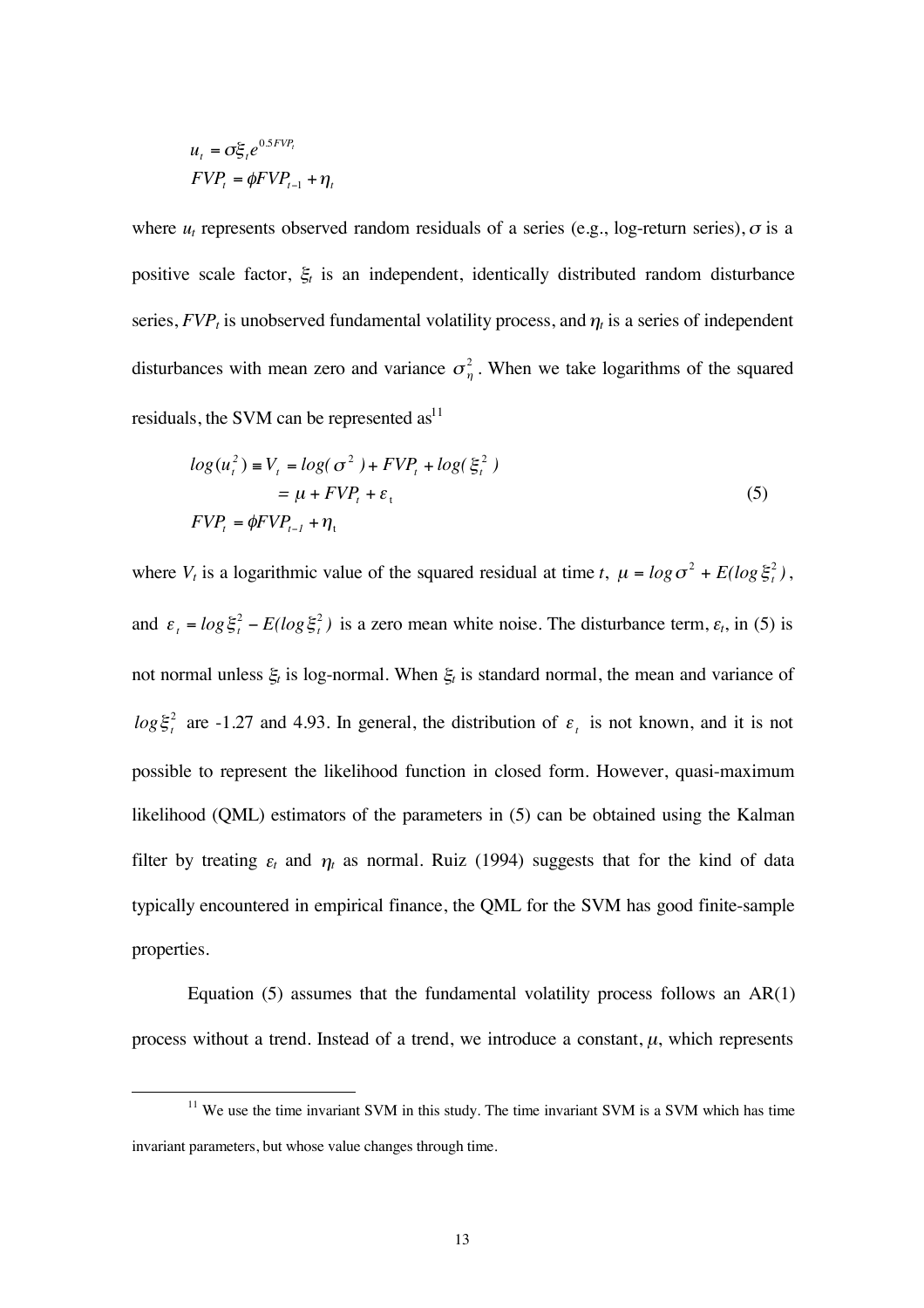the level of expected volatility in the measurement equation. This should not be misinterpreted as an assumption of constant fundamental volatility. As mentioned by a referee, the fundamental volatility may include a trend. Although our model does not accommodate this since equation (5) only provides levels, it is estimated over sub-periods which allow changes in the level. The changing volatility levels over sub-periods can partly accommodate a trend in volatility level. In addition, the impacts of the introduction of derivative markets on the financial markets can also be investigated with changes in volatility levels over sub-periods.

Therefore, the fundamental volatility  $(FV_t)$  in section 2 can be further decomposed into a 'volatility level  $(\mu)$ ' and a 'fundamental volatility (mean zero) process  $(FVP<sub>t</sub>)$ ' as in equation (5). Note that we have only one fundamental volatility process in each period, while volatility levels are different across the four volatility series used in this study. Precise mathematical details of our SVM processes (i.e., multivariate SVMs and identifiability of the models) are given in Appendix. We present results for  $AR(1)$ ,  $AR(2)$ , and ARMA(2,1) extensions of equation (5).

It is assumed throughout this paper that  $FVP_t$  and  $\varepsilon_t$  are uncorrelated. A referee has raised the point that in reality the correlation between these two would be non-zero and probably positive. We note that in these structural time series models, it is possible to consider this case, see chapter 3 of Harvey (1989). Interestingly, Harvey (1989) presents a transformation procedure which allows one to redefine transformed signal and noise that are uncorrelated. If correlation is present, we interpret our signal and noise as being these transformed variables, since our variables are unobservable. (We thank the referee for clarifying this point).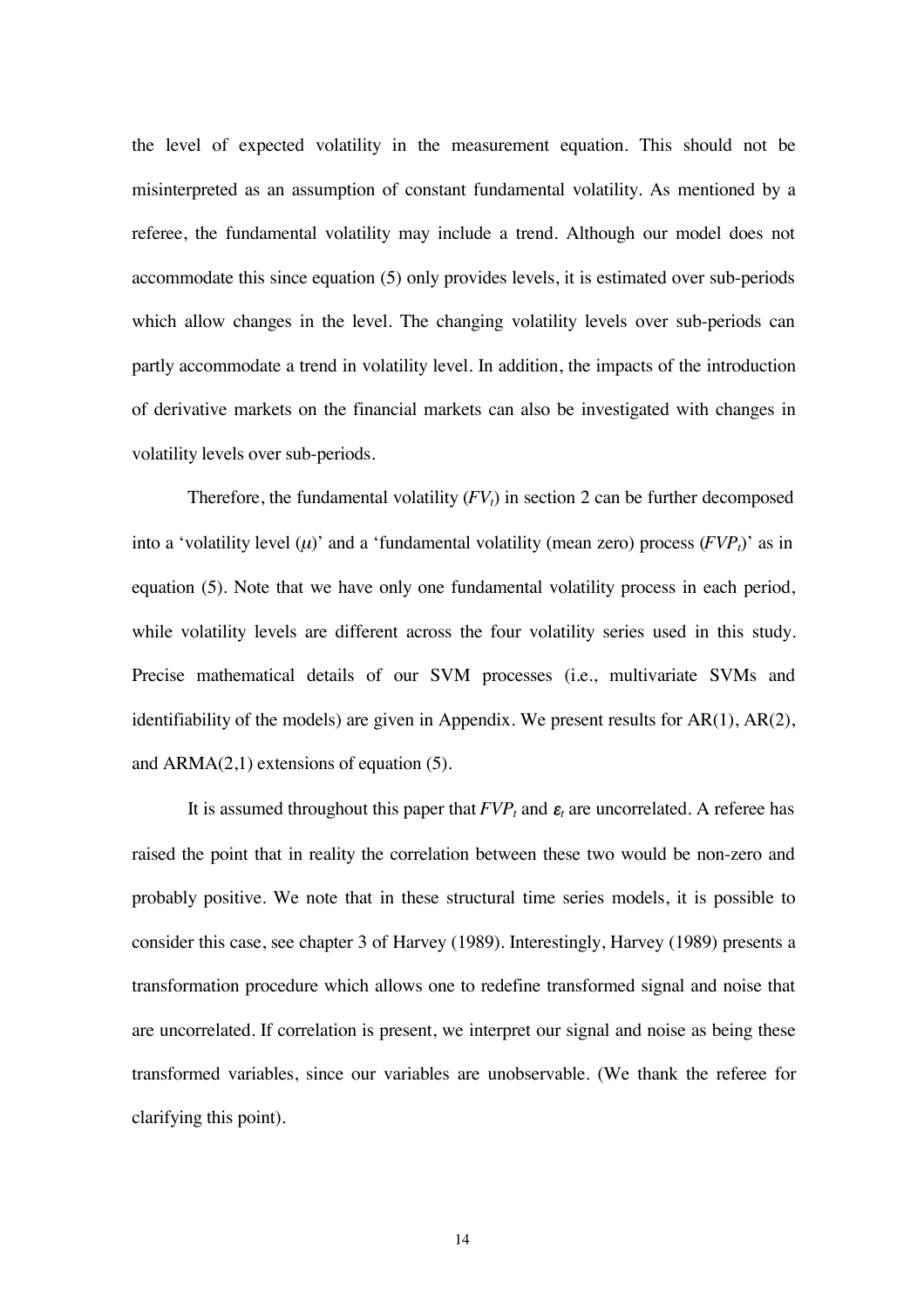# **5. Empirical Results**

### **5.1 Estimates of the SVM**

Estimated SVMs using the FTSE100 stock index log-RV (univariate model) are in panel A of Table  $2<sup>12</sup>$  The first sub-period shows quite a different fundamental volatility process compared with those of sub-periods 2 and 3. The fundamental volatility process before the inception of derivatives shows mean-reversion, while after the inception of derivatives, the process is highly persistent. In addition, transitory noises in sub-periods 2 and 3 are relatively larger than the permanent innovation and thus, the signal-to-noise (STN) ratios for the AR(1) model are 0.006 and 0.001 in sub-periods 2 and 3, respectively<sup>13</sup>. On the other hand, in the first sub-period, the STN ratios are quite different for the models used. The unstable STN ratios seem to come from the small sample (85 observations) in the first sub-period.

Panels B and C of Table 2 represent the estimated multivariate SVM during subperiods 2 and 3. Three log-volatilities (i.e., FTSE100 index log-RV, futures log-RV, and American call options log-IV) for the second sub-period and four volatilities (i.e., FTSE100 index log-RV, futures log-RV, American and European call options log-IVs) for the third sub-period are used in the multivariate SVM of equation (A2) in the Appendix. Although the coefficients of the fundamental volatility processes in the multivariate SVMs are different from those of the univariate SVM of panel A, all fundamental volatility

 $12$  We also used volatility series in the state-space form under the assumption of an additive process. As expected in the previous section, using volatility rather than log-volatility in state-space models is not preferable. Skewness, kurtosis, and portmanteau statistics are poor compared with those obtained by using the SVM.

<sup>&</sup>lt;sup>13</sup> The signal-to-noise (STN) ratio is defined as  $STN = \sigma_n^2 / \sigma_{\epsilon}^2$ .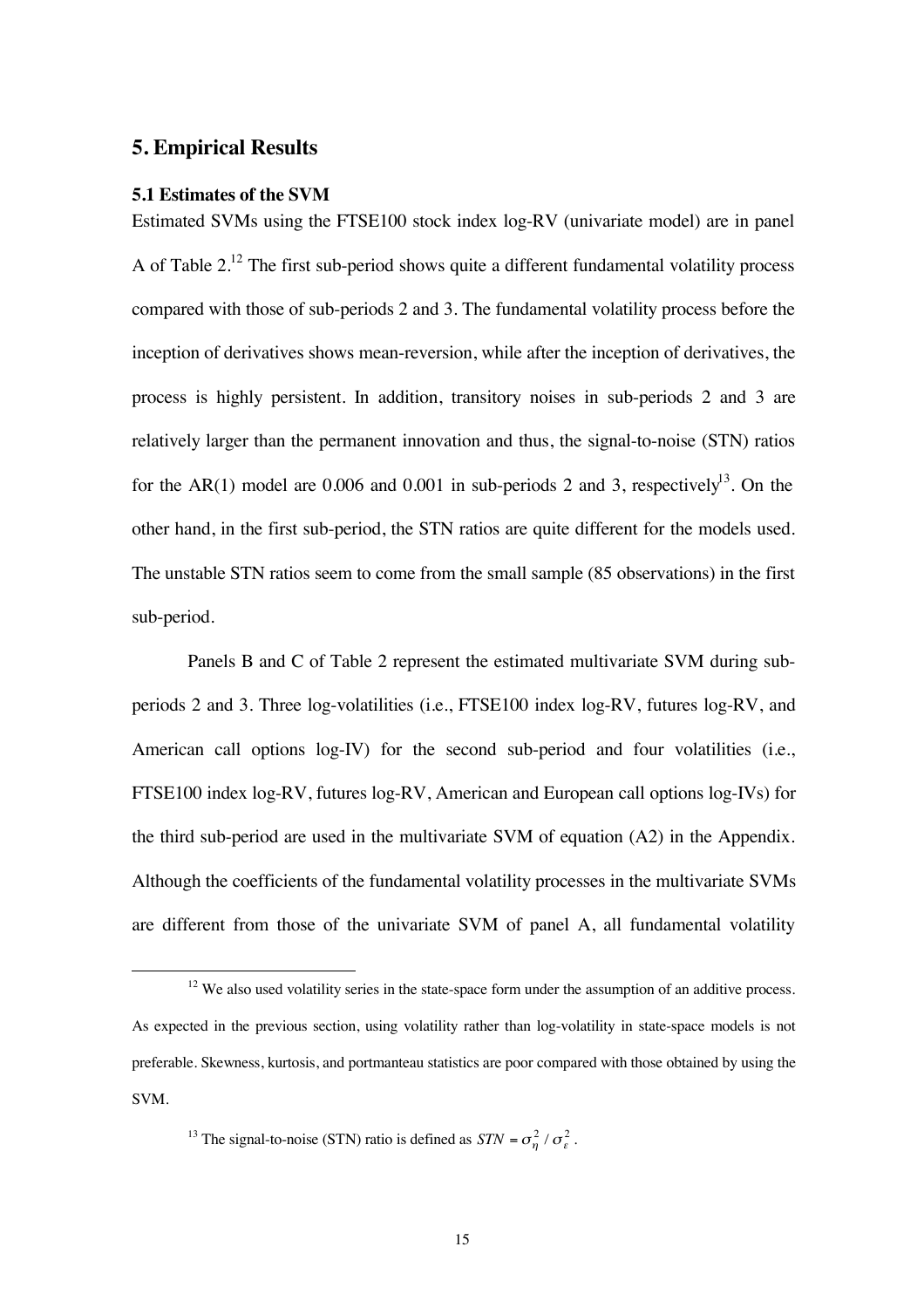processes except the first sub-period have strong persistence. However, the STN ratios are different between the volatilities.<sup>14</sup> During the second sub-period, the STN ratios are 0.003, 0.003, and 1.963 for the FTSE100 index, Futures, and American options, respectively. In addition, in the third sub-period, the STN ratios are 0.001, 0.001, 4, and 3 for the FTSE100 index, Futures, American options, and European options, respectively. Our results suggest that log-IVs have relatively more signal than noise, while log-RVs have relatively more noise than signal. Notice that maximum likelihood values are not significantly different between models over all sub-periods. Therefore, an AR(1) model will be used for the state equation for the rest of this study.

# **5.2 Properties of Fundamental Volatilities and Relationship between Transitory Noises of Different Volatilities**

We now investigate the changes in the unobserved fundamental volatility resulting from the introduction of derivatives. The decomposition of observed volatility into fundamental volatility and transitory noise gives a new perspective on the investigation of the effect of derivative listing on volatility. To obtain the unobserved fundamental volatility, *FVi* , we use a smoothing algorithm<sup>15</sup>. An inference about  $FV^i$  using the full set of information, defined as  $FV_{t/T}^i$ , is called the smoothed estimate of  $FV^i$ , which can be represented as

$$
FV_{t/T}^i = E(FV_t^i / \Psi_T^i) \tag{6}
$$

where  $\Psi^i_T = (V_{i,T}, V_{i,T-1}, \cdots, V_{i,1})'$  and *i*=FTSE100, Futures, American options, and European options.

<sup>&</sup>lt;sup>14</sup> The standard deviation of transitory noises,  $\sigma_{\gamma}$ , can be inferred from the STN ratios, since  $\sigma_{\gamma}$  is given in panels B and C of Table 2.

<sup>&</sup>lt;sup>15</sup> This is a fixed-interval smoothing algorithm; see Harvey (1989), p149-155.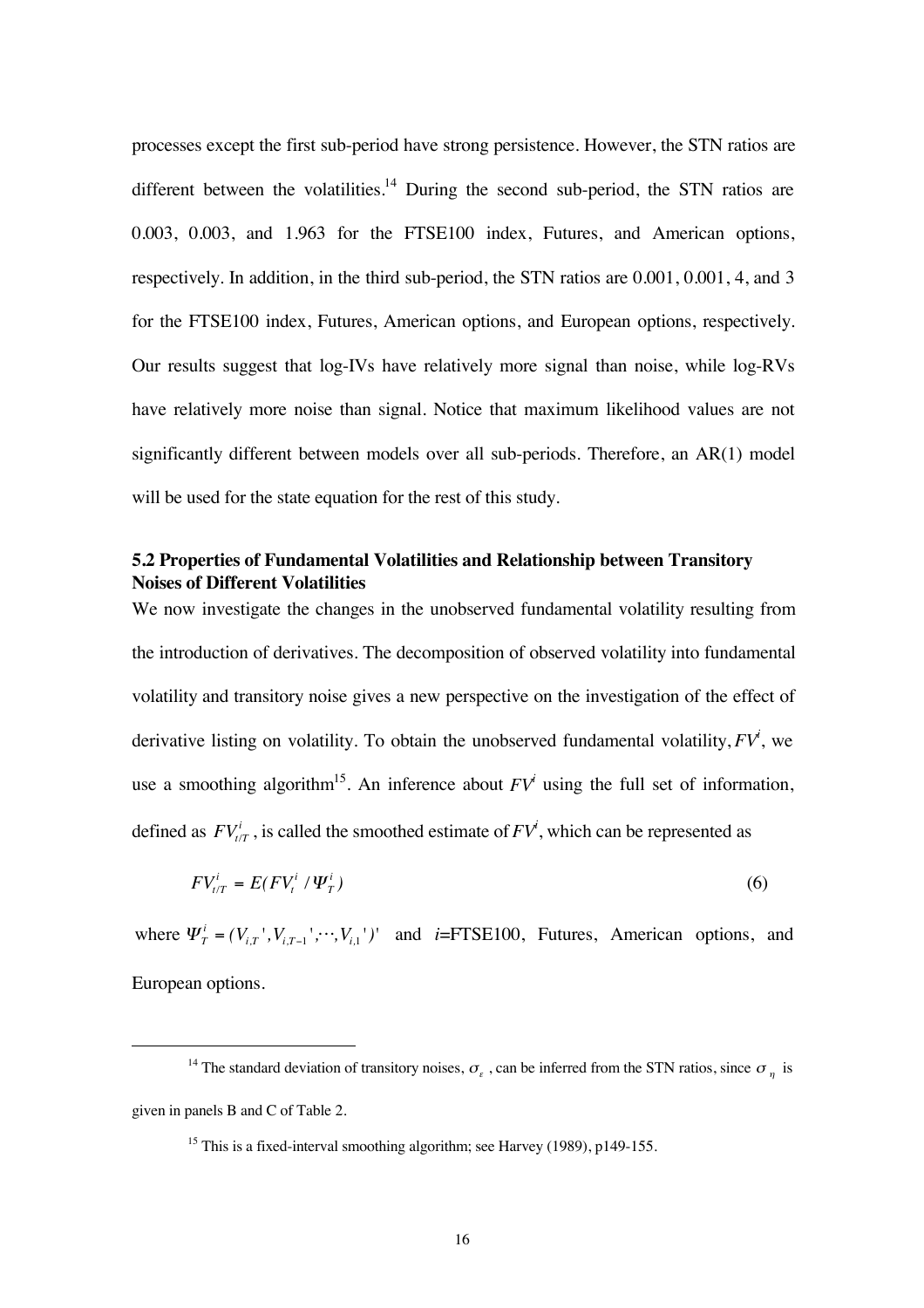Using the smoothing technique for the  $AR(1)$  plus noise model, we obtain smoothed estimates of  $FV^i$  for each sub-period, and thus a transitory noise series. Figure 1 shows the unobserved fundamental standard deviation of *FVFTSE* (i.e.,  $\exp(0.5\mu_{FTSE}+0.5FVP_t)$ , where  $\mu_{FTSE}$  is the level of FTSE100 stock index volatility).<sup>16</sup> The fundamental volatility process shows strong persistence in the second and third subperiods and a random walk may be the true process for the fundamental volatility. Smoothed fundamental volatility process was re-estimated using an AR(1) model for each sub-period. Dickey-Fuller tests reject the hypothesis of a unit root at the 1% level for all three sub-periods<sup>17</sup>. Therefore, the fundamental volatility in all three sub-periods seems to be highly persistent but not an integrated process<sup>18</sup>.

Table 6 reports correlation matrices for observed log-volatilities and transitory noises. As expected, the correlation between observed volatilities is positive. In particular, the correlation between the FTSE100 index and futures return volatilities is high. We also find high correlation between the American and European call option implied volatilities. However, the correlation between return volatilities and implied volatilities is relatively

<sup>17</sup> Dickey-Fuller statistics (critical values at  $1\%$  level) of the smoothed fundamental volatility for the first, second and third sub-periods are -23.96 (-13.2), -26.01 (-13.8), and -20.73 (-13.8), respectively.

<sup>&</sup>lt;sup>16</sup> Note that the FTSE100 index and futures return volatilities, and American and European options implied volatilities have the same fundamental volatility process,  $FVP_t = \phi FVP_{t-1} + \eta_t$ , but the levels of the fundamental volatility,  $\mu_i$ , are different across the four volatility series. See equation (5) for further discussion.

<sup>&</sup>lt;sup>18</sup> We should pay attention to the interpretation of the Dickey-Fuller test results. Harvey, Ruiz, and Shephard (1994) argue that the Dickey-Fuller tests are poor when the autoregressive parameter is close to 1 and the STN ratio is very small as in our study. In this case, the Dickey-Fuller tests reject the null hypothesis of a unit root too often.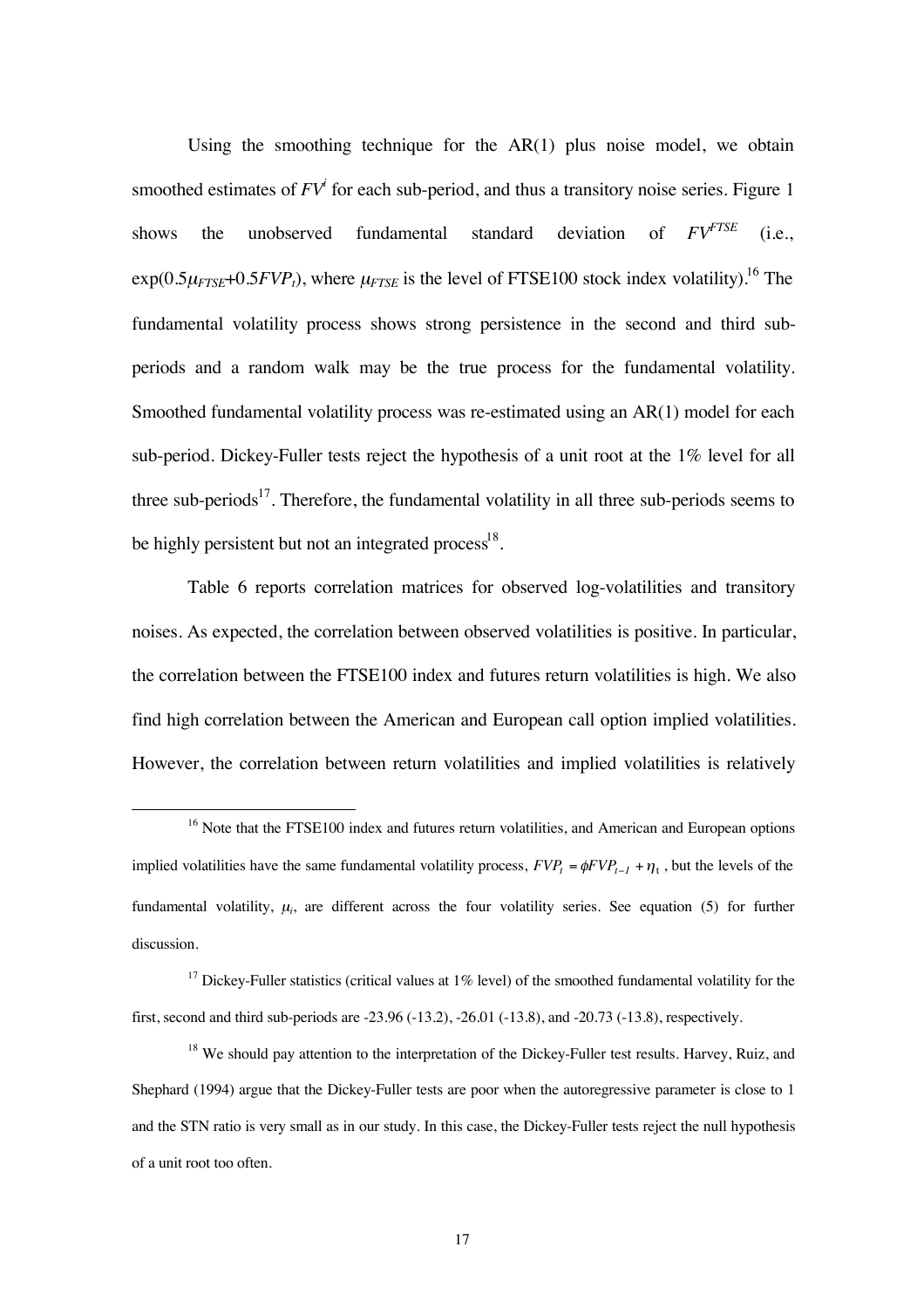low. Panel B of Table 6 reports the correlation between transitory noises of volatilities. The transitory noises of return volatilities are highly correlated and transitory noises of implied volatilities are highly negatively correlated, but transitory noises between return volatilities and implied volatilities do not seem to be correlated. Therefore, transitory noises may be grouped into two major factors: a noise factor in return volatility and a noise factor in implied volatility. Interestingly, transitory noises in American and European option implied volatilities are strongly negatively correlated (-0.906), while observed American option implied volatility is highly positively correlated (0.987) with observed European option implied volatility.

### **5.3 Effects of the Introduction of Derivative Markets on the Volatility of the FTSE100 Index and Its Derivatives**

In traditional pricing theories such as the Black-Scholes, derivatives are redundant. They can be replicated with the underlying asset and a riskless bond. However, outside the frictionless non-arbitrage world, the introduction of derivatives may have two opposing effects on the underlying market: stabilising and destabilising effects. Theoretical and empirical investigations of the effects of a futures listing on the underlying asset are inconclusive<sup>19</sup>. Recent studies such as Lee and Ohk (1992) and Antoniou and Holmes (1995) claim that the underlying market becomes more efficient as a result of the introduction of the futures market.

On the other hand, theoretical and empirical studies on the effects of an option listing refer to an increase in the underlying asset price and a decrease in the volatility of the underlying asset return. Detemple and Selden (1991) undertake theoretical analysis of the effects of the introduction of an option in an incomplete market with a stock, a call

<sup>&</sup>lt;sup>19</sup> See Board and Sutcliffe (1993) for a summary.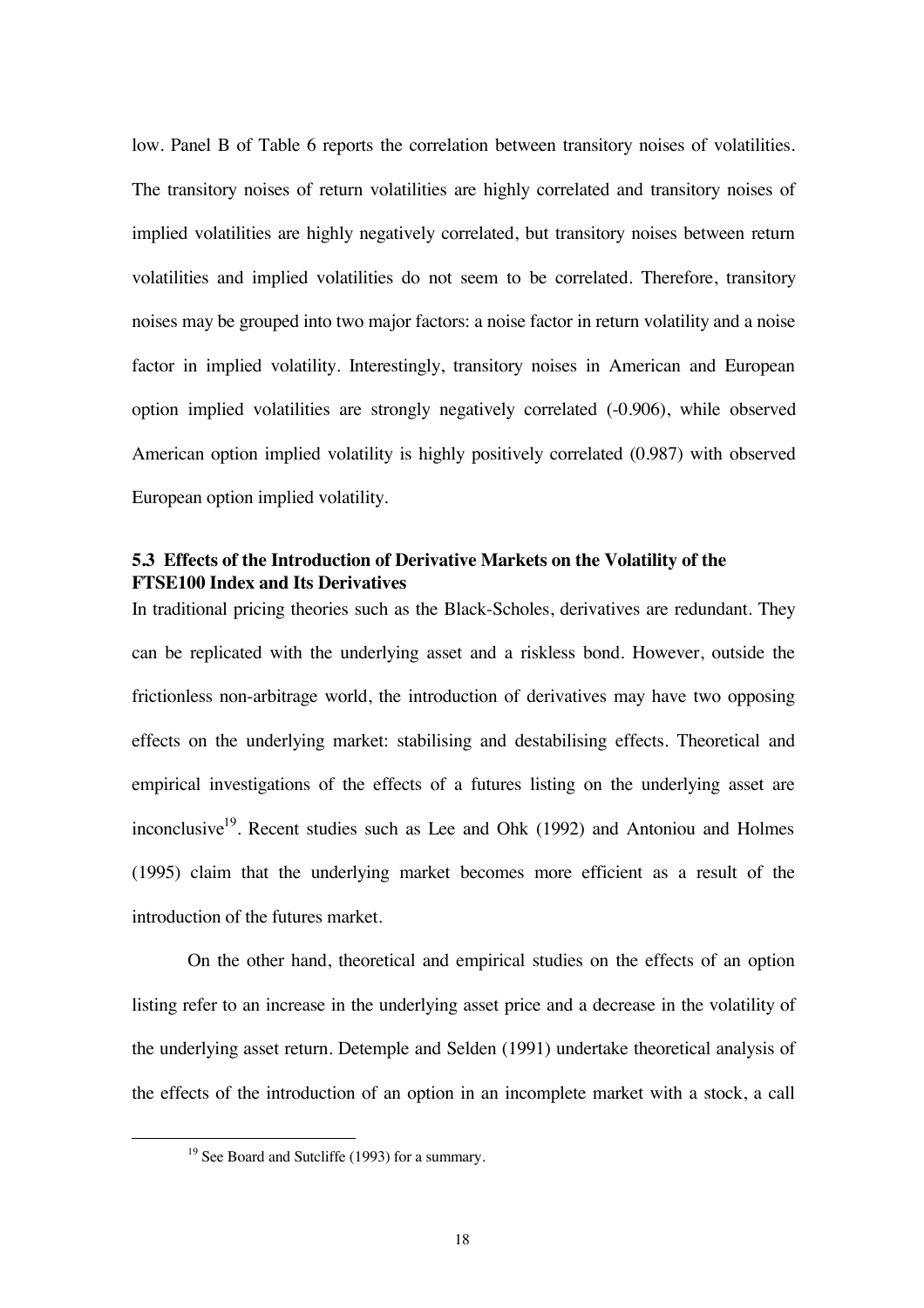option on the stock, and a riskless bond. They show that the introduction of the option results in an increase in the stock price and a decrease in the volatility of the stock rate of return because of investors' different assessments about the downside potential of the stock in a quadratic utility setting. Most empirical studies support the theoretical results; see Trennepohl and Dukes (1979), Skinner (1989), Conrad (1989), Detemple and Jorion (1990), Damodaran and Lim (1991), Haddad and Voorheis (1991), Watt, Yadav and Draper (1992), Chamberlain, Cheung and Kwan (1993), and Gjerde and Sættem (1995)<sup>20</sup>. Some empirical studies use market models and find that the systematic risk of the underlying asset changes little, while unsystematic risk decreases. In addition, option trading seems to make the underlying asset adjust more rapidly to new information, and trading volume tends to be increased by option trading.

Table 1 shows that there are changes in observed volatilities between sub-periods. By decomposing observed volatility into fundamental volatility and noise, we can further analyze changes in volatility resulting from the introduction of derivatives. As a preliminary test, the T-test and the Mann-Whitney-Wilcoxon test are used. Panel A of Table 3 shows the t-test results. The FTSE-100 index return volatility, the futures return volatility, and the American option implied volatility show significant changes coinciding with the listing of European options. However, since volatilities have a long tail, a nonparametric test seems to be more appropriate. For this purpose, the Mann-Whitney-Wilcoxon test results are reported in panel B of Table 3. The results of the t-test and the Mann-Whitney-Wilcoxon test are similar. The FTSE100 index return volatility and the

<sup>&</sup>lt;sup>20</sup> Chamberlain, Cheung and Kwan (1993) and Gjerde and Sættem (1995) report little change in underlying asset volatility.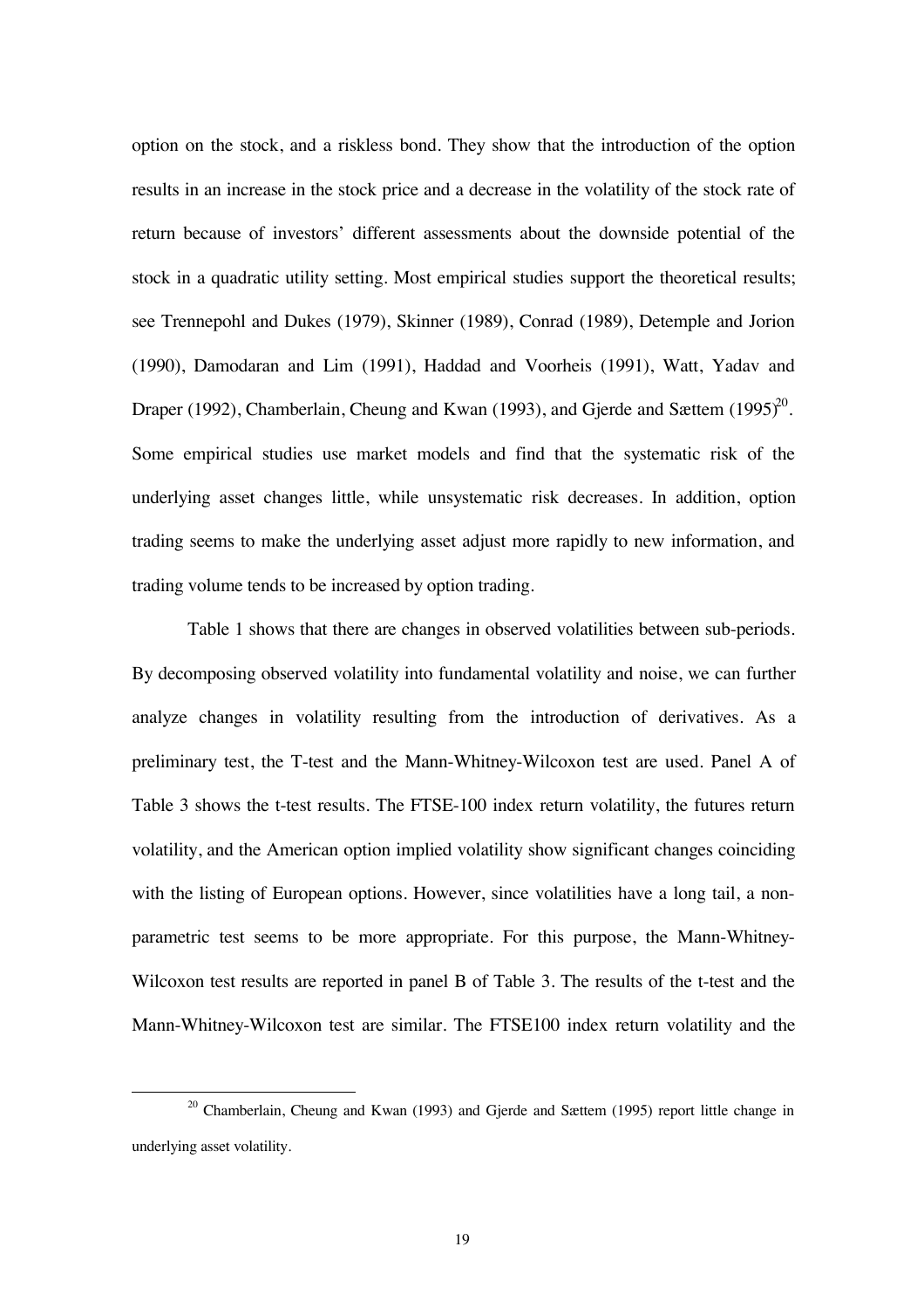American option implied volatility are changed by the listing of European options, while there is no significant change in the FTSE100 index return volatility with the introduction of the FTSE100 futures and the American options.

The effects of the introduction of derivatives on fundamental volatility are reported in Table 4. The introduction of American options and futures significantly increases *FVFTSE* and the AR coefficient in the fundamental volatility process. On the other hand, the introduction of European options significantly decreases all three  $FV^{FTSE}$ ,  $FV^{futures}$ , and *FVAmerican*, while it does not change the fundamental volatility process. Table 5 reports the changes in the transitory noises. The transitory noise of the FTSE100 index return volatility is decreased significantly by the inception of American options and futures. The introduction of European options reduces the noise of the American option implied volatility significantly.

Our results in Tables 4 and 5 can be discussed together with Table 3. In the preliminary test, there is no significant change in the FTSE100 index return volatility as a result of the inception of the American options and futures. However, by the decomposition, we find that  $FV^{FTE}$  increases significantly and transitory noise decreases significantly without significant impact on the observed volatility.

With the inception of the European options, the FTSE100 index return volatility and the American options implied volatility decrease significantly. The majority of the decrease seems to come from  $FV^{FTSE}$ , and  $FV^{American}$ , because there is little change in the transitory noise of the FTSE100 index return volatility, and the significant decrease in the transitory noise of the American option implied volatility is quite a bit smaller than the decrease of *FVAmerican*. In addition, while the futures return volatility does not show any changes with the introduction of European options, *FVfutures* decreases significantly. This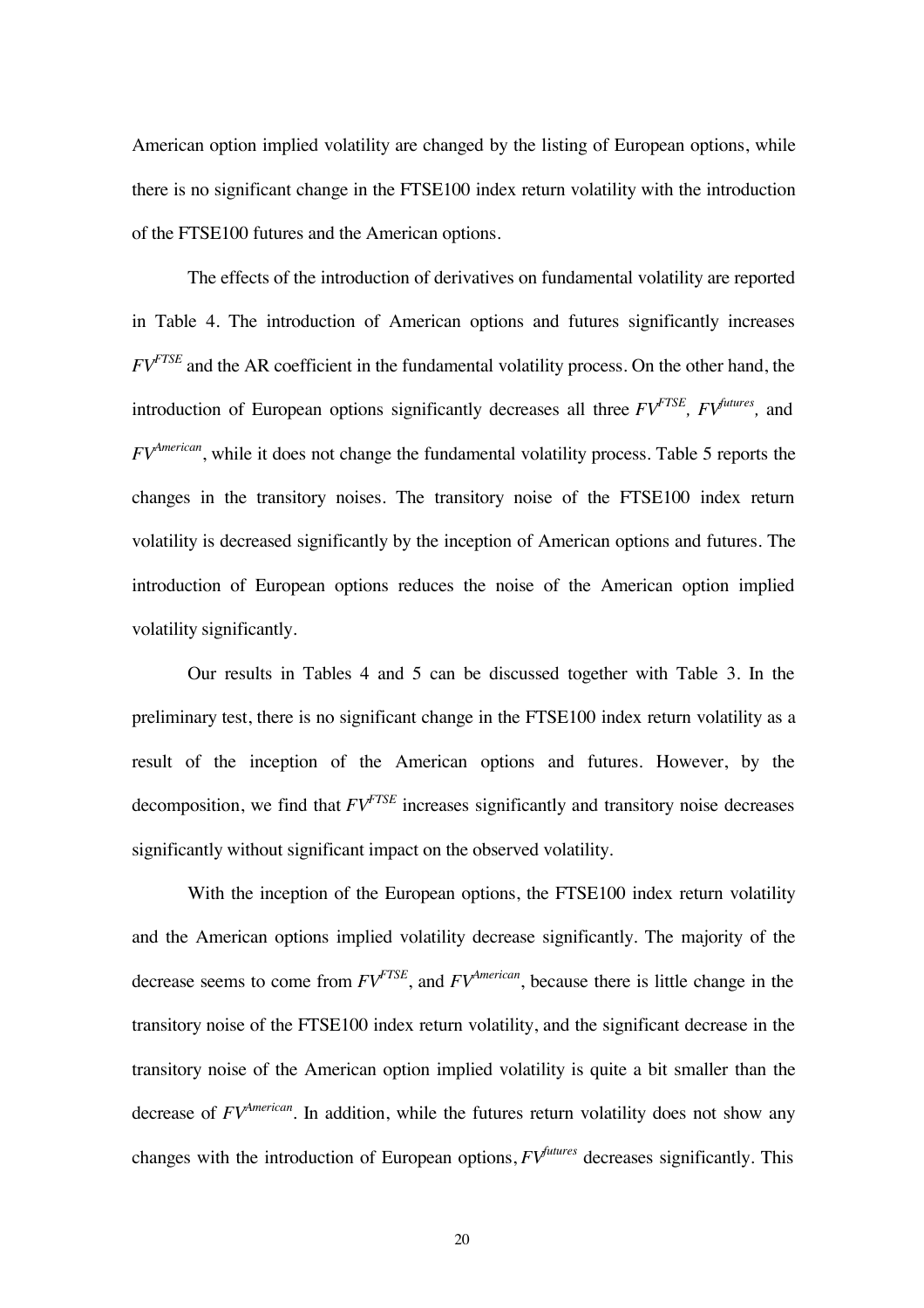means that the existing market becomes more efficient with the listing of the European options.

We cannot separate the effects of the introduction of futures from those of American options, because both derivatives were introduced at the same time. In addition, because of the small number of observations of the first sub-period, the changes in fundamental volatility and observed volatility between sub-period 1 and 2 fails to provide convincing evidence for or against a change in volatility.

# **6. Conclusion**

Using stochastic volatility models, we decomposed four different volatilities, the FTSE100 index return volatility, the return volatility for futures on the FTSE100 index, and the FTSE100 index American and European call option implied volatilities, into what we call unobserved fundamental volatility and transitory noise. For the return volatilities such as the FTSE100 index and its futures, transitory noise is much larger than the fundamental volatility, while implied volatilities of European and American call options consist of fundamental volatility rather than transitory noise. In addition, transitory noises of the FTSE100 index return volatility and futures return volatility are correlated with each other, and transitory noises of FTSE100 American and European call option implied volatilities are also correlated with each other. However, transitory noises of return volatilities are not correlated with those of implied volatilities, suggesting that trading noise in options markets is different from that in an underlying market or futures market.

We have obtained two types of volatility changes: changes in levels, and changes in the underlying dynamic process which correspond to a change in overall persistence of all the markets. Whilst both are interesting to asset managers or regulators, we feel that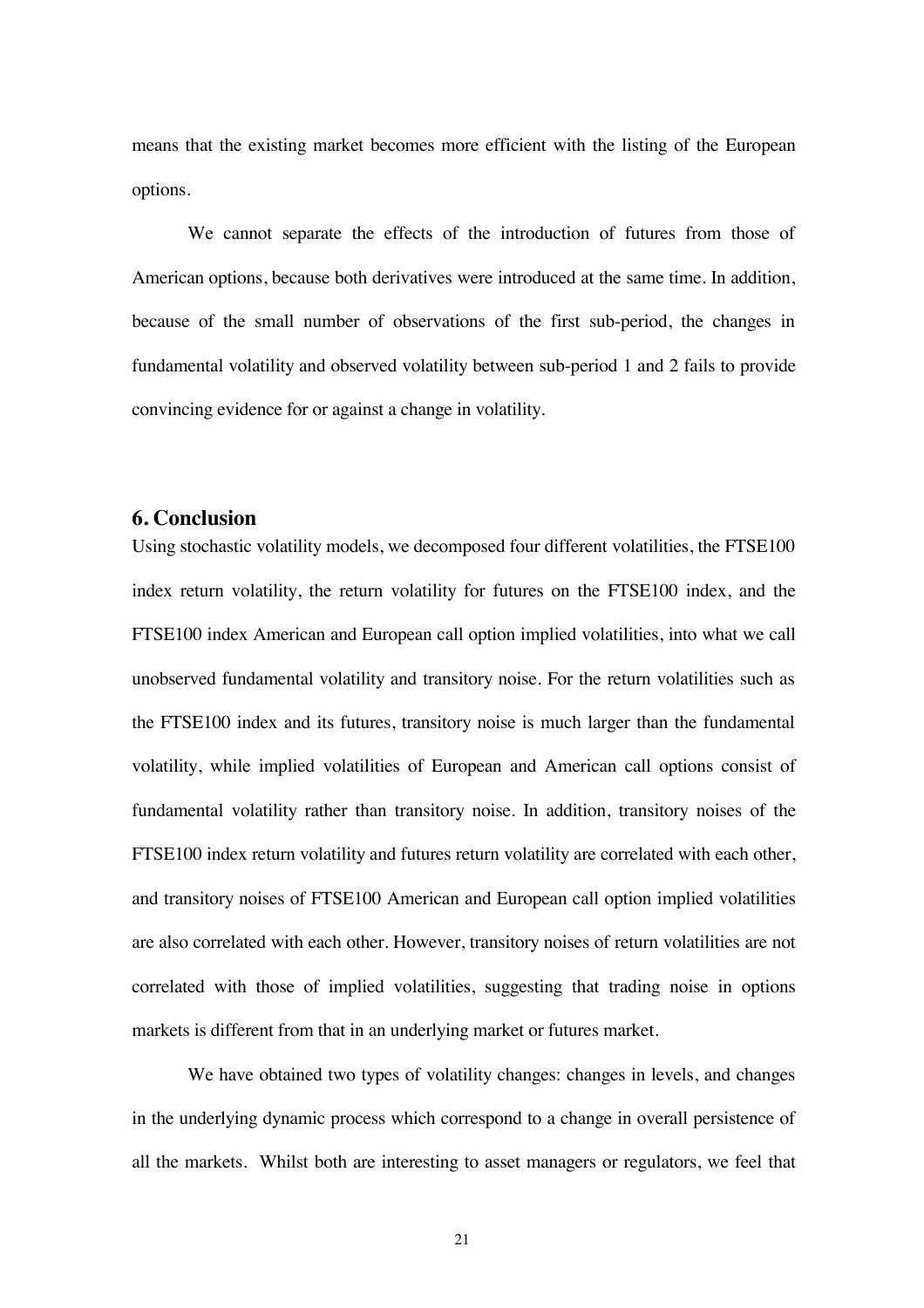large changes in the latter should be of particular interest as they reflect the fact that shocks may accumulate rather than die away. Unfortunately, we cannot reach a firm conclusion on the effect of the introduction of the futures or American options on the fundamental volatility and transitory noise, since there is only a small number of observations prior to the American options and futures on the FTSE100 index and their simultaneous introduction. The finding that persistence increases as a result of the introduction of derivatives needs to be supported by more data and analysis in other markets. This may reflect better risk management whereby anticipated shocks are spread out over longer periods through the use of derivatives. However, following the introduction of European options, we find that the level of fundamental volatility is reduced but there is no significant change in the fundamental volatility process. Furthermore, the transitory noise of American call options decreased significantly, while other transitory noises do not show significant change.

Our study proposes that fundamental volatility may be the correct measure of risk for the total market. Changes in fundamental volatility rather than observed volatility may be more appropriate for market regulators when they investigate the systematic effect of the introduction of derivatives on the market or the current state of the market. Regulators who currently compute the risk-neutral density of returns implied by option prices may wish to consider our procedure as a complimentary calculation to assess changes in the riskiness of market.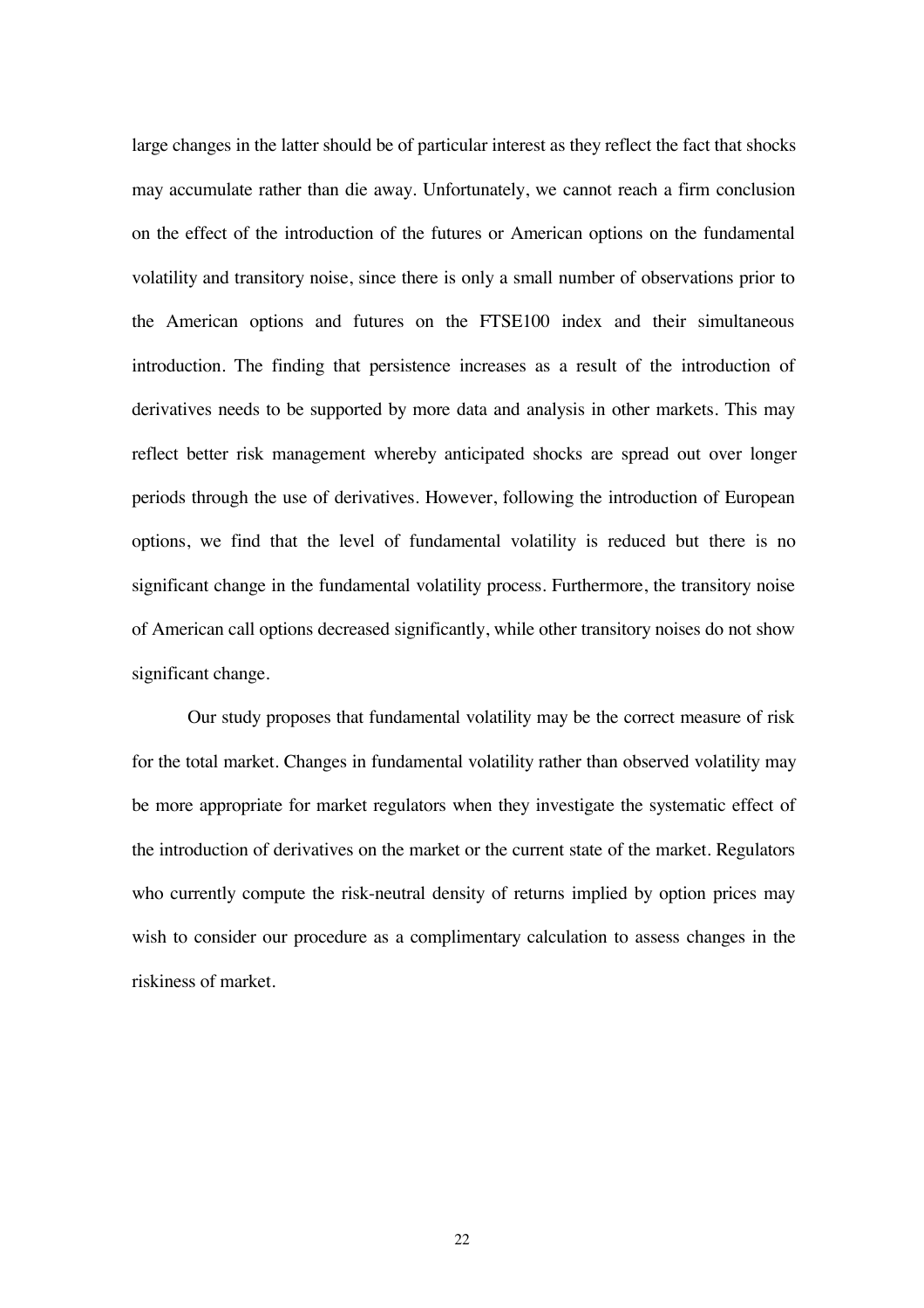# **Appendix**

A more generalised SVM is used in this study, where the state equation in (5) is allowed to follow an ARMA(*p,q*) model. In this generalised model, a state-space representation for a univariate model is

$$
V_{t} = \mu + FVP_{t} + \varepsilon_{t}
$$
  
\n
$$
FVP_{t} = \phi_{t} FVP_{t-1} + \phi_{2} FVP_{t-2} + \dots + \phi_{p} FVP_{t-p} + \theta_{t} \eta_{t-1} + \theta_{2} \eta_{t-2} + \dots + \theta_{q} \eta_{t-q} + \eta_{t}
$$
 (A1)

where the  $\phi$ 's and  $\theta$ 's are AR and MA coefficients. The autoregressive and moving average lags, defined as *p* and *q*, are allowed to take values of up to 2 in this study. Therefore, a total of nine SVMs can be considered. A multivariate *k* equation SVM for (4) can be represented as

$$
V_t = \mu + FVP_t e + \varepsilon_t
$$
  
\n
$$
FVP_t = \phi_1 FVP_{t-1} + \phi_2 FVP_{t-2} + \theta_1 \eta_{t-1} + \theta_2 \eta_{t-2} + \eta_t
$$
\n(A2)

where 
$$
\mathbf{V}_{t} = \begin{bmatrix} V_{1,t} & V_{2,t} & \cdots & V_{k,t} \end{bmatrix}
$$
,  $\mathbf{\mu} = \begin{bmatrix} \mu_1 & \mu_2 & \cdots & \mu_k \end{bmatrix}$ ,  $\mathbf{\varepsilon}_{t} = \begin{bmatrix} \varepsilon_{1,t} & \varepsilon_{2,t} & \cdots & \varepsilon_{k,t} \end{bmatrix}$ 

$$
e_{k=1} = [1 \quad 1 \quad \cdot \quad 1]', \quad E(\varepsilon_{t} \varepsilon_{t}) = \begin{cases} \Omega & \text{for } t = \tau \\ 0 & \text{for } t \neq \tau \end{cases}, \quad E(\eta_{t} \eta_{t}) = \begin{cases} \sigma_{\eta}^{2} & \text{for } t = \tau \\ 0 & \text{for } t \neq \tau \end{cases}, \text{ and}
$$

 $E(\varepsilon_t \eta_\tau) = 0$  for all t and  $\tau$ . Notice that even though  $V_t$  is multivariate,  $FVP_t$  is univariate. Unobserved  $FVP<sub>t</sub>$  which is related to the underlying asset can be obtained by considering all volatility series related to that asset. Although the fundamental volatility process is assumed to follow only one unobserved process, we allow via the vector  $\mu$  different volatility levels for each volatility to reflect the different volatility levels in Table 1. Therefore, the fundamental volatility of the observed volatility  $i$ ,  $FV^i$ , is the sum of the fundamental volatility process and the volatility level of the observed volatility *i*. The above SVM can be represented as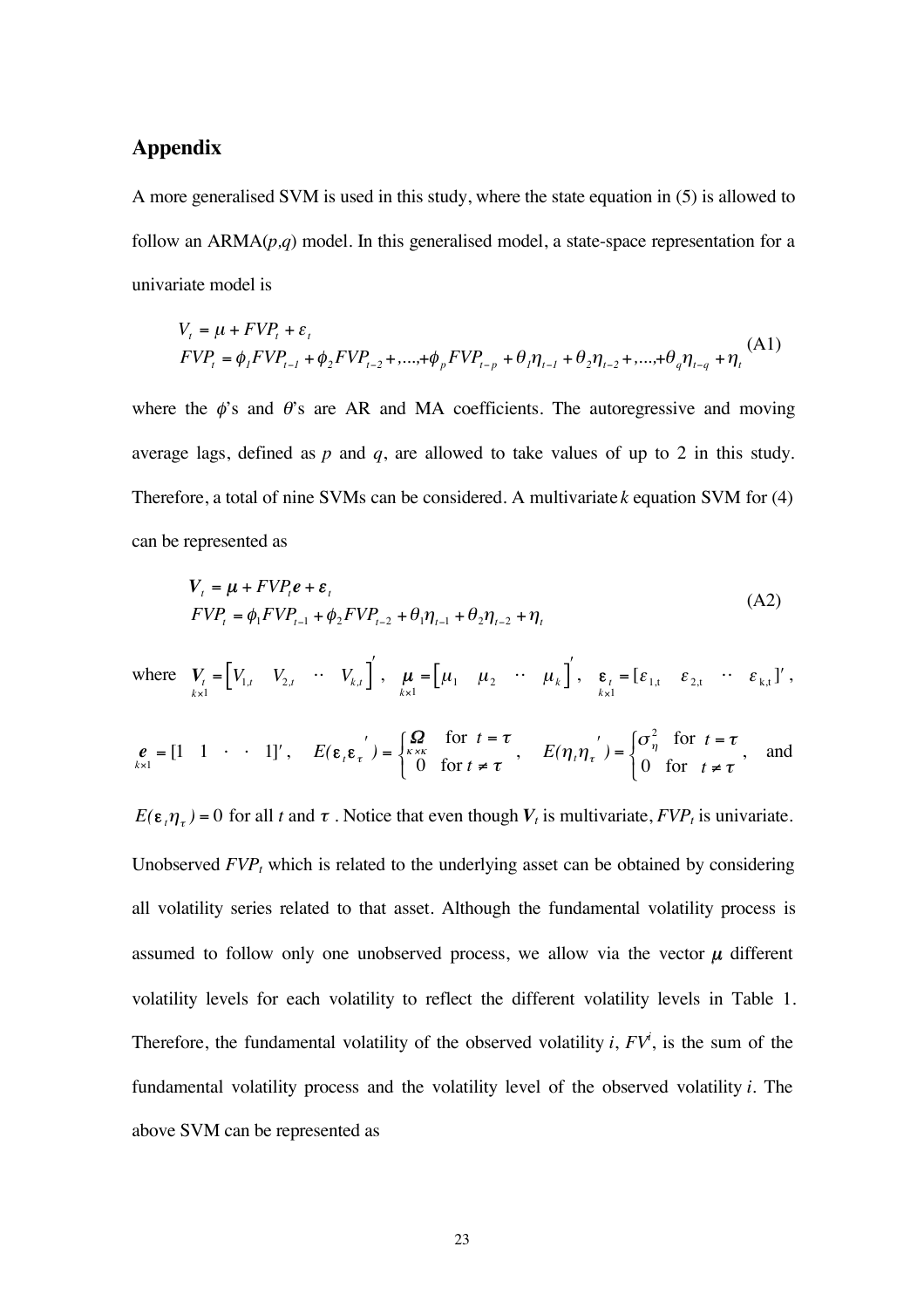$$
V_t = \mu + \Theta' F V P_t + \varepsilon_t
$$
  
 
$$
F V P_t = \Theta' F V P_{t-1} + \Xi_t
$$
 (A3)

where 
$$
\mathbf{FVP}_t = \begin{bmatrix} FVP_t, FVP_{t-1}, FVP_{t-2} \end{bmatrix}, \quad \mathbf{\Theta} = \begin{bmatrix} 1, \theta_1, \theta_2 \end{bmatrix}, \quad \mathbf{\Phi} = \begin{bmatrix} \phi_1 & \phi_2 & 0 \\ 1 & 0 & 0 \\ 0 & 1 & 0 \end{bmatrix}, \text{ and}
$$

 $\mathbf{E}_{t} = \begin{bmatrix} \eta_{t}, & 0, & 0 \end{bmatrix}$ . Note that the matrix representation of SVM in (A3) can be applied to the univariate SVM as well as the multivariate SVM; for the univariate SVM (i.e.,  $k=1$ ),  $V_t$  =  $V_{1,t}$  $\mathbf{V}_{\substack{t \\ 1 \times 1}} = [V_{1,t}]$ ,  $\mathbf{\mu} = [\mu_1]$  $\boldsymbol{\mu} = [\mu_1], \text{and } \boldsymbol{\varepsilon}_t = [\varepsilon_{1,t}]$  $\boldsymbol{\varepsilon}_{t} = [\varepsilon_{1,t}]$ .

We now address the issue of identifiability of the state-space models, see pp450- 451, Harvey (1989). When there exists any non-singular  $3 \times 3$  matrix *H* which can satisfy the following state-space model, we say that the FVP is not identifiable.

$$
V_t = \mu + \Theta^* F V P_t^* + \varepsilon_t
$$
  
\n
$$
F V P_t^* = \Theta^* F V P_{t-1}^* + \Xi_t^*
$$
\n(A4)

where  $\boldsymbol{\Theta}^* = \boldsymbol{\Theta}' \boldsymbol{H}^{-1}$ ,  $FVP_t^* = H FVP_t$ ,  $\boldsymbol{\Phi}^* = H \boldsymbol{\Phi} H^{-1}$ , and  $\boldsymbol{\Xi}_t^* = H \boldsymbol{\Xi}_t$ . However, to make  $FVP_t$  follow the ARMA model, all elements except  $\theta_l^*$ ,  $\theta_2^*$ ,  $\phi_l^*$ ,  $\phi_2^*$ , and  $\eta_t^*$  in the  $\mathbf{\Theta}^*, \mathbf{\Phi}^*,$  and  $\mathbf{\Xi}_t^*$  must be the same as those of  $\mathbf{\Theta}$  and  $\mathbf{\Phi}$  in (A3). The only matrix that satisfies this restriction is the identity matrix. Therefore, as long as the FVP follows ARMA models, there is only one FVP in the SVM of equation (A3) and the FVP is identifiable for all *p* and *q*. Note that this argument applies to both the univarite and multivariate SVMs. The non-existence conditions for a non-singular  $3 \times 3$  matrix *H* are the identifiability conditions of the FVP.

However, this does not necessarily mean that the SVMs of equations (A1) and (A2) are identifiable; although the FVP is identifiable for all  $p$  and  $q$ , there are many sets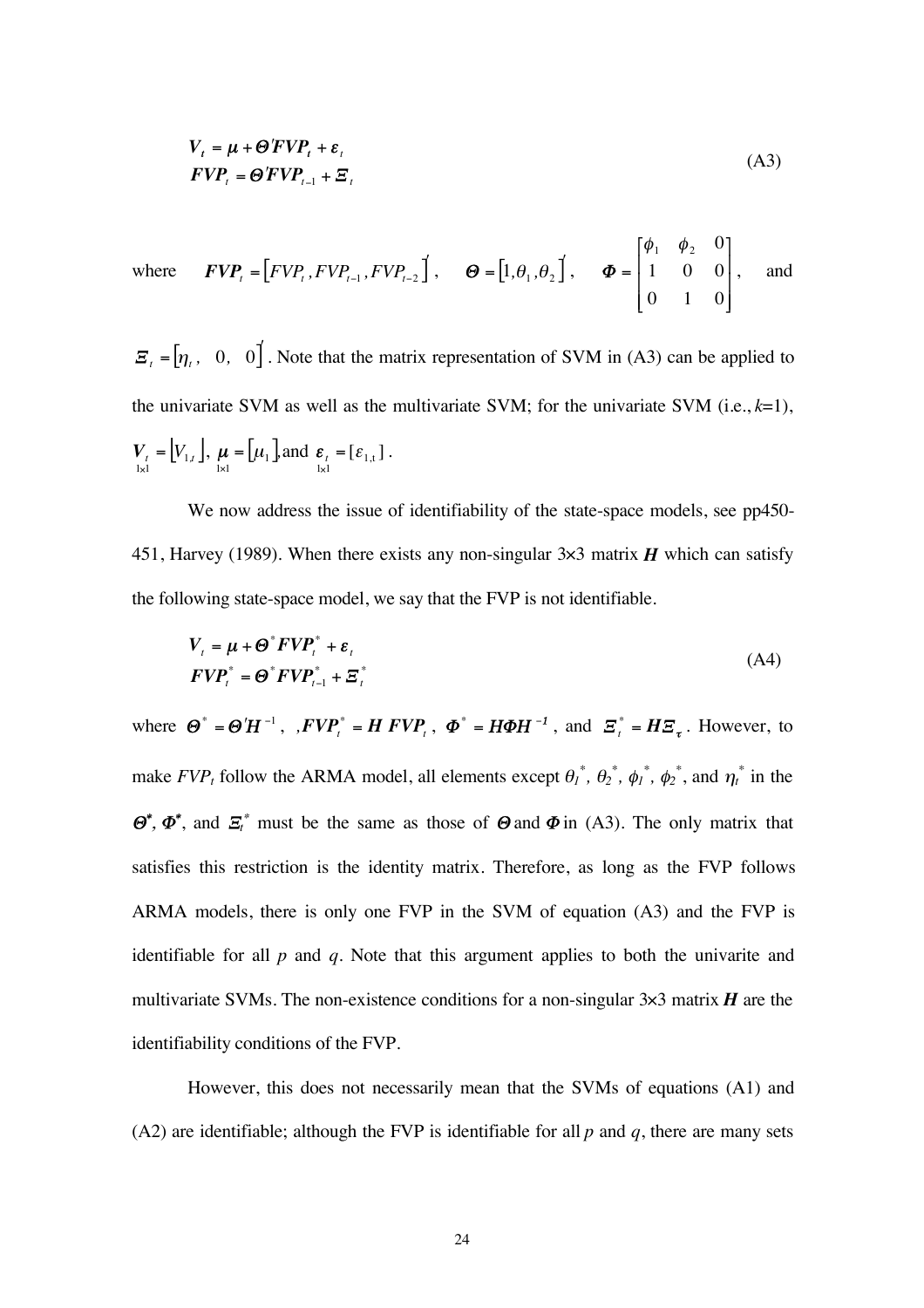of the parameters which make the SVM have the same FVP. We need additional conditions for the identifiability of the SVM; the order condition for identifiability requires  $p \geq q+1$  under the assumption that the fundamental volatility process is stationary and invertible, see pp205-209, Harvey (1989) for further discussion. Therefore, among the nine SVMs to be considered in this study, the SVMs that satisfy these conditions for the state equation are ARMA(1,0), ARMA(2,0), and ARMA(2,1) models.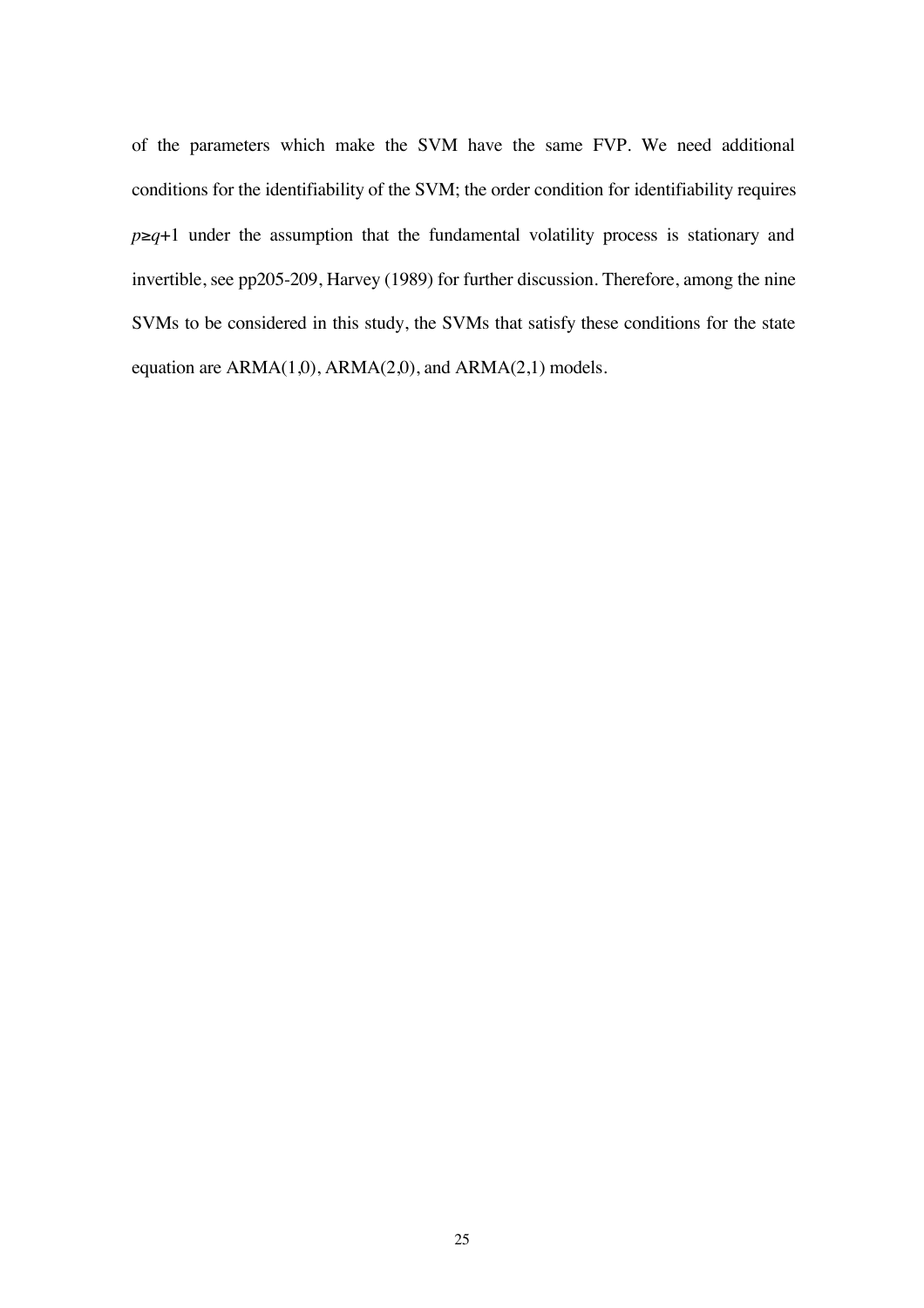# **References**

- Amihud, Y. and H. Mendelson, 1987, Trading Mechanisms and Stock Returns: An Empirical Investigation, Journal of Finance 42, 533-553.
- Antoniou, A. and P. Holmes, 1995, Futures Trading, Information and Spot Price Volatility: Evidence for the FTSE100 Stock Index Futures Contract Using GARCH, Journal of Banking and Finance 19, 117-129.
- Bates, D. S., 1995, Testing Option Pricing Models, mimeo, Wharton School, University of Pennsylvania.
- Beckers, S., 1981, Standard Deviations Implied in Option Prices as Predictors of Future Stock Price Variability, Journal of Banking and Finance 5, 363-381.
- Black, F., 1976, The Pricing of Commodity Contracts, Journal of Financial Economics 3, 167-179.
- Black, F. and M. Scholes, 1973, The Pricing of Options and Corporate Liabilities, Journal of Political Economy 81, 637-659.
- Board, J. and C. Sutcliffe, 1993, The Effects of the Existence of Index Futures on UK Share Price Volatility, University of Southampton, Department of Accounting and Management Science Discussion Paper No. 93-66.
- Bollerslev, T., 1986, Generalized Autoregressive Conditional Heteroskedasticity, Journal of Econometrics 31, 307-327.
- Bollerslev, T. and R. F. Engle, 1993, Common Persistence in Conditional Variances, Econometrica 61, 167-186.
- Brenner, M. and D. Galai, 1984, On Measuring the Risk of Common Stock Implied by Options Price: A Note*,* Journal of Financial and Quantitative Analysis 19, 4, 403- 412.
- Canina, L. and S. Figlewski, 1993, The Information Content of Implied Volatility, Review of Financial Studies 6, 3, 659-681.
- Chiras, D. P., and S. Manaster, 1978, The Information Content of Option Prices and a Test of Market Efficiency, Journal of Financial Economics 6, 213-234.
- Chamberlain, T. W., C. S. Cheung, and C. Y. Kwan, 1993, Option Listing, Market Liquidity and Stock Behaviour: Some Canadian Evidence, Journal of Business Finance and Accounting 20, 5, 687-698.
- Conrad, J. 1989, The Price Effect of Option Introduction, Journal of Finance 44, 487-498.
- Damodaran, A., 1991, The Effects of Option Listing on the Underlying Stocks' Return Processes, Journal of Banking and Finance 15, 647-664.
- Damodaran, A. and J. Lim, 1991, The Effects of Option Listing on the Underlying Stocks' Return Process, Journal of Banking and Finance 15, 647-664.
- Detemple, J. and P. Jorion, 1990, Option Listing and Stock Returns: An Empirical Analysis, Journal of Banking and Finance 14, 781-801.
- Detemple, J. and L. Selden, 1991, A General Equilibrium Analysis of Option and Stock Market Interactions, International Economic Review 32, 2, 279-303.
- Engle, R. F. and T. Bollerslev, 1986, Modelling the Persistence of Conditional Variances, Econometric Reviews 5, 1-50.
- Engle, R. F., V. K. Ng and M. Rothschild, 1990, Asset Pricing with a Factor ARCH Covariance Structure: Empirical Estimates for Treasury Bills, Journal of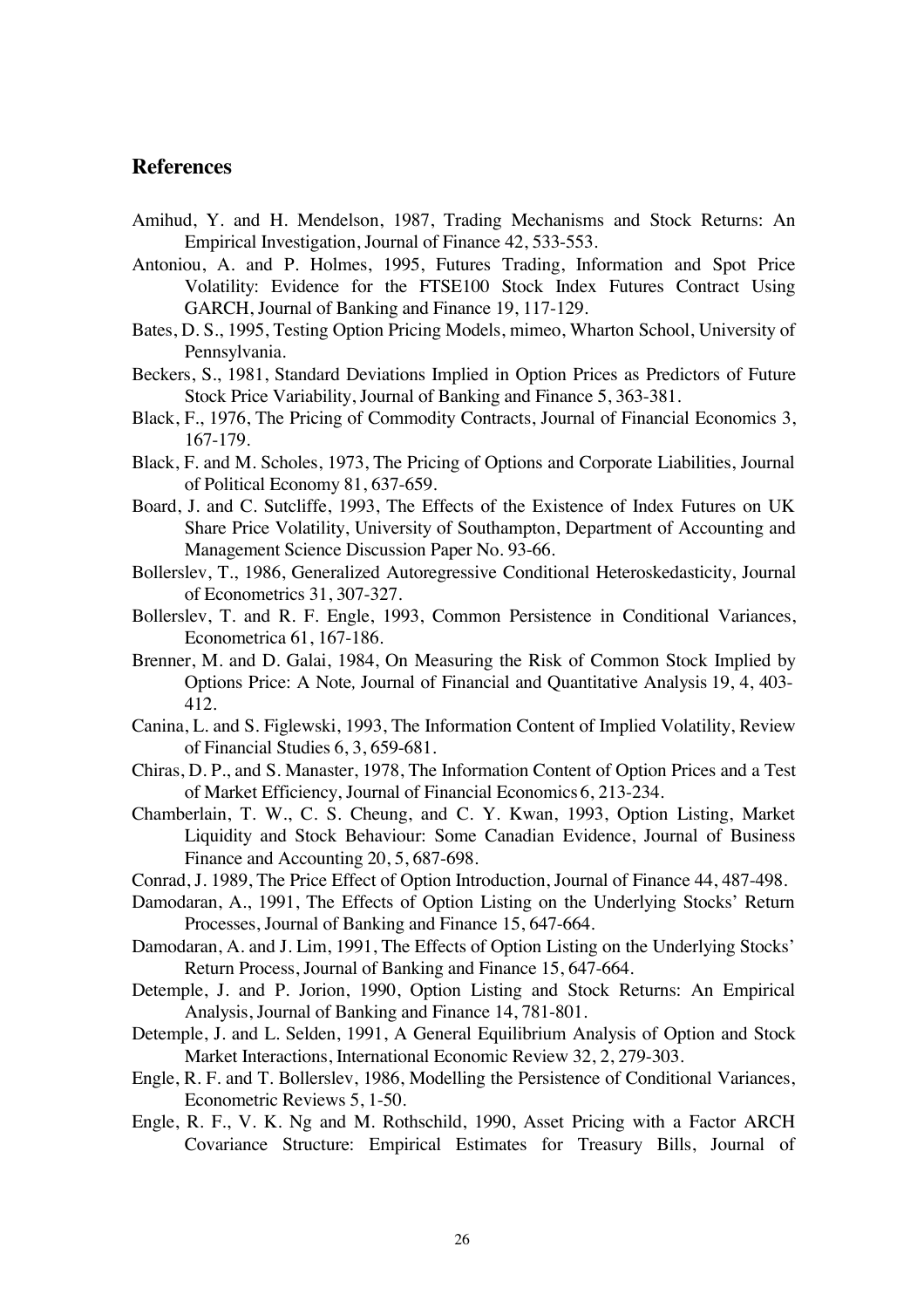Econometrics 45, 213-238.

- Fornari, F. and A. Mele, 1994, A Stochastic Variance Model for Absolute Returns, Economics Letters 46, 211-214.
- French, F. and R. Roll 1986, Stock Return Variances: The Arrival of Information and the Reaction of Traders, Journal of Financial Economics 17, 5-26.
- Ghysels, E., A. C. Harvey, and E. Renault, (1996), Stochastic Volatility, in: G. S. Maddala and C. R. Rao, eds., Handbook of Statistics, Vol. 14 (Amsterdam, New York, and Oxford: Elsevier, North-Holland) 119-191.
- Gjerde, O. and F. Sættem, 1995, Option Initiation and Underlying Market Behaviour: Evidence from Norway, Journal of Futures Markets 15, 8, 881-899.
- Haddad, M. M. and F. L. Voorheis, 1991, Initial Option Trading and Security Risk and Return, Journal of Business Finance and Accounting 18, 903-913.
- Harvey, A. C., 1989, Forecasting, Structural Time, Series Models and the Kalman Filter (Cambridge University Press).
- Harvey, A. C. and J. Durbin, 1986, The Effect of Seat Belt Legislation on British Road Casualties: A Case Study in Structural Time Series Modelling, Journal of Royal Statistical Society Association 149, Part 3, 187-227.
- Harvey, A. C. and N. Shephard, 1993, Estimation and Testing of Stochastic Variance Models, Econometrics discussion paper EM/93/268, London School of Economics.
- Harvey, A. C. and N. Shephard, 1996, Estimation of an Asymmetric Stochastic Volatility Model for Asset Returns, Journal of Business and Economic Statistics 14, 4, 429- 34.
- Harvey, A. C., E. Ruiz and N. Shephard, 1994, Multivariate Stochastic Variance Models, Review of Economic Studies 61, 247-264.
- Harvey, C. R. and R. E. Whaley, 1991, S&P 100 Index Option Volatility, Journal of Finance 46, 4, 1551-1561.
- Harvey, C. R., and R. E. Whaley, 1992, Dividends and S&P 100 Index Option Valuation, Journal of Futures Markets 12, 2, 123-137.
- Hull, J. C., 1993, Options, Futures, and Other Derivative Securities, Second Edition, (Prentice Hall, Inc.).
- Hull, J. C. and A. White, 1987, The Pricing of Options on Assets with Stochastic Volatilities, Journal of Finance 42, 2, 281-300.
- Jarque, C. M. and A. K. Bera, 1980, Efficient Tests for Normality, Homoskedasticity and Serial Independence of Regression Residuals, Economics Letters 6, 255-259.
- Latane, H. A. and R. J. Rendleman, Jr. 1976, Standard Deviations of Stock Price Ratios Implied in Option Prices, Journal of Finance 31, 2, 369-381.
- Lee, S. B. and K. Y. Ohk, 1992, Stock Index Futures Listing and Structural Change in Time-varying Volatility, Journal of Futures Markets 12, 5, 493-509.
- Ljung, G. M. and G. E. P. Box, 1978, On a Measure of Lack of Fit in Time Series Models, Biometrika 65, 2, 297-303.
- Nelson, 1996, Asymptotically Optimal Smoothing with ARCH Models, Econometrica 64, 561-573.
- Nelson, D. B. and D. P. Foster, 1994, Asymptotic Filtering Theory for Univariate ARCH Models, Econometrica 62, 1-41.
- Resnick, B. G., A. M. Sheikh and Y. Song, 1993, Time Varying Volatility and Calculation of the Weighted Implied Standard Deviation, Journal of Financial and Quantitative Analysis 28, 417-430.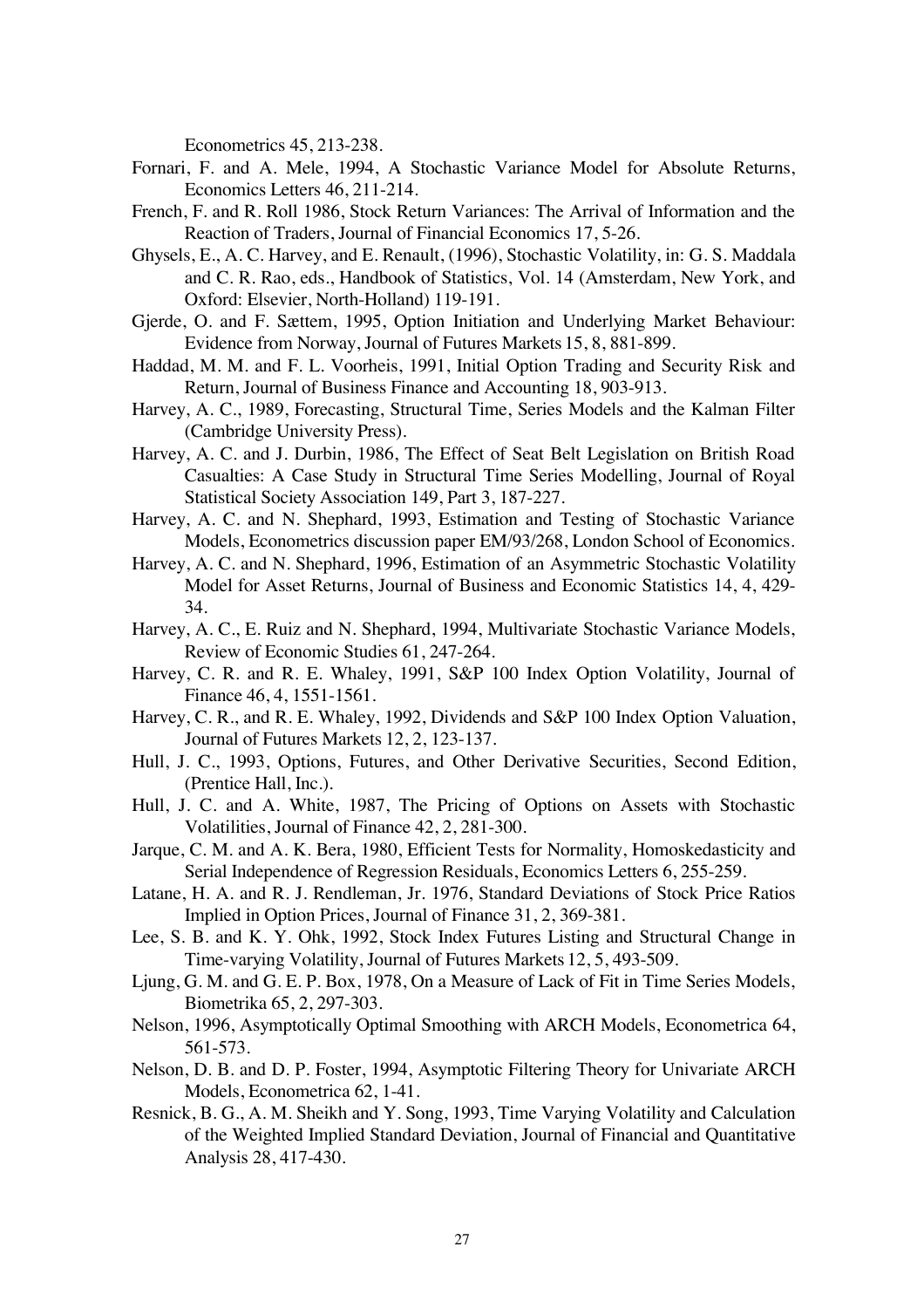- Robinson, G., 1993, The Effect of Futures Trading on Cash Market Volatility: Evidence from the London Stock Exchange, Bank of England Working Paper Series.
- Ruiz, E., 1992, Heteroscedasticity in Financial Time Series, Unpublished Ph.D Dissertation, University of London.
- Ruiz, E., 1994, Quasi-maximum Likelihood Estimation of Stochastic Volatility Models, Journal of Econometrics 63, 289-306.
- Schmalensee, R. and R. R. Trippi, 1978, Common Stock Volatility Expectations Implied by Option Premia, Journal of Finance 33, 129-147.
- Schwert, G. W., 1989, Why Does Stock Market Volatility Change Over Time?, Journal of Finance 44, 1115-1153.
- Skinner, D. J., (1989), Option Markets and Stock Return Volatility, Journal of Financial Economics 23, 61-78.
- Taylor, S. J., 1994, Modeling Stochastic Volatility: A Review and Comparative Study, Mathematical Finance 4, 183-204.
- Trennepohl, G. L. and W. P. Dukes, 1979, CBOE Options and Stock Volatility, Review of Business and Economic Research 18, 49-60.
- Watt, W. H., P. K. Yadav and P. Draper, 1992, The Impact of Option Listing on Underlying Stock Returns: the UK evidence, Journal of Business Finance and Accounting 19, 4, 485-503.
- Wei, S. J. and J. A. Frankel, 1991, Are Option-Implied Forecasts of Exchange Rate Volatility Excessively Variable?, National Bureau of Economic Research Working Paper No.3910.
- Whaley, R. E., 1982, Valuation of American Call Options on Dividend-paying Stocks, Journal of Financial Economics 10, 29-58.
- Xu, X. and S. J. Taylor, 1994, The Term Structure of Volatility Implied by Foreign Exchange Options, Journal of Financial and Quantitative Analysis 29, 57-74.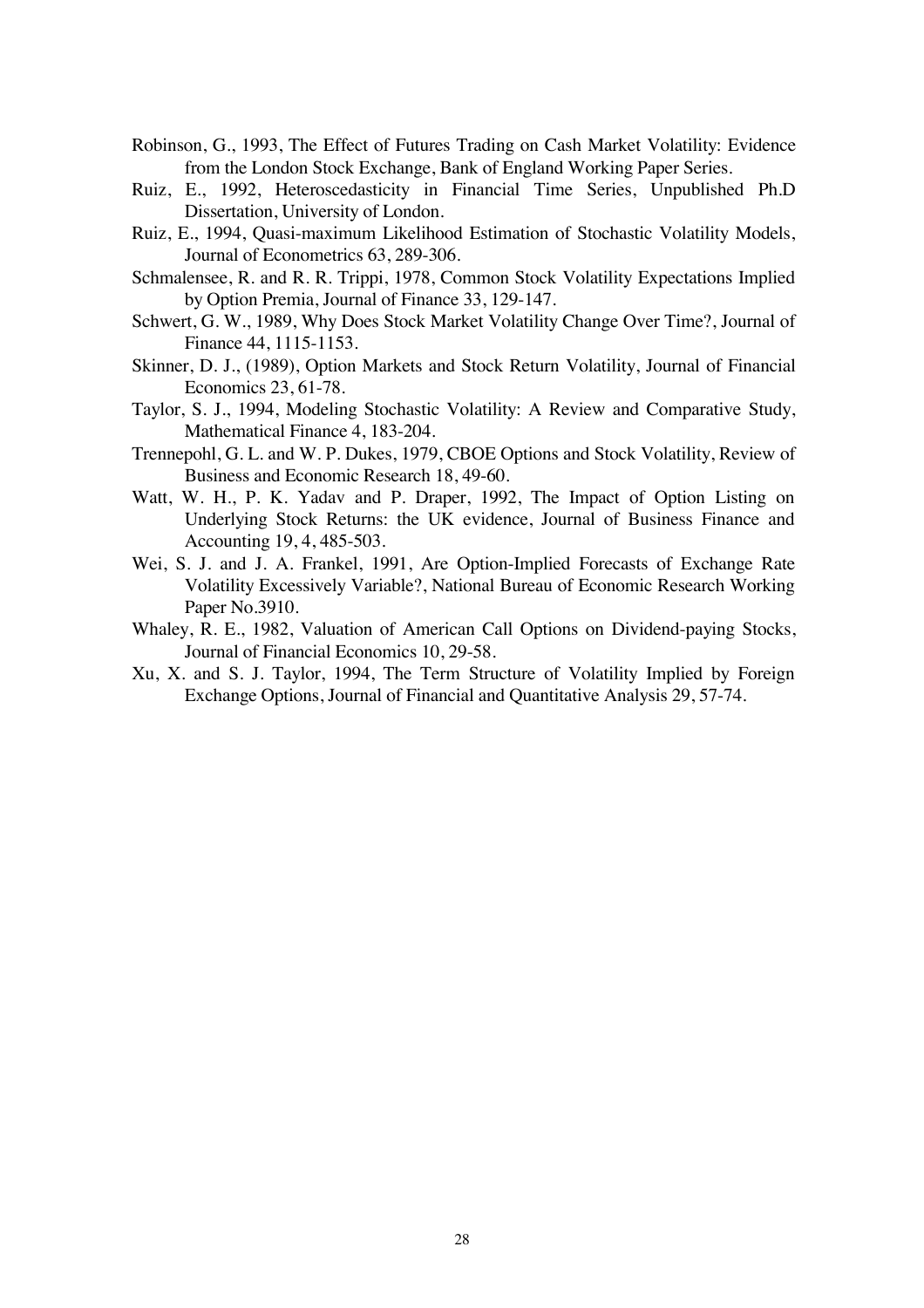# **Table 1 Summary Statistics for the Daily Logarithmic Return Volatilities of the FTSE100 Index and the FTSE100 Index Futures and the Daily Logarithmic Implied Volatilities of American and European Call Options on the FTSE100 Index**

#### **A. FTSE100 Index Log-Return Volatility**

|                      | Mean    | Std.      | Skew- | Kurtosis     | J&B               |      | Autocorrelations |          |       |           |         |      |               |       | Portmanteau Statistic |           |
|----------------------|---------|-----------|-------|--------------|-------------------|------|------------------|----------|-------|-----------|---------|------|---------------|-------|-----------------------|-----------|
|                      |         | Dev.      | ness  |              | <b>Statistics</b> |      |                  |          |       | 10        | 30      | 50   | 100           | 200   | O(10)                 | Q(100)    |
| <b>Entire Period</b> | $-5.37$ | 2.29      | . .36 | 5.70         | 1893.4            | 0.03 | 0.07             | $0.05\,$ | 0.03  | $_{0.08}$ | 0.0     | 0.04 | $0.01\,$      | -0.03 | 98.05***              | 226.51*** |
| Sub-Period 1         | $-5.68$ | 3.10      | .59   | ς ης<br>۔∠.د | 53.11             | 0.02 | $-0.09$          | 0.08     | -0.02 |           | $-0.05$ | 0.06 |               |       | 4.76                  | 44.46     |
| Sub period 2         | $-5.20$ | 27<br>2.L | .36   | 5.83         | 931.28            | 0.05 | 0.02             | $0.00\,$ | 0.05  | 0.09      | $-0.01$ | 0.05 | $0.0^{\circ}$ | 0.04  | $50.23***$            | 88.63     |
| Sub period 3         | $-5.51$ | 2.24      | 1.31  | 5.39         | 816.09            | 0.01 | $0.0\,$          | 0.09     | 0.01  | 0.09      | 0.02    | 0.03 | 9.04          | 0.03  | 59.74***              | 203.55*** |

Notes: Entire sample period : 1 January 1984 - 29 March 1996, 3098 observations. Sub-period 1 : 1 January 1984 - 2 May 1984, 85 observations.

Sub-period 2 : 3 May 1984 - 31 January 1990, 1454 observations. Sub-period 3 : 1 February 1990 - 29 March 1996, 1559 observations. \*\*\* represents significance at 1 % level.

#### **B. FTSE100 Futures Log-Return Volatility**

|                           | Mean        | Std. | Skew-   | Kurtosis | J&B               |      | Autocorrelations |           |      |           |          |      |            |         | Portmanteau Statistic |             |
|---------------------------|-------------|------|---------|----------|-------------------|------|------------------|-----------|------|-----------|----------|------|------------|---------|-----------------------|-------------|
|                           |             | Dev. | ness    |          | <b>Statistics</b> |      |                  |           |      | 10        | 30       | 50   | 100        | 200     | Q(10)                 | Q(100)      |
| <b>Entire Period</b>      | $-5.10$     | 2.24 | 1.08    | 4.22     | 768.73            | 0.07 | $0.05\,$         | 9.06      | 0.05 | 0.07      | 0.04     | 0.05 | 0.00       | $-0.02$ | 132.09***             | 356.35***   |
| $\bigcap$<br>Sub period 2 | $-5.05$     | 2.24 | $-0.99$ | 4.18     | 322.74            | 0.09 | $\rm 0.10$       | $_{0.05}$ | 0.09 | $_{0.08}$ | $0.05\,$ | 0.04 | $\rm 0.02$ | $-0.03$ | $103.99***$           | 201.39***   |
| $\sim$<br>Sub period 3    | 5.14<br>- 1 | 2.24 | -1.15   | 4.26     | 448.32            | 0.04 | 0.01             | 0.06      | 0.01 | 0.06      | 0.03     | 0.05 | 0.00       | 0.0     | 48.07***              | $207.14***$ |

Notes: Entire sample period : 4 May 1984 - 29 March 1996, 3012 observations. Sub-period 2 : 4 May 1984 - 31 January 1990, 1453 observations. Sub-period 3 : 1 February 1990 - 29 March 1996, 1559 observations. \*\*\* represents significance at 1 % level.

#### **C. Logarithmic Implied Volatility of American Call Options on the FTSE100 Index**

|                        | Mean    | Std. | $^{\sim}$<br>Skew- | Kurtosis | J&B               |      | Autocorrelations |      |      |        |      |      |     |         | Portmanteau Statistic |                                          |
|------------------------|---------|------|--------------------|----------|-------------------|------|------------------|------|------|--------|------|------|-----|---------|-----------------------|------------------------------------------|
|                        |         | Dev. | ness               |          | <b>Statistics</b> |      |                  |      |      |        | 30   | 50   | 100 | 200     | Q(10)                 | Q(100)                                   |
| <b>Entire Period</b>   | $-3.56$ | 0.48 | .34                | 7.16     | 3074.30           | 0.96 | 0.91             | 0.88 | 0.84 | 81.,   | 0.59 | 0.48 |     | 0.00    | $23323.25***$         | $169582.39***$                           |
| Sub period 2           | 3.45    | 0.53 | . .59              | 7.31     | 1732.74           | 0.94 | $\rm 0.88$       | 0.84 | 0.79 |        | 0.52 | 0.39 |     |         |                       | $-0.06$   10372.67***   28217.15***      |
| $\sim$<br>Sub period 3 | $-3.66$ | 0.40 | 0.41               | 2.90     | 43.99             | 0.98 | 0.95             | 0.93 | 0.89 | $0.8-$ | 0.66 | 0.57 |     | $-0.10$ |                       | $\left  \right $ 13323.35*** 43051.43*** |

Notes: Entire sample period : 3 May 1984 - 29 March 1996, 3013 observations. Sub-period 2 : 3 May 1984 - 31 January 1990, 1454 observations. Sub-period 3 : 1 February 1990 - 29 March 1996, 1559 observations. \*\*\* represents significance at 1 % level.

#### **D. Logarithmic Implied Volatility of European Call Options on the FTSE100 Index**

|                      | Mean | Std.           | $\sim$<br>Skew- | Kurtosis | J&B               |                   | Autocorrelations |      |      |      |      |      | Portmanteau Statistic                                |        |                   |                                 |
|----------------------|------|----------------|-----------------|----------|-------------------|-------------------|------------------|------|------|------|------|------|------------------------------------------------------|--------|-------------------|---------------------------------|
|                      |      | $\sim$<br>Dev. | ness            |          | <b>Statistics</b> |                   |                  |      |      |      | 30   | 50   | 100                                                  | 200    | O(10)             | Q(100)                          |
| <b>Entire Period</b> | 3.69 | 30<br>∨.       | 0.36            | 2.87     | 33.84             | 0.98 <sub>1</sub> | ገ ዐ<<br>しょン      | 0.92 | 0.88 | 0.86 | 0.63 | 0.56 | $\overline{\phantom{a}}$<br>$\overline{\phantom{0}}$ | $\sim$ | 128.3C<br>$20***$ | $1125773$ ***<br>∸<br>, , , , , |

Notes: Entire sample period : 1 February 1990 - 29 March 1996, 1559 observations. \*\*\* represents significance at 1 % level.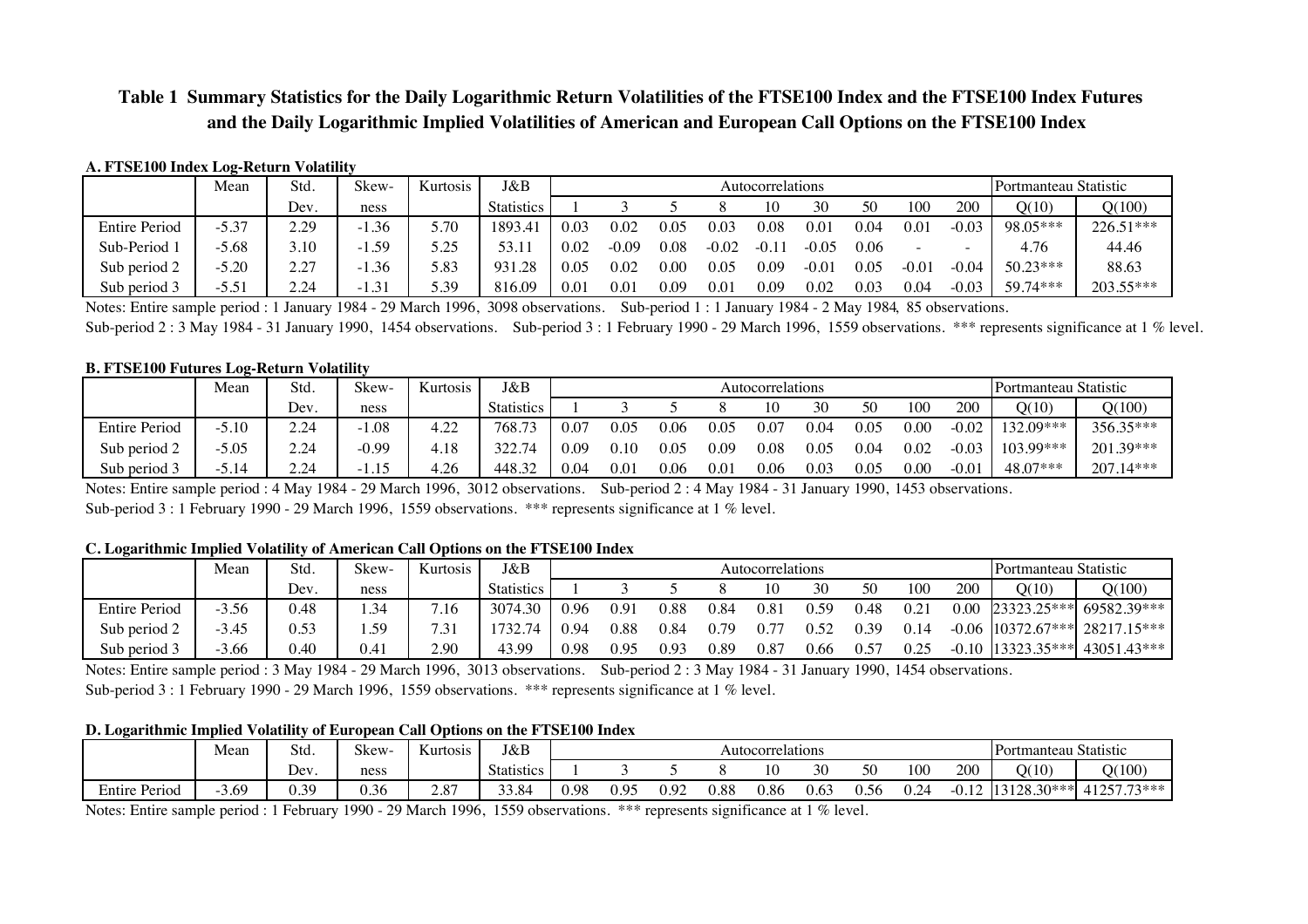### **Table 2 Estimates of Stochastic Volatility Models for FTSE100 Stock Index Volatility**

|  | A. FTSE100 Stock Index |
|--|------------------------|
|--|------------------------|

| Periods                                                                      | Sub-Period 1      |                   |                               |                          | Sub-Period 2      |                                | Sub-Period 3             |                   |                                   |  |
|------------------------------------------------------------------------------|-------------------|-------------------|-------------------------------|--------------------------|-------------------|--------------------------------|--------------------------|-------------------|-----------------------------------|--|
|                                                                              |                   |                   | (1 January 1984 - 2 May 1984) |                          |                   | (4 May 1984 - 31 January 1990) |                          |                   | (1 February 1990 - 29 March 1996) |  |
| <b>State Equation</b>                                                        | AR(1)             | AR(2)             | ARMA(2,1)                     | AR(1)                    | AR(2)             | ARMA(2,1)                      | AR(1)                    | AR(2)             | ARMA(2,1)                         |  |
| $\mu$                                                                        | $-5.68$<br>(0.36) | $-5.69$<br>(0.37) | $-5.68$<br>(0.37)             | $-5.19$<br>(0.11)        | $-5.19$<br>(0.11) | $-5.20$<br>(0.10)              | $-5.52$<br>(0.19)        | $-5.52$<br>(0.18) | $-5.46$<br>(0.19)                 |  |
| $\theta_{\it 1}$                                                             |                   |                   | 0.28<br>(0.23)                |                          |                   | 0.41<br>(0.31)                 |                          |                   | $-0.81$<br>(0.09)                 |  |
| $\phi$ <sub>1</sub>                                                          | 0.44<br>(0.49)    | 0.02<br>(0.09)    | $-0.26$<br>(0.26)             | 0.95<br>(0.03)           | 0.04<br>(0.05)    | $-0.02$<br>(0.04)              | 0.99<br>(0.01)           | 0.17<br>(0.08)    | 0.47<br>(0.15)                    |  |
| $\phi_2$                                                                     |                   | 0.09<br>(0.12)    | 0.11<br>(0.11)                | $\overline{\phantom{a}}$ | 0.87<br>(0.09)    | 0.92<br>(0.04)                 | $\overline{\phantom{a}}$ | 0.81<br>(0.08)    | 0.51<br>(0.15)                    |  |
| <b>Standard Deviation</b><br>of Transitory Noise<br>$(\sigma_{\varepsilon})$ | 2.98<br>(0.50)    | 0.01<br>(0.12)    | 0.01<br>(0.05)                | 2.20<br>(0.07)           | 2.18<br>(0.07)    | 2.18<br>(0.07)                 | 2.18<br>(0.06)           | 2.17<br>(0.06)    | 2.07<br>(0.09)                    |  |
| <b>Standard Deviation</b><br>of Permanent Error<br>$(\sigma_{\eta})$         | 0.77<br>(1.09)    | 3.09<br>(0.35)    | 3.08<br>(0.34)                | 0.17<br>(0.05)           | 0.30<br>(0.11)    | 0.24<br>(0.08)                 | 0.07<br>(0.02)           | 0.14<br>(0.04)    | 0.62<br>(0.22)                    |  |
| Maximum                                                                      | $-216.82$         | $-216.52$         | $-216.39$                     | $-3243.65$               | $-3242.03$        | $-3241.38$                     | $-3446.02$               | $-3445.85$        | $-3443.79$                        |  |
| <b>AIC</b>                                                                   | 441.64            | 443.03            | 444.78                        | 6495.30                  | 6494.05           | 6494.75                        | 6900.04                  | 6901.70           | 6899.58                           |  |
| <b>BIC</b>                                                                   | 451.41            | 455.24            | 459.44                        | 6516.42                  | 6520.46           | 6526.44                        | 6921.45                  | 6928.46           | 6931.69                           |  |
| Skewness                                                                     | $-1.60$           | $-1.58$           | $-1.56$                       | $-1.43$                  | $-1.42$           | $-1.42$                        | $-1.31$                  | $-1.31$           | $-1.32$                           |  |
| Kurtosis                                                                     | 5.28              | 5.20              | 5.11                          | 6.05                     | 6.06              | 6.03                           | 5.34                     | 5.35              | 5.40                              |  |
| Normality                                                                    | 53.96             | 52.00             | 49.84                         | 1054.11                  | 1057.35           | 1044.65                        | 802.37                   | 803.62            | 825.53                            |  |
| Q(10)                                                                        | 4.89              | 4.44              | 4.27                          | $16.51*$                 | 13.13             | 12.64                          | 18.56**                  | 18.13**           | 14.81                             |  |
| Q(50)                                                                        | 44.59             | 42.33             | 41.47                         | 52.41                    | 48.08             | 46.26                          | 70.11**                  | 69.57**           | 62.35                             |  |

Notes: The table reports the Quasi-Maximum Likelihood estimates of stochastic volatility models for the daily FTSE100 Index log-variance. Estimates are obtained using the BFGS optimisation algorithm provided by GAUSS. Numbers in parentheses are robust standard errors. State equations are assumed to follow ARMA*(p,q* ) models. The state-space representation is

$$
V_t = \mu + FV_t + \varepsilon_t
$$
  
\n
$$
FV_t = \phi_I FV_{t-1} + \phi_2 FV_{t-2} + \eta_t + \theta \eta_{t-1}
$$

where  $V_t$  and  $FV_t$  are observed and unobserved fundamental volatilities,  $\mu$  is level of fundamental volatility, and  $\varepsilon_t$ and  $\eta_t$  are the transitory noise and permanent error, respectively. Q(10) and Q(50) are the Box-Ljung statistics of standardised residuals for numbers in parantheses. The normality test is the Jarque and Bera (1980) statistic, which has a Chi-square distribution with 2 degrees of freedom in large samples.

\* represents significance at 10% level and \*\* represents significance at 5% level.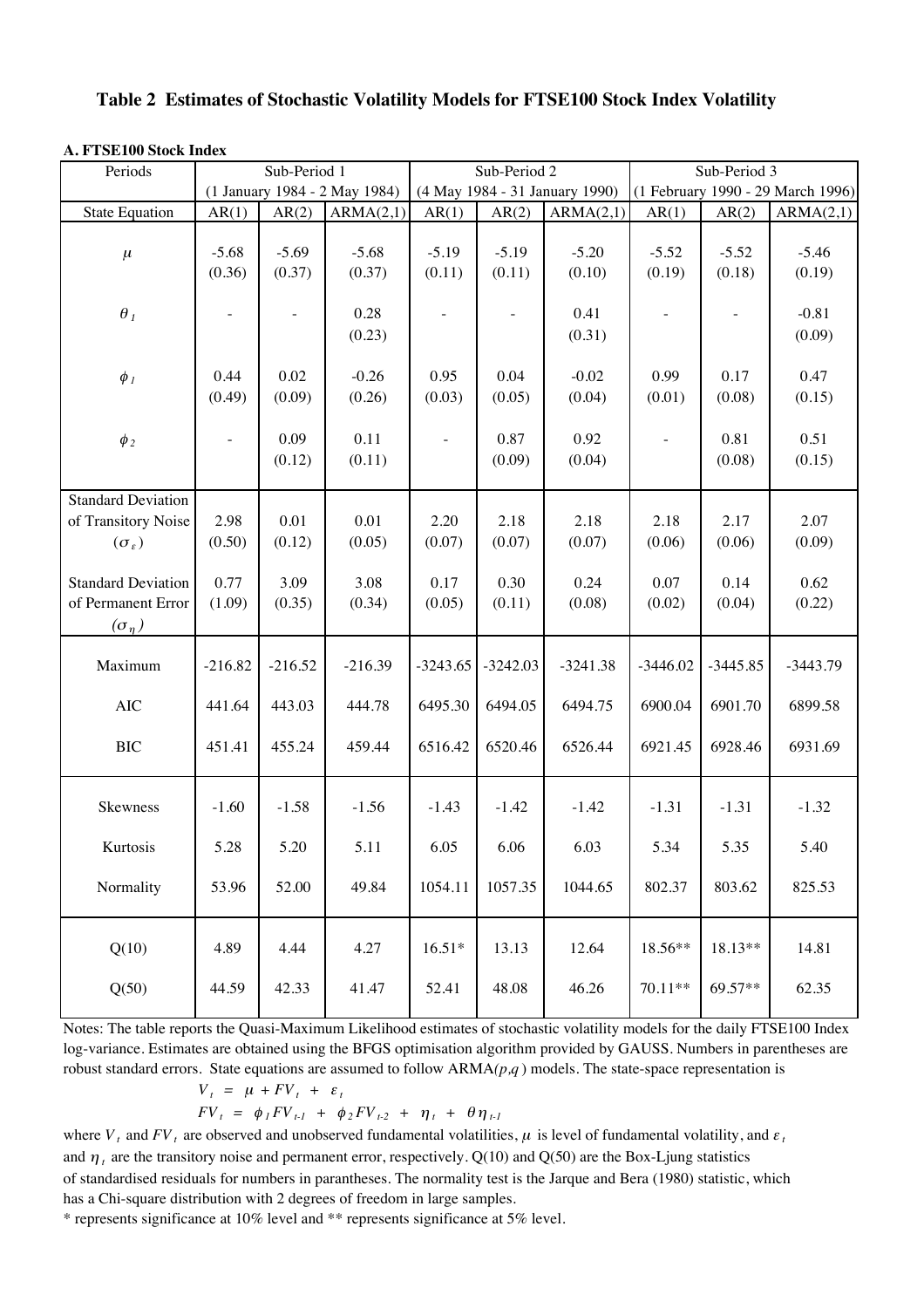| <b>State Equation</b> |                | AR(1)          |                |                | AR(2)          |                |                | ARMA(2,1)      |                |
|-----------------------|----------------|----------------|----------------|----------------|----------------|----------------|----------------|----------------|----------------|
| Observed              | <b>FTSE100</b> | <b>FTSE100</b> | <b>FTSE100</b> | <b>FTSE100</b> | <b>FTSE100</b> | <b>FTSE100</b> | <b>FTSE100</b> | <b>FTSE100</b> | <b>FTSE100</b> |
| Volatilities          |                | Futures        | American       |                | Futures        | American       |                | Futures        | American       |
|                       |                |                | Options        |                |                | Options        |                |                | Options        |
|                       |                |                |                |                |                |                |                |                |                |
| $\mu$                 | $-5.19$        | $-5.05$        | $-3.45$        | $-5.20$        | $-5.06$        | $-3.46$        | $-5.19$        | $-5.04$        | $-3.44$        |
|                       | (0.12)         | (0.12)         | (0.11)         | (0.13)         | (0.13)         | (0.11)         | (0.12)         | (0.12)         | (0.11)         |
|                       |                |                |                |                |                |                |                |                |                |
| $\theta_{\mathit{1}}$ |                |                |                |                |                |                |                | 0.98           |                |
|                       |                |                |                |                |                |                |                | (0.01)         |                |
|                       |                |                |                |                |                |                |                |                |                |
| $\phi_I$              |                | 0.97           |                |                | 1.00           |                |                | $-0.02$        |                |
|                       |                | (0.01)         |                |                | (0.02)         |                |                | (0.01)         |                |
|                       |                |                |                |                |                |                |                |                |                |
| $\phi_2$              |                |                |                |                | $-0.03$        |                |                | 0.96           |                |
|                       |                |                |                |                | (0.02)         |                |                | (0.01)         |                |
| Standard              |                |                |                |                |                |                |                |                |                |
| Deviation of          |                | 0.13           |                |                | 0.12           |                |                | 0.13           |                |
| Permanent Error       |                | (0.04)         |                |                | (0.04)         |                |                | (0.04)         |                |
|                       |                |                |                |                |                |                |                |                |                |
| $(\sigma_{\eta})$     |                |                |                |                |                |                |                |                |                |
| Maximum               |                | $-3002.57$     |                |                | $-3002.48$     |                |                | $-3002.20$     |                |
|                       |                |                |                |                |                |                |                |                |                |
| $\rm AIC$             |                | 6027.15        |                |                | 6028.95        |                |                | 6030.40        |                |
|                       |                |                |                |                |                |                |                |                |                |
| $\rm BIC$             |                | 6097.33        |                |                | 6105.51        |                |                | 6113.34        |                |
|                       |                |                |                |                |                |                |                |                |                |

**B. Sub-Period 2 (4 May 1984 - 31 January 1990, 1453 Observations)**

Notes : The table reports the Maximum Likelihood estimates of multivariate stochastic volatility models for the FTSE100 Index, futures, and American option implied variance from 4 May 1984 through 31 January 1990 for a total of 1453 observations. Estimates are obtained using the BFGS optimisation algorithm provided by GAUSS. Numbers in parentheses are robust standard errors. State equations are assumed to follow ARMA(*p,q* ) models. The state-space representation is

$$
V_t = \mu + FV_t + \varepsilon_t
$$
  
\n
$$
FV_t = \phi_1 FV_{t-1} + \phi_2 FV_{t-2} + \eta_t + \theta \eta_{t-1}
$$

where  $V_t$  and  $FV_t$  are observed and unobserved fundamental volatilities,  $\mu$  is level of fundamental volatility, and  $\epsilon_t$  and  $\eta_t$ are the transitory noise and permanent error, respectively. Note that  $V_t$ ,  $\mu$ , and  $\varepsilon_t$  are 3 by 1 vectors.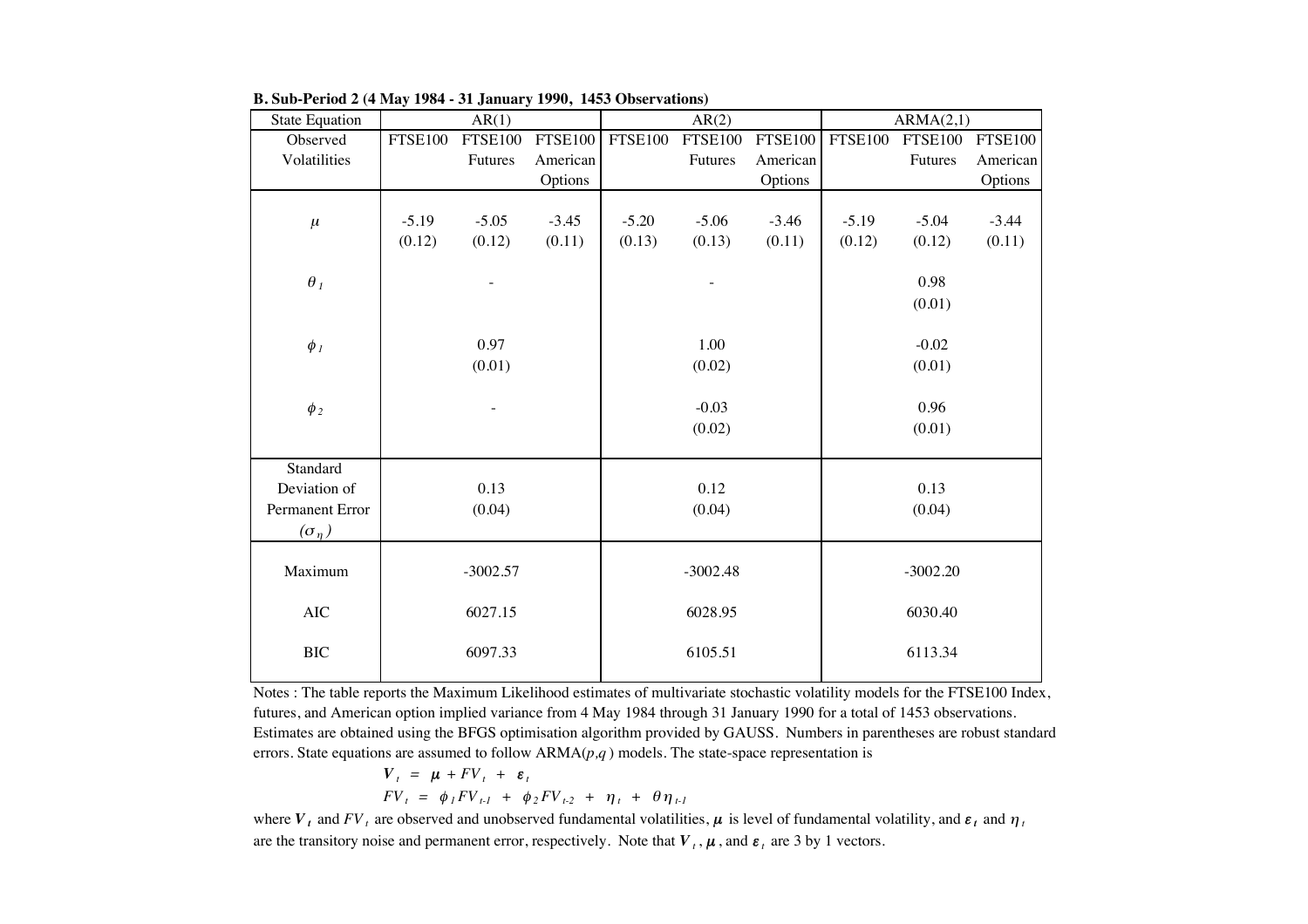| <b>State Equation</b>    |                | AR(1)          |                   |         |         | AR(2)                                           |            |                   |         | AR(2,1)                         |            |                   |
|--------------------------|----------------|----------------|-------------------|---------|---------|-------------------------------------------------|------------|-------------------|---------|---------------------------------|------------|-------------------|
| Observed                 | <b>FTSE100</b> | <b>FTSE100</b> |                   |         |         | FTSE100 FTSE100 FTSE100 FTSE100 FTSE100 FTSE100 |            |                   |         | FTSE100 FTSE100 FTSE100 FTSE100 |            |                   |
| Volatilities             |                | Futures        | American European |         |         | Futures                                         |            | American European |         | Futures                         |            | American European |
|                          |                |                | Options           | Options |         |                                                 | Options    | Options           |         |                                 | Options    | Options           |
|                          |                |                |                   |         |         |                                                 |            |                   |         |                                 |            |                   |
| $\mu$                    | $-5.51$        | $-5.14$        | $-3.67$           | $-3.70$ | $-5.51$ | $-5.14$                                         | $-3.67$    | $-3.70$           | $-5.53$ | $-5.16$                         | $-3.69$    | $-3.71$           |
|                          | (0.12)         | (0.12)         | (0.11)            | (0.11)  | (0.12)  | (0.12)                                          | (0.11)     | (0.11)            | (0.13)  | (0.13)                          | (0.11)     | (0.11)            |
|                          |                |                |                   |         |         |                                                 |            |                   |         |                                 |            |                   |
| $\theta_1$               |                |                |                   |         |         |                                                 |            |                   |         |                                 | 0.91       |                   |
|                          |                |                |                   |         |         |                                                 |            |                   |         |                                 | (0.08)     |                   |
|                          |                |                |                   |         |         |                                                 |            |                   |         |                                 |            |                   |
| $\phi$ <sub>1</sub>      |                |                | 0.98              |         |         |                                                 | 0.98       |                   |         |                                 | 0.16       |                   |
|                          |                |                | (0.01)            |         |         |                                                 | (0.02)     |                   |         |                                 | (0.11)     |                   |
|                          |                |                |                   |         |         |                                                 |            |                   |         |                                 |            |                   |
| $\phi$ <sub>2</sub>      |                |                |                   |         |         |                                                 | 0.00       |                   |         |                                 | 0.82       |                   |
|                          |                |                |                   |         |         |                                                 | (0.01)     |                   |         |                                 | (0.11)     |                   |
|                          |                |                |                   |         |         |                                                 |            |                   |         |                                 |            |                   |
| Standard<br>Deviation of |                |                | 0.07              |         |         |                                                 | 0.07       |                   |         |                                 | 0.06       |                   |
| Permanent Error          |                |                | (0.01)            |         |         |                                                 | (0.01)     |                   |         |                                 | (0.01)     |                   |
|                          |                |                |                   |         |         |                                                 |            |                   |         |                                 |            |                   |
| $(\sigma_{\eta})$        |                |                |                   |         |         |                                                 |            |                   |         |                                 |            |                   |
| Maximum                  |                |                | 1851.67           |         |         |                                                 | 1851.67    |                   |         |                                 | 1854.99    |                   |
|                          |                |                |                   |         |         |                                                 |            |                   |         |                                 |            |                   |
| $\rm AIC$                |                |                | $-3671.34$        |         |         |                                                 | $-3669.34$ |                   |         |                                 | $-3673.99$ |                   |
|                          |                |                |                   |         |         |                                                 |            |                   |         |                                 |            |                   |
| <b>BIC</b>               |                |                | $-3563.53$        |         |         |                                                 | $-3554.79$ |                   |         |                                 | $-3552.70$ |                   |
|                          |                |                |                   |         |         |                                                 |            |                   |         |                                 |            |                   |

**C. Sub-Period 3 (1 February 1990 - 29 March 1996, 1559 Observations)**

Notes : The table reports the Maximum Likelihood estimates of multivariate SVMs for the FTSE100 Index, futures,

American and European option implied variances from 1 February 1990 through 29 March 1996 for a total of 1559 observations. Estimates are obtained using the BFGS optimisation algorithm provided by GAUSS. Numbers in parentheses are robust standard errors. State equations are assumed to follow ARMA(*p,q* ) models. The state-space representation for a ARMA(2,1) model is

$$
V_t = \mu + FV_t + \varepsilon_t
$$
  
\n
$$
FV_t = \phi_1 FV_{t-1} + \phi_2 FV_{t-2} + \eta_t + \theta \eta_{t-1}
$$

where  $V_t$  and  $FV_t$  are observed and unobserved fundamental volatilities,  $\mu$  is level of fundamental volatility, and  $\epsilon_t$  and  $\eta_t$ are the transitory noise and permanent error, respectively. Note that  $V_t$ ,  $\mu$ , and  $\varepsilon_t$  are 4 by 1 vectors.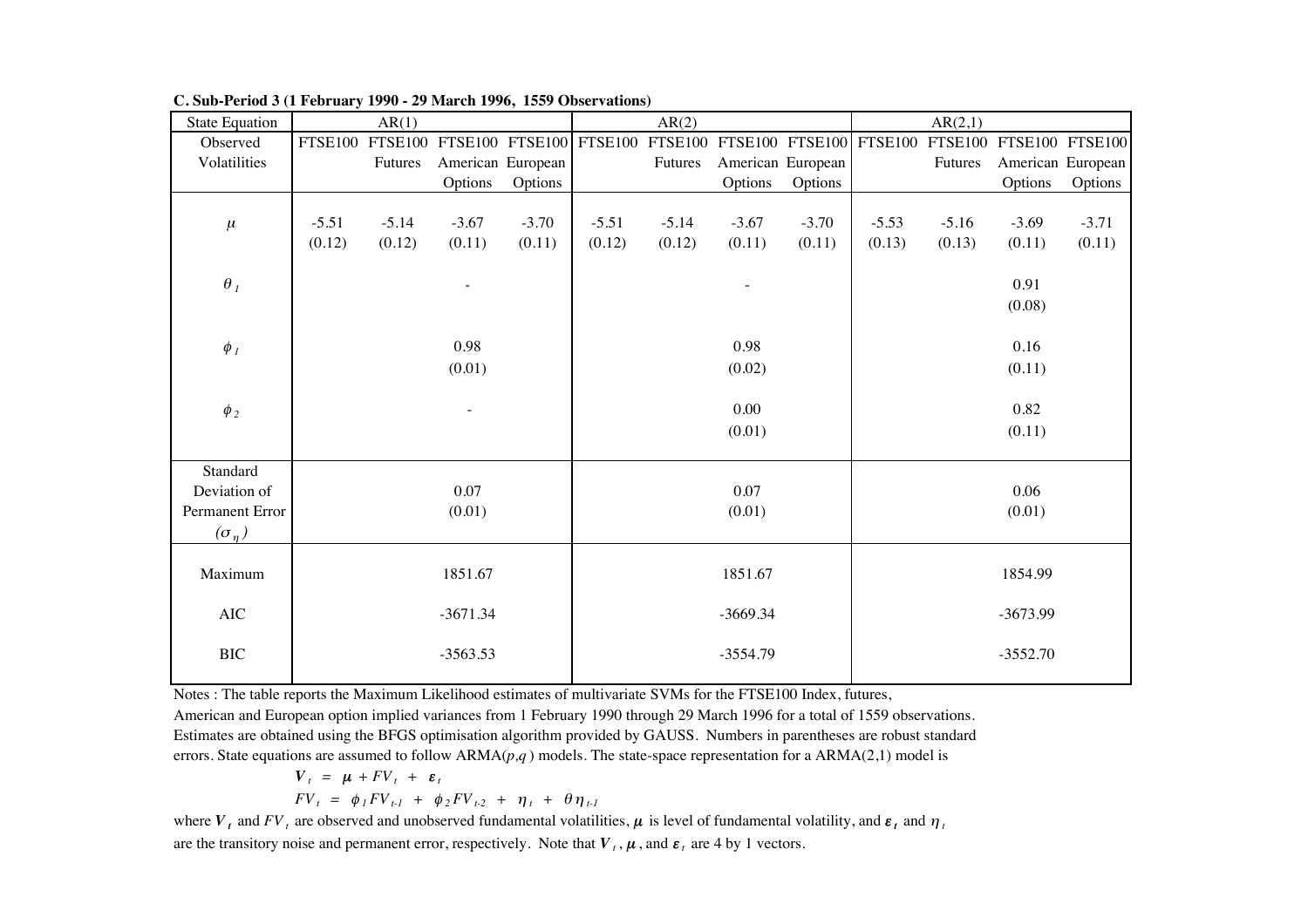# **Table 3 Preliminary Tests of the Effects of the Introduction of the FTSE100 Index Derivatives on FTSE100 Index Related Observed Volatilities**

### **A. t - Test Results**

|                                                    | FTSE100 Index | FTSE100 Futures | <b>FTSE100 American Options</b> |
|----------------------------------------------------|---------------|-----------------|---------------------------------|
| The probability that the variances between         |               |                 |                                 |
| Sub-Period 1 (1 January 1984 - 2 May 1984)         | 0.87          |                 |                                 |
| and Sub-period 2 (4 May 1984 - 31 January 1990)    |               |                 |                                 |
| are changed.                                       |               |                 |                                 |
| The probability that the variances between         |               |                 |                                 |
| Sub-Period 2 (4 May 1984 - 31 January 1990)        | 1.00          | 0.98            | 1.00                            |
| and Sub-period 3 (1 February 1990 - 29 March 1996) |               |                 |                                 |
| are changed.                                       |               |                 |                                 |

### **B. Mann-Whitney-Wilcoxon Test Results**

|                                                    | FTSE100 Index | FTSE100 Futures | FTSE100 American Options |
|----------------------------------------------------|---------------|-----------------|--------------------------|
| Mann-Whitney-Wilcoxon test statistic between       |               |                 |                          |
| Sub-Period 1 (1 January 1984 - 2 May 1984)         | 0.45          |                 |                          |
| and Sub-period 2 (4 May 1984 - 31 January 1990)    |               |                 |                          |
| Mann-Whitney-Wilcoxon test statistic between       |               |                 |                          |
| Sub-Period 2 (4 May 1984 - 31 January 1990)        | $-4.54***$    | $-0.80$         | $-10.76***$              |
| and Sub-period 3 (1 February 1990 - 29 March 1996) |               |                 |                          |

Notes: Normal approximation can be applied for the statistics, and \*\*\* represents significance at 1 % level.

Probabilities of 1 in panel A are rounded to the nearest 2 digits.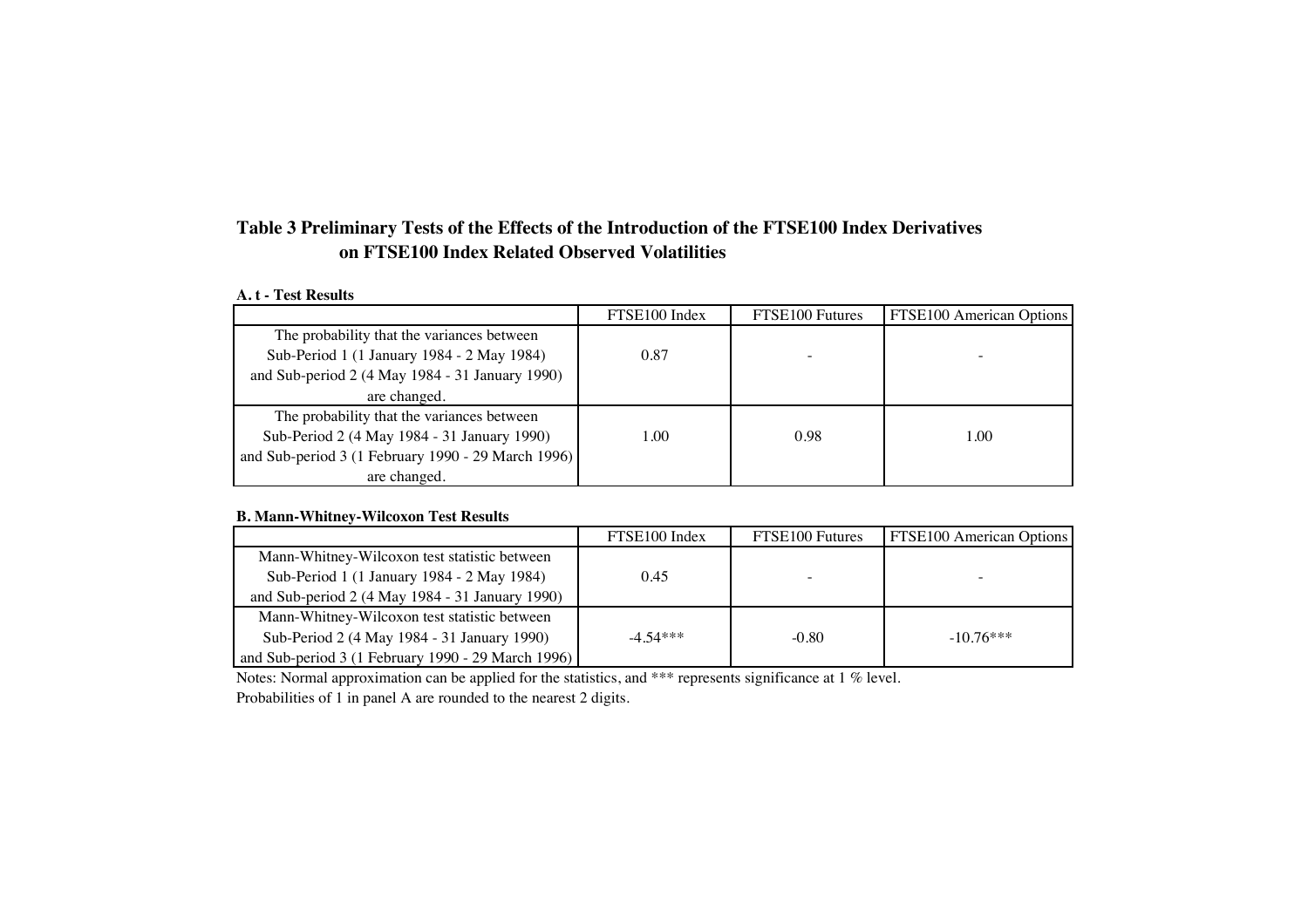# **Table 4 The Effects of the Introduction of the FTSE100 Index Derivatives on the Unobserved Fundamental Volatilities**

### <sup>µ</sup> *d* Between Subperiod 1 (1 January 1984 - 2 May 1984) and  $\begin{bmatrix} -5.68 \\ -5.68 \end{bmatrix}$  0.48\*\*\* FTSE100 Subperiod 2 ( 4 May 1984 - 31 January 1990) (0.03) (0.03) Fundamental Volatility **Between** Subperiod 2 (4 May 1984 - 31 January) and  $\qquad \qquad$  -5.20  $\qquad \qquad$  -0.31\*\*\* Subperiod 3 (1 February 1990 - 29 March 1996) (0.01) (0.02) FTSE100 Futures Between Fundamental Volatility Subperiod 2 (4 May 1984 - 31 January) and  $\qquad$  -5.05 -0.08\*\*\* Subperiod 3 (1 February 1990 - 29 March 1996) (0.01) (0.02) FTSE100 American Between Options Subperiod 2 (4 May 1984 - 31 January) and  $-3.45$   $-0.21***$ Fundamental Volatility Subperiod 3 (1 February 1990 - 29 March 1996)  $(0.01)$   $(0.02)$

**A. Changes in Volatility Level**

Notes: As explained in section 4, the fundamental volatility  $(FV_t)$  is decomposed into a volatility level  $(\mu)$ and a fundamemtal volatility process (*FVP <sup>t</sup>*). Note that the volatility levels are different across the four volatility series used in this study, although we have only one fundamental volatility process. Panel A investigates the effects of the introduction of derivative markets on the level of the fundamental volatility using the following intervention model;

### $FV_t = \mu + dD_t$

where  $D_t$ , is a dummy variable which is 0 before the listings of derivatives and 1 after the listings of derivatives. Numbers in parentheses are robust standard errors. \*\*\* represents significance at 1% level.

### **B. Changes in Fundamental Volatility Process**

|                                               | $\varphi$ | d         |
|-----------------------------------------------|-----------|-----------|
| Between                                       |           |           |
| Subperiod 1 (1 January 1984 - 2 May 1984) and | $0.72***$ | $0.26***$ |
| Subperiod 2 (4 May 1984 - 31 January 1990)    | (0.08)    | (0.08)    |
| Between                                       |           |           |
| Subperiod 2 (4 May 1984 - 31 January) and     | $0.98***$ | 0.00      |
| Subperiod 3 (1 February 1990 - 29 March 1996) | (0.01)    | (0.01)    |

Notes: Panel B reports the results on the effects of the introduction of derivative markets on the fundamemtal volatility process (*FVP <sup>t</sup>*). The intervention model on fundamental volatility process are

$$
FVP_t = \phi FVP_{t-1} + dD_t FVP_{t-1} + \eta_t
$$

where  $D_t$  is a dummy variable which is 0 before the listings of derivatives and 1 after the listings of derivatives. Numbers in parentheses are robust standard errors. \*\*\* represents significance at 1% level.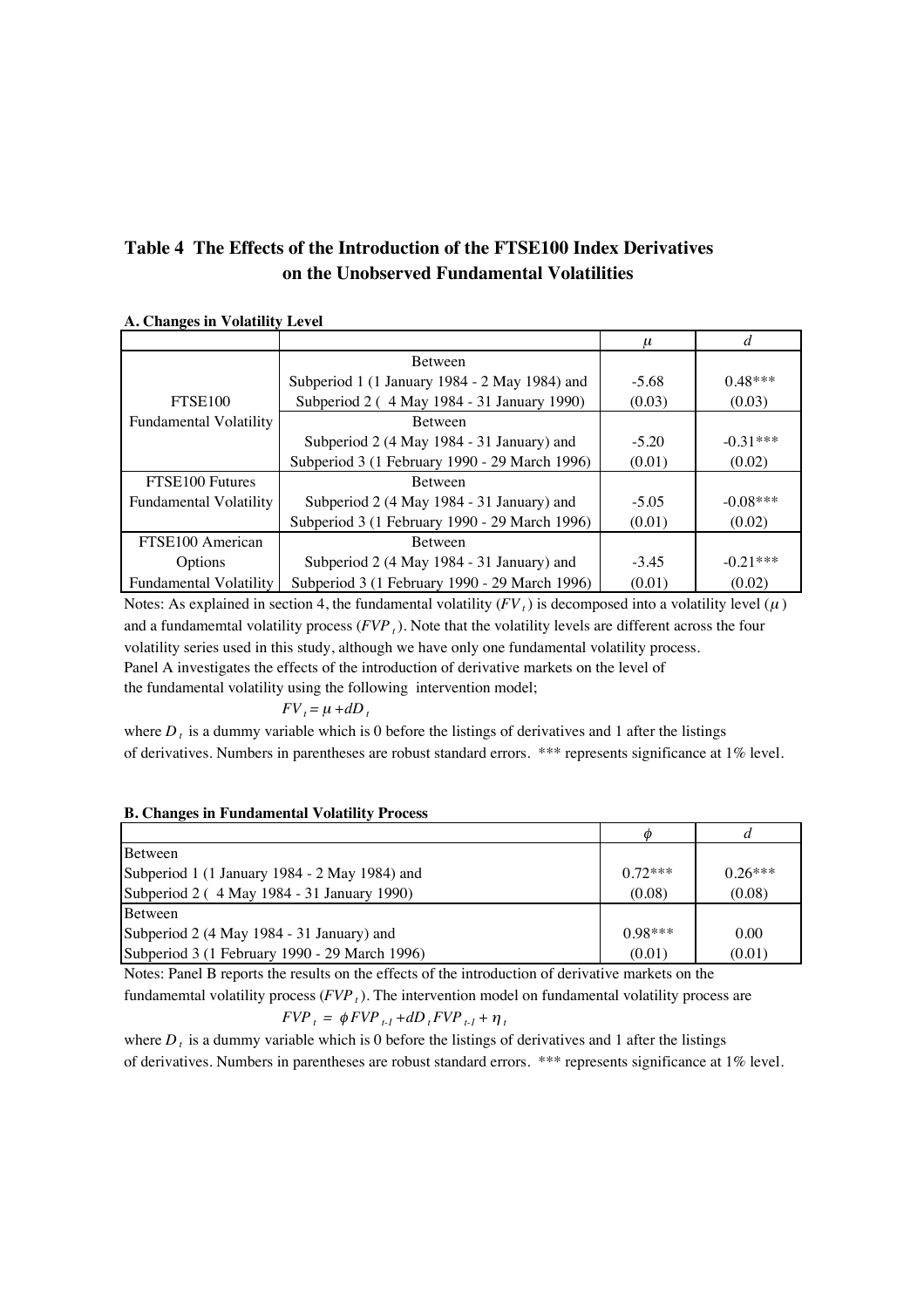$\mu$  *d* Between Subperiod 1 (1 January 1984 - 2 May 1984) and 2.14 -0.48\*\* FTSE100 Subperiod 2 ( 4 May 1984 - 31 January 1990) (0.21) (0.21) Transitory Noise Between Subperiod 2 (4 May 1984 - 31 January) and 1.65 0.01 Subperiod 3 (1 February 1990 - 29 March 1996) (0.04) (0.05) FTSE100 Futures Between Transitory Noise Subperiod 2 (4 May 1984 - 31 January) and  $1.65$  0.01 Subperiod 3 (1 February 1990 - 29 March 1996) (0.04) (0.05) FTSE100 American Between Options Subperiod 2 (4 May 1984 - 31 January) and 0.04  $-0.02***$ Transitory Noise Subperiod 3 (1 February 1990 - 29 March 1996) (0.001) (0.001)

**Table 5 The Effects of the Introduction of the FTSE100 Index Derivatives on the Transitory Noises**

Notes: Transitory noises of observed volatility are obtained by applying the Stochastic Volatility Model. The above table reports the effects of the introduction of the derivative markets on the transitory noise using the following intervention model

$$
l \varepsilon_t = \mu + dD_t + v_t
$$

where  $D_t$  is a dummy variable which is 0 before the listings of derivatives and 1 after the listings of derivatives. Numbers in parentheses are standard errors. \*\*\* represents significance at 1% level and \*\* represents significance at 5% level.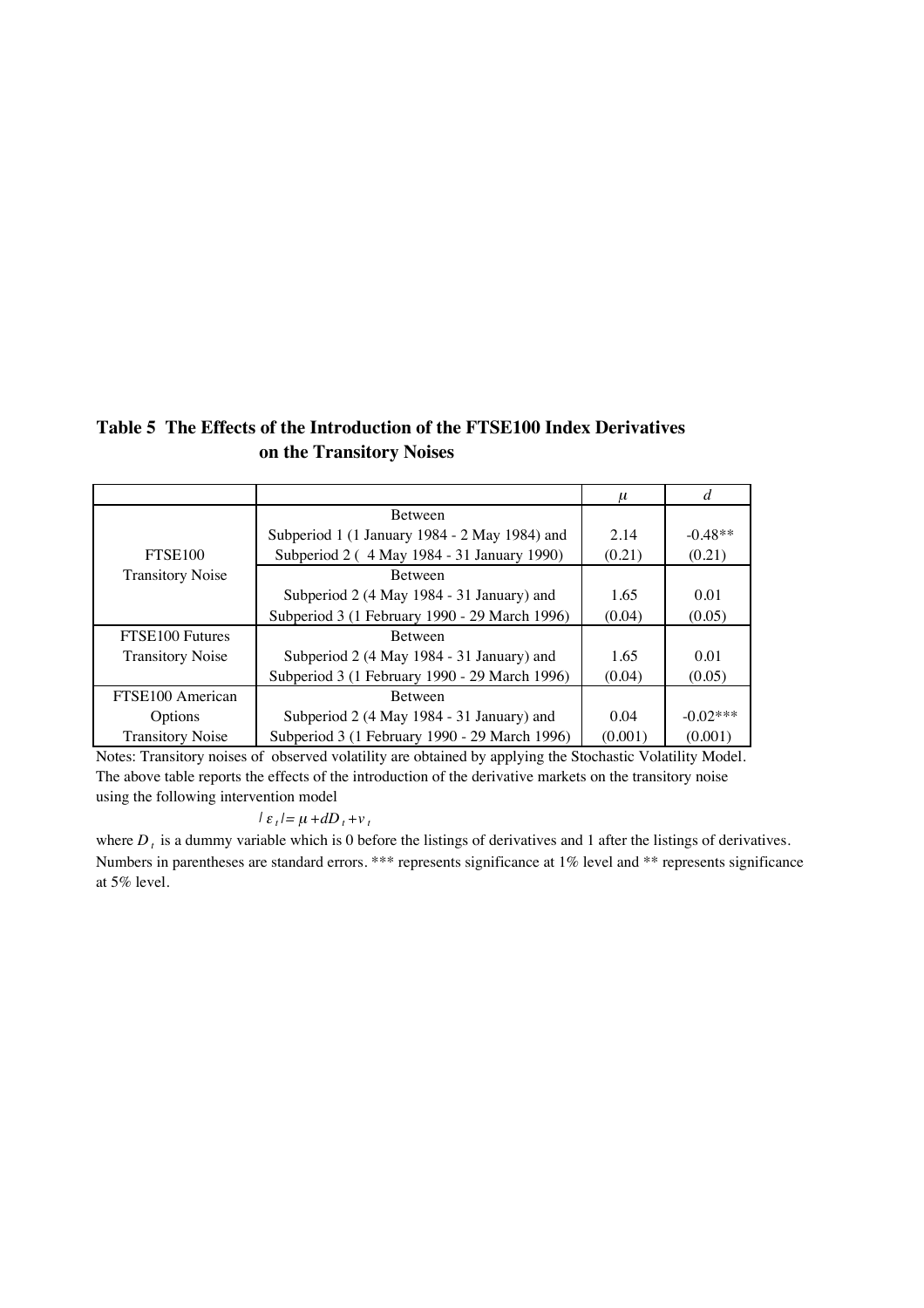# **Table 6 Correlation Matrix of Observed Volatilities and Transitory Noises**

# **A. Correlation of Observed Volatilities**

| 1. Sub-I clive $2 \rightarrow$ 14 May 1704 - 31 January 1770, 1433 Observations |                     |      |                                  |  |  |  |  |  |  |  |  |
|---------------------------------------------------------------------------------|---------------------|------|----------------------------------|--|--|--|--|--|--|--|--|
|                                                                                 | FTSE <sub>100</sub> |      | FTSE100 Futures FTSE100 American |  |  |  |  |  |  |  |  |
|                                                                                 |                     |      | Options                          |  |  |  |  |  |  |  |  |
| FTSE100 Index                                                                   | 1.00                |      |                                  |  |  |  |  |  |  |  |  |
| FTSE100 Futures                                                                 | 0.56                | 1.00 |                                  |  |  |  |  |  |  |  |  |
| <b>FTSE100 American Options</b>                                                 | 0.20                | 0.24 | 1.00                             |  |  |  |  |  |  |  |  |

### **1. Sub-Period 2 (4 May 1984 - 31 January 1990, 1453 Observations)**

### **2. Sub-Period 3 (1 February 1990 - 29 March 1996, 1559 Observations)**

|                          | FTSE <sub>100</sub> | FTSE100 Futures | FTSE100 American | FTSE100 European |
|--------------------------|---------------------|-----------------|------------------|------------------|
|                          |                     |                 | Options          | Options          |
| FTSE100 Index            | .00.                |                 |                  |                  |
| FTSE100 Futures          | 0.70                | 1.00            |                  |                  |
| FTSE100 American Options | 0.20                | 0.21            | 1.00             |                  |
| FTSE100 European Options | 0.19                | 0.21            | 0.99             | .00              |

Notes: These correlations refer to correlations of observed volatilities,  $V_t$  in equation (5).

### **B. Correlation of Transitory Noises**

#### **1. Sub-Period 2 (4 May 1984 - 31 January 1990, 1453 Observations)**

|                                 | FTSE <sub>100</sub> | FTSE100 Futures | FTSE100 American |
|---------------------------------|---------------------|-----------------|------------------|
|                                 |                     |                 | Options          |
| FTSE100 Index                   | 1.00                |                 |                  |
| FTSE100 Futures                 | 0.54                | 1.00            |                  |
| <b>FTSE100</b> American Options | -0.02               | $-0.15$         | .00              |

#### **2. Sub-Period 3 (1 February 1990 - 29 March 1996, 1559 Observations)**

|                                 | FTSE <sub>100</sub> | FTSE100 Futures | FTSE100 American | FTSE100 European |
|---------------------------------|---------------------|-----------------|------------------|------------------|
|                                 |                     |                 | Options          | Options          |
| FTSE100 Index                   | 1.00                |                 |                  |                  |
| FTSE100 Futures                 | 0.69                | 1.00            |                  |                  |
| <b>FTSE100 American Options</b> | 0.06                | 0.09            | 1.00             |                  |
| <b>FTSE100 European Options</b> | -0.02               | 0.00            | $-0.91$          | .00              |

Notes: These correlations refer to correlations of transitory noises,  $\varepsilon$ <sub>t</sub> in equation (5).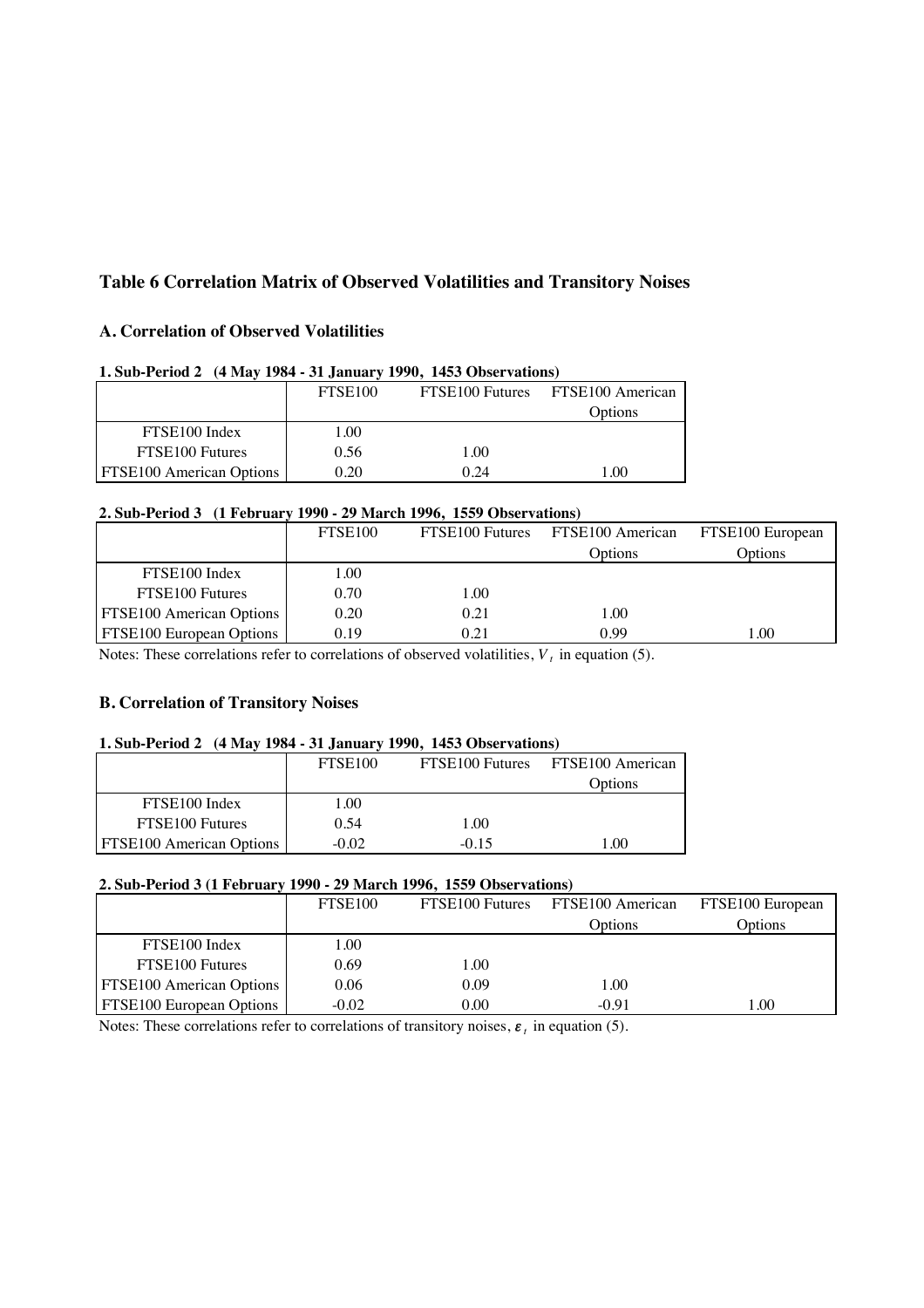

**Figure 1 FTSE100 Stock Index Daily Volatility and** 

Notes: The figure shows FTSE100 Index annualised daily volatility (*|u*<sub>t</sub>|) and its unobserved fundamental annualised daily volatility, i.e., exp(0.5FV<sub>t</sub><sup>FTSE</sup>), see equation (5) and section 5.2 for further explanation. This is calculated from 3 January 1984 through 29 March 1996 for a total of 3097 observations (except for 3 May 1984 when the volatility of the FTSE100 futures is not available). As defined,  $F{V_t}^{FSE}$  is unobservable and the filtered value of  $u_t$ . Extreme FTSE-100 index volatilities are not shown for reasons of scaling.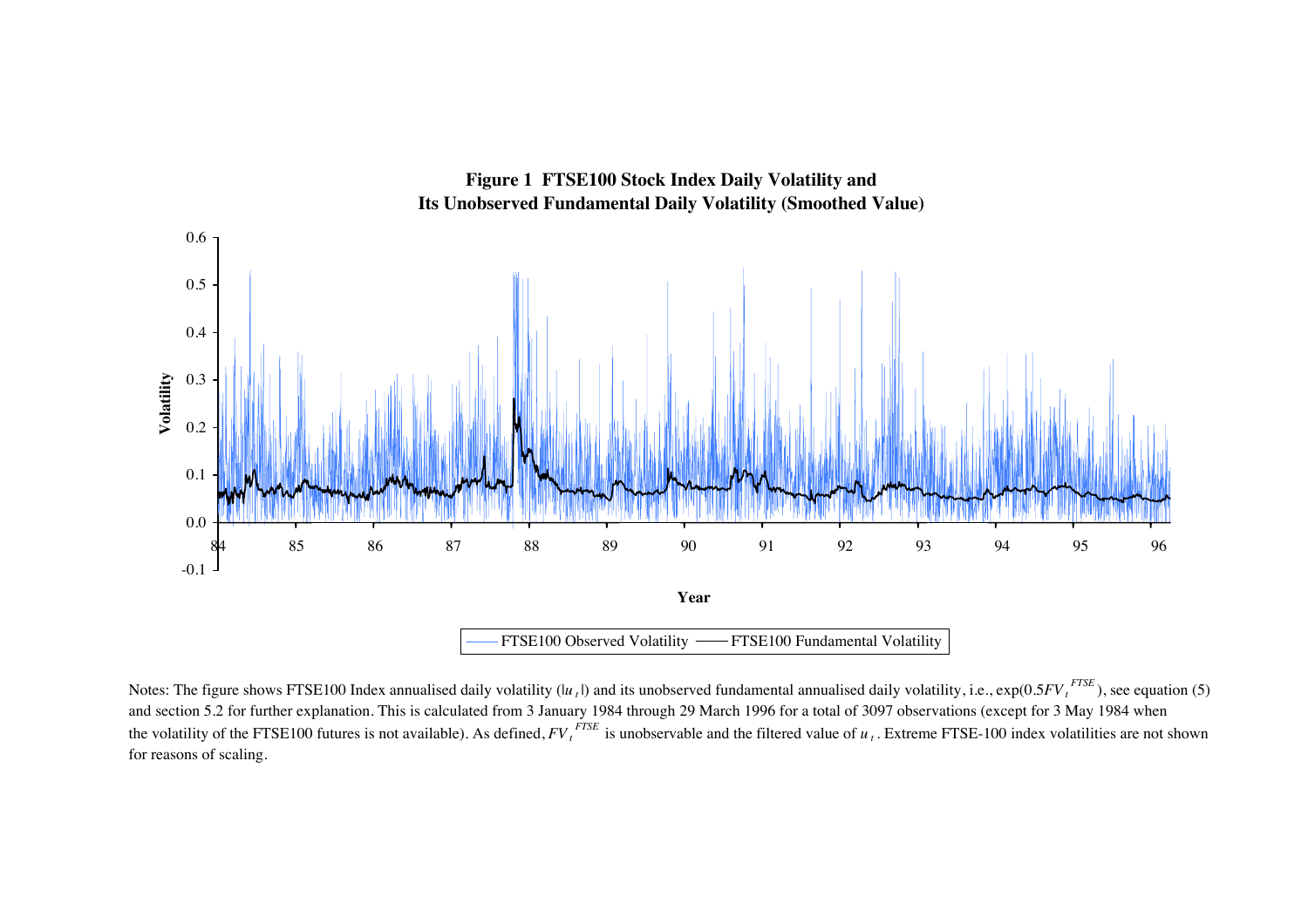# **List of other working papers:**

# *1999*

- 1. Yin-Wong Cheung, Menzie Chinn and Ian Marsh, How do UK-Based Foreign Exchange Dealers Think Their Market Operates?, WP99-21
- 2. Soosung Hwang, John Knight and Stephen Satchell, Forecasting Volatility using LINEX Loss Functions, WP99-20
- 3. Soosung Hwang and Steve Satchell, Improved Testing for the Efficiency of Asset Pricing Theories in Linear Factor Models, WP99-19
- 4. Soosung Hwang and Stephen Satchell, The Disappearance of Style in the US Equity Market, WP99-18
- 5. Soosung Hwang and Stephen Satchell, Modelling Emerging Market Risk Premia Using Higher Moments, WP99-17
- 6. Soosung Hwang and Stephen Satchell, Market Risk and the Concept of Fundamental Volatility: Measuring Volatility Across Asset and Derivative Markets and Testing for the Impact of Derivatives Markets on Financial Markets, WP99-16
- 7. Soosung Hwang, The Effects of Systematic Sampling and Temporal Aggregation on Discrete Time Long Memory Processes and their Finite Sample Properties, WP99-15
- 8. Ronald MacDonald and Ian Marsh, Currency Spillovers and Tri-Polarity: a Simultaneous Model of the US Dollar, German Mark and Japanese Yen, WP99-14
- 9. Robert Hillman, Forecasting Inflation with a Non-linear Output Gap Model, WP99-13
- 10.Robert Hillman and Mark Salmon , From Market Micro-structure to Macro Fundamentals: is there Predictability in the Dollar-Deutsche Mark Exchange Rate?, WP99-12
- 11.Renzo Avesani, Giampiero Gallo and Mark Salmon, On the Evolution of Credibility and Flexible Exchange Rate Target Zones, WP99-11
- 12. Paul Marriott and Mark Salmon, An Introduction to Differential Geometry in Econometrics, WP99-10
- 13. Mark Dixon, Anthony Ledford and Paul Marriott, Finite Sample Inference for Extreme Value Distributions, WP99-09
- 14. Ian Marsh and David Power, A Panel-Based Investigation into the Relationship Between Stock Prices and Dividends, WP99-08
- 15. Ian Marsh, An Analysis of the Performance of European Foreign Exchange Forecasters, WP99-07
- 16. Frank Critchley, Paul Marriott and Mark Salmon, An Elementary Account of Amari's Expected Geometry, WP99-06
- 17. Demos Tambakis and Anne-Sophie Van Royen, Bootstrap Predictability of Daily Exchange Rates in ARMA Models, WP99-05
- 18.Christopher Neely and Paul Weller, Technical Analysis and Central Bank Intervention, WP99- 04
- 19.Christopher Neely and Paul Weller, Predictability in International Asset Returns: A Reexamination, WP99-03
- 20.Christopher Neely and Paul Weller, Intraday Technical Trading in the Foreign Exchange Market, WP99-02
- 21. Anthony Hall, Soosung Hwang and Stephen Satchell, Using Bayesian Variable Selection Methods to Choose Style Factors in Global Stock Return Models, WP99-01

# *1998*

- 1. Soosung Hwang and Stephen Satchell, Implied Volatility Forecasting: A Compaison of Different Procedures Including Fractionally Integrated Models with Applications to UK Equity Options, WP98-05
- 2. Roy Batchelor and David Peel, Rationality Testing under Asymmetric Loss, WP98-04
- 3. Roy Batchelor, Forecasting T-Bill Yields: Accuracy versus Profitability, WP98-03